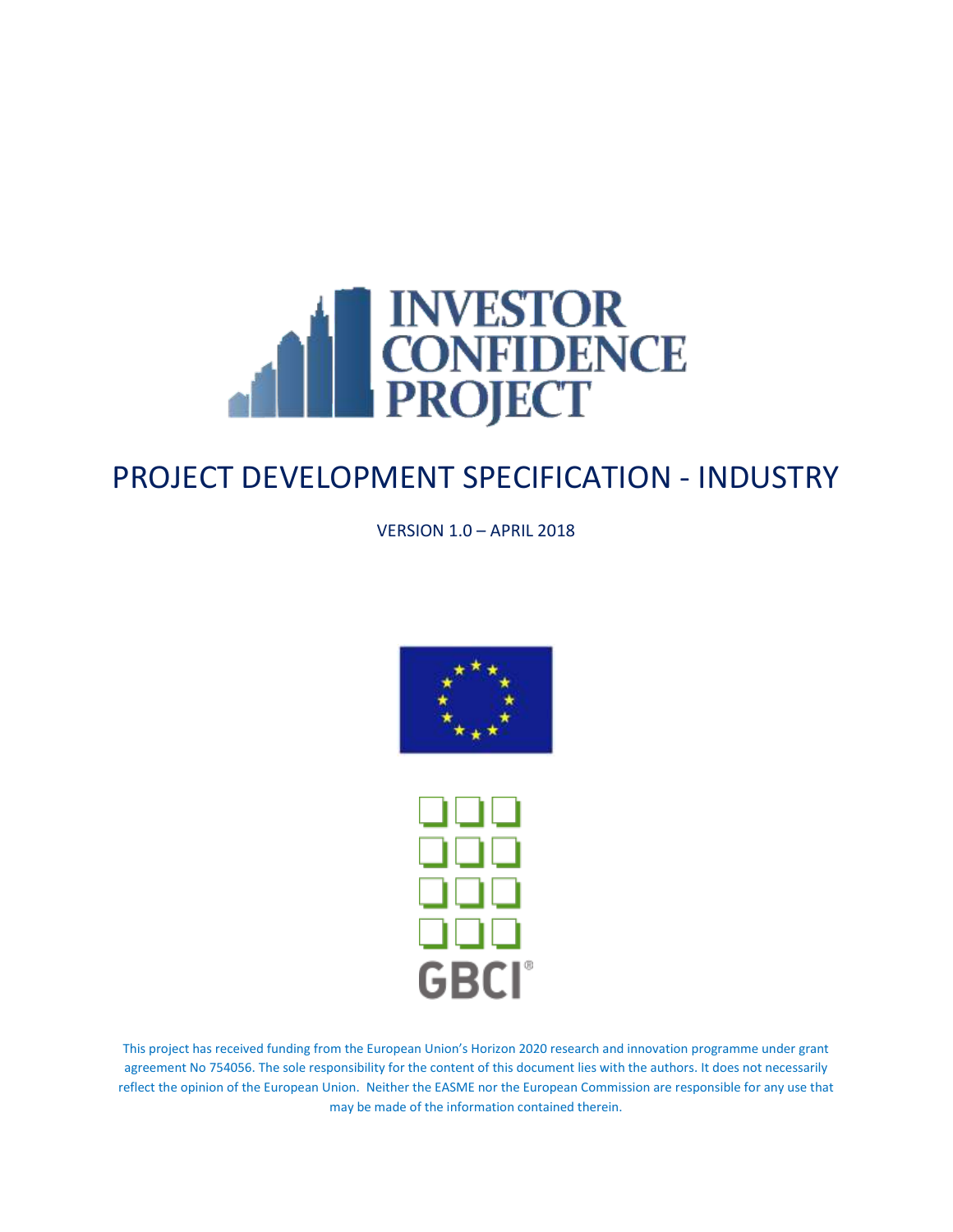

# **Table of Contents**

## **Contents**

|                       | 0.0 INVESTOR CONFIDENCE PROJECT                 | 4              |
|-----------------------|-------------------------------------------------|----------------|
| 0.1                   | PROJECT DEVELOPMENT SPECIFICATION               | $\overline{4}$ |
| 0.2                   | USING THIS SPECIFICATION                        | $\overline{4}$ |
| 0.3                   | PROJECT DEVELOPMENT PROCESS                     | 6              |
| 0.4                   | PROTOCOL SELECTION                              | 9              |
|                       | 0.5 DETERMINING PROJECT APPROACHES              | 9              |
| <b>1.0 BASELINING</b> |                                                 | 11             |
|                       | 1.1 OVERVIEW                                    | 11             |
| $1.2^{\circ}$         | REQUIREMENTS FOR ENERGY AUDITS                  | 12             |
| 1.3                   | DOCUMENTING FACILITY ACTIVITIES AND ENERGY USES | 14             |
| 1.4                   | <b>ENERGY ANALYSIS TECHNIQUES</b>               | 14             |
| 1.5                   | <b>REGRESSION ANALYSIS</b>                      | 16             |
| $1.6\phantom{0}$      | <b>UNCERTAINTY ANALYSIS</b>                     | 18             |
|                       | <b>2.0 SAVINGS CALCULATIONS</b>                 | 19             |
|                       | 2.1 OVERVIEW                                    | 19             |
|                       | 2.2 DEVELOPING THE RECOMMENDED SET OF ECMS      | 19             |
|                       | 2.3 ECM SAVINGS CALCULATIONS                    | 20             |
|                       | <b>2.4 INTERACTIVE EFFECTS</b>                  | 21             |
|                       | 2.5 INVESTMENT PACKAGE                          | 22             |
|                       | 3.0 DESIGN, CONSTRUCTION AND VERIFICATION       | 24             |
|                       | 3.1 OVERVIEW                                    | 24             |

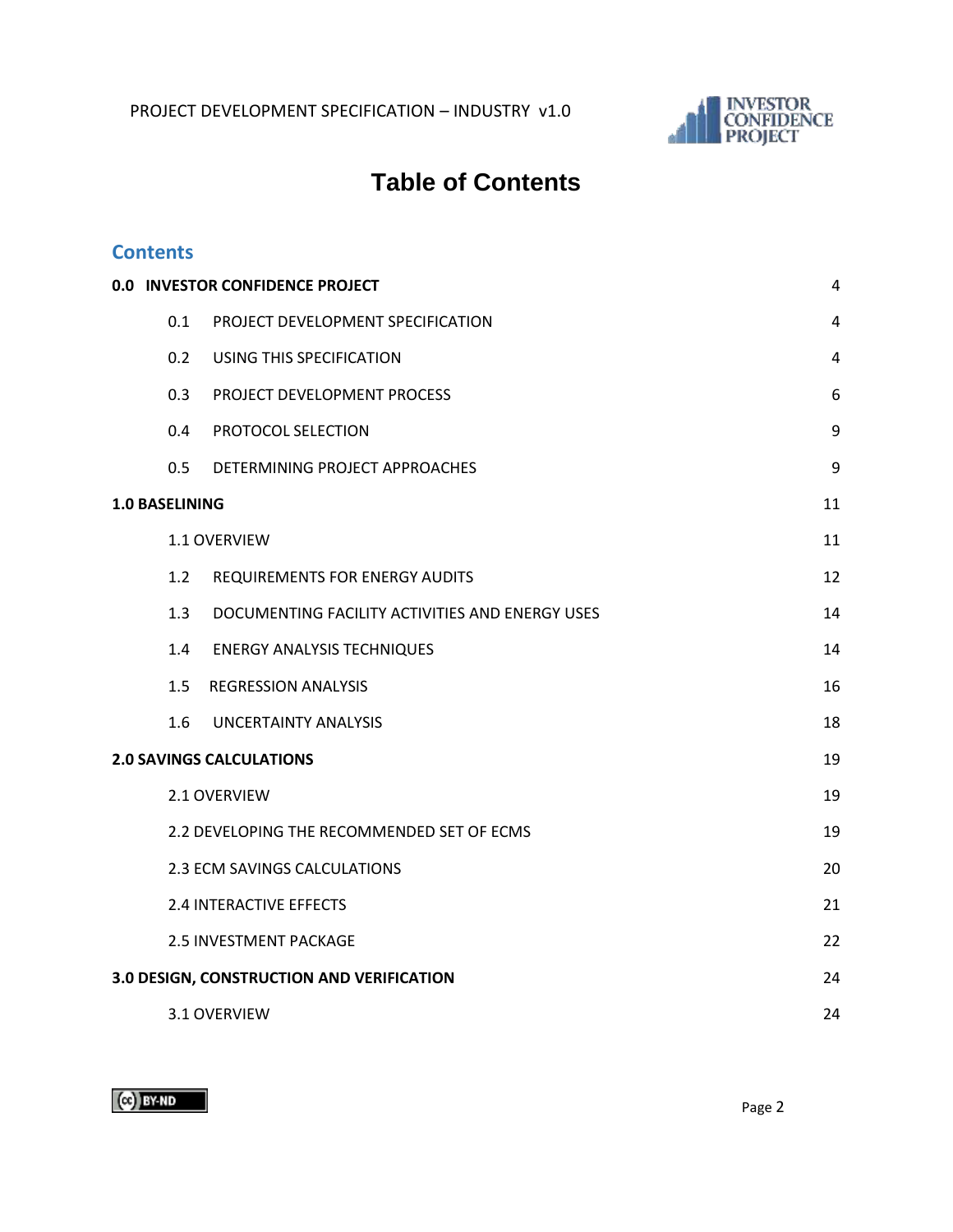

| 3.2 THE OPV PLAN                                    | 25 |
|-----------------------------------------------------|----|
| 3.3 SYSTEMS MANUAL                                  | 26 |
| 3.4 TRAINING                                        | 27 |
| 3.5 DESIGNING COMPLEX PROJECTS                      | 29 |
| 4.0 OPERATIONS, MAINTENANCE AND MONITORING          | 31 |
| 4.1 OVERVIEW                                        | 31 |
| 4.2 OPERATIONS, MAINTENANCE & MONITORING PROCEDURES | 31 |
| <b>4.3 OPERATOR'S MANUAL</b>                        | 33 |
| <b>4.4 TRAINING</b>                                 | 34 |
| 5.0 MEASUREMENT AND VERIFICATION                    | 37 |
| 5.1 OVERVIEW                                        | 37 |
| 5.2 M&V PLAN AND IMPLEMENTATION                     | 38 |
| 5.2.1 Estimated Parameters: IPMVP Option A          | 41 |
| 5.2.2 Revised Calculations: IPMVP Options A and B   | 42 |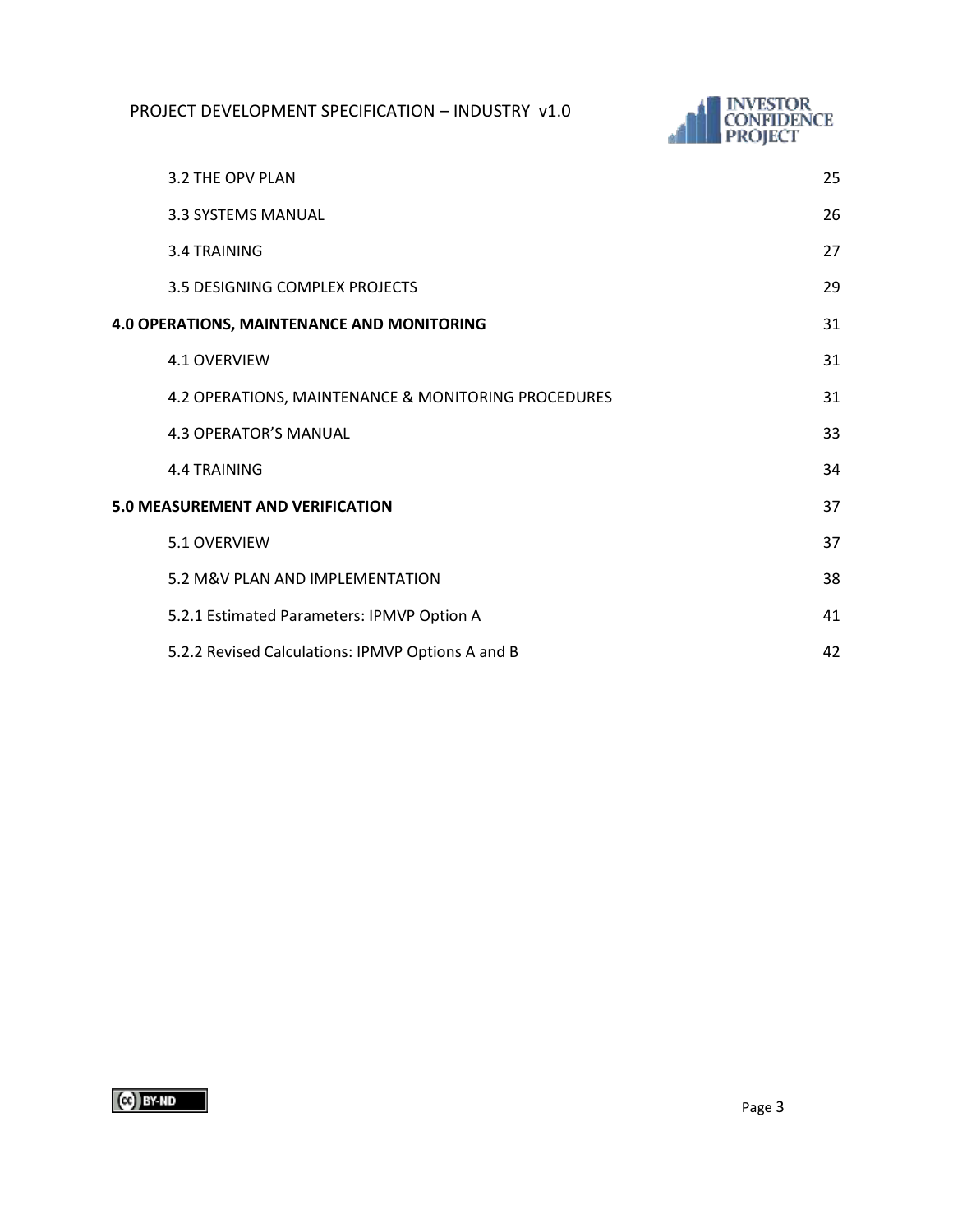

## <span id="page-3-0"></span>**0.0 INVESTOR CONFIDENCE PROJECT**

The Investor Confidence Project (ICP) provides a framework for energy efficiency project development, which standardises projects into verifiable project classes in order to reduce transaction costs associated with technical underwriting, and increase reliability and consistency of energy savings. The IC[P Protocols](http://europe.eeperformance.org/protocols.html) and certification system provides a comprehensive framework of elements that is flexible enough to accommodate the wide range of methods and resources that are specific to individual projects.

## <span id="page-3-1"></span>**0.1 PROJECT DEVELOPMENT SPECIFICATION**

This ICP Project Development Specification (PDS) represents a comprehensive resource designed for project specialists, third-party Quality Assurance Assessors, and investors to ensure that projects are developed in full compliance with the ICP Protocols. This document provides essential information about the protocol's requirements, best practices, quality management tasks, and references to ensure that all stakeholders are operating from a common set of requirements and practices.

The ICP PDS verification process can be applied either through a central authority such as a public programme, by distributed third parties such as a qualified independent engineering firm, or by an individual investor. Projects that successfully complete the ICP System and comply with the PDS are eligible to be certified as a[n ICP Investor Ready Energy Efficiency](http://europe.eeperformance.org/investor-ready-energy-efficiency.html) (IREE) project, which assures investors that a project conforms to ICP Protocols, has standard documentation, and has been verified by a certified third party. Therefore investors can rest assured that the project has been engineered to consistent industry best practices.

ICP is contract agnostic, and it does not guarantee energy or cost savings or set any performance requirements for projects. ICP can help reduce risks for investors on projects following ICP, but it does not itself eliminate risk. Examples of risks which are outside the scope of ICP, but which should be considered and addressed in the delivery of any well-conceived energy efficiency project include:

- Contractual risks
- Budget risks
- Programme risks/time delays
- Risks associated with third parties e.g. equipment suppliers, installers
- Selection of poor quality equipment
- Loss of income generation e.g. renewable energy generation incentives

#### <span id="page-3-2"></span>**0.2 USING THIS SPECIFICATION**

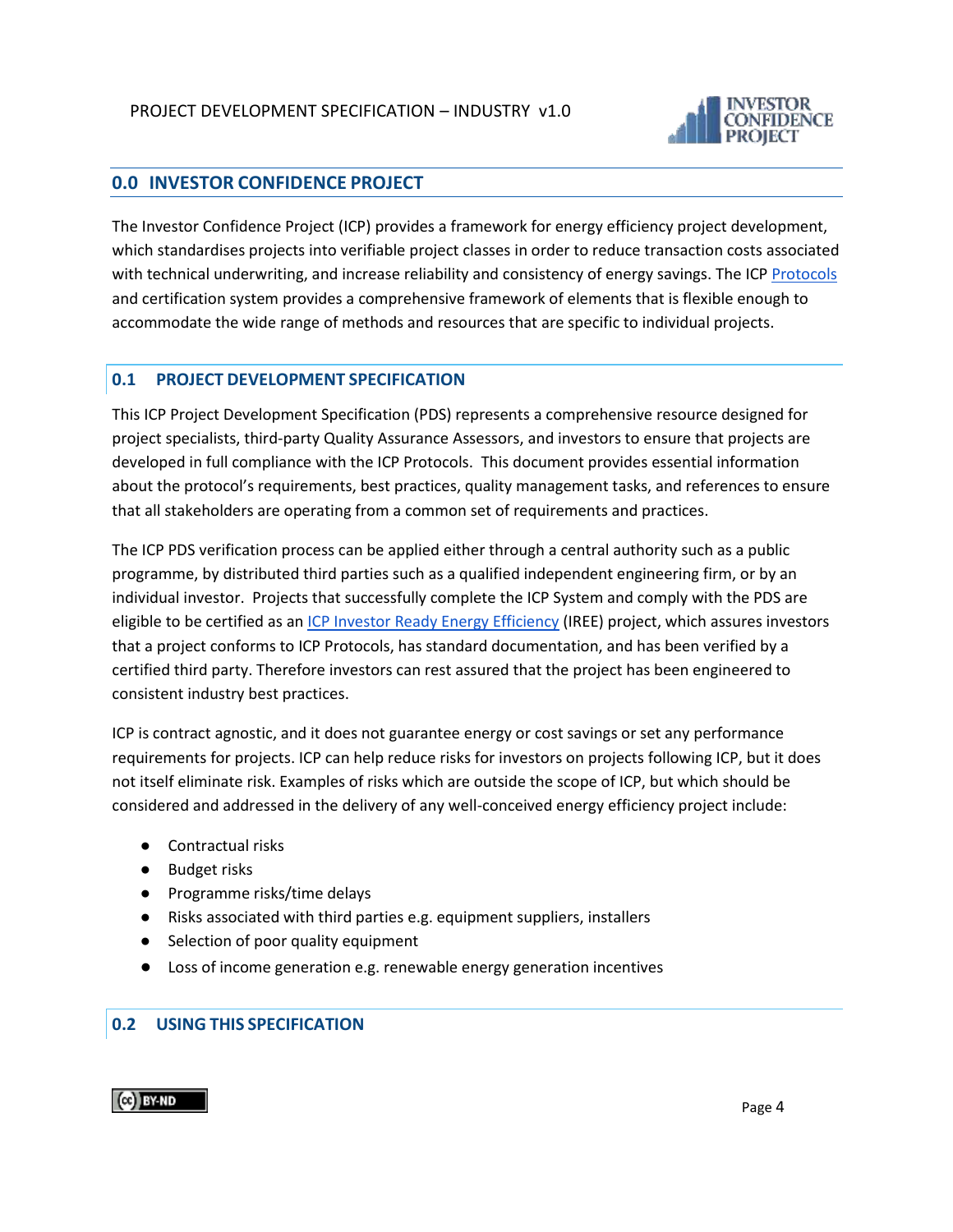

This PDS is intended to support the elements, procedures and documentation requirements presented in the ICP [Protocols](http://europe.eeperformance.org/protocols.html). This document's structure mirrors the protocols and utilises the same five categories that represent the lifecycle of a well-conceived and well-executed energy efficiency project. Within each category, this document presents an overview of the requirements, best practices, quality assurance tasks, and available resources.

Energy efficiency investors, which can include facility owners, energy service companies, finance firms, insurance providers, and utility programmes, are exposed to performance risk but often do not have the expertise necessary to evaluate the complex technical details associated with an energy efficiency project. Regardless of the expertise and skills of the investors, transaction costs can mount when multiple investors evaluate a project with each pursuing an expensive and time consuming technical due diligence process.

For this reason, it is important that the project investor select and engage a team with established experience and skills in energy efficiency project development, which is willing to engage with and adhere to the ICP protocols.

The Project Developer team is responsible for developing a project based on sound engineering principles and best practices as outlined in this document, utilising industry standard approaches for the development of each component of the project. This PDS describes the minimum requirements and the resources that each team member should utilise in order to adhere to these industry standards and protocols, as well as best practice approaches where relevant.

The Quality Assurance Assessor must be an independent party to the project developer, and is responsible for reviewing the outlined components and project documentation to ensure the specifications laid out in this PDS are met. Best practice is to involve the QA provider in the process early on during project development, so that issues can be identified and addressed as the project progresses, rather than at the end of a project when necessary information may be difficult to capture, or when changes may have far reaching (and serious financial) implications. The QA provider should refer to the requirements for each section of this specification, and to the QA tasks listed to help guide the process of evaluating and ultimately signing off a project as compliant with the Protocols.

In general, it is not feasible or necessary for the QA providers to recreate the entire project development process. The QA effort should involve application of available resources to review and address the areas of a project that represent the greatest level of potential uncertainty and risk. The QA provider should take a collaborative approach, working with the project development team to resolve issues in order to develop a financially sound investment built on strong engineering and conservative assumptions.

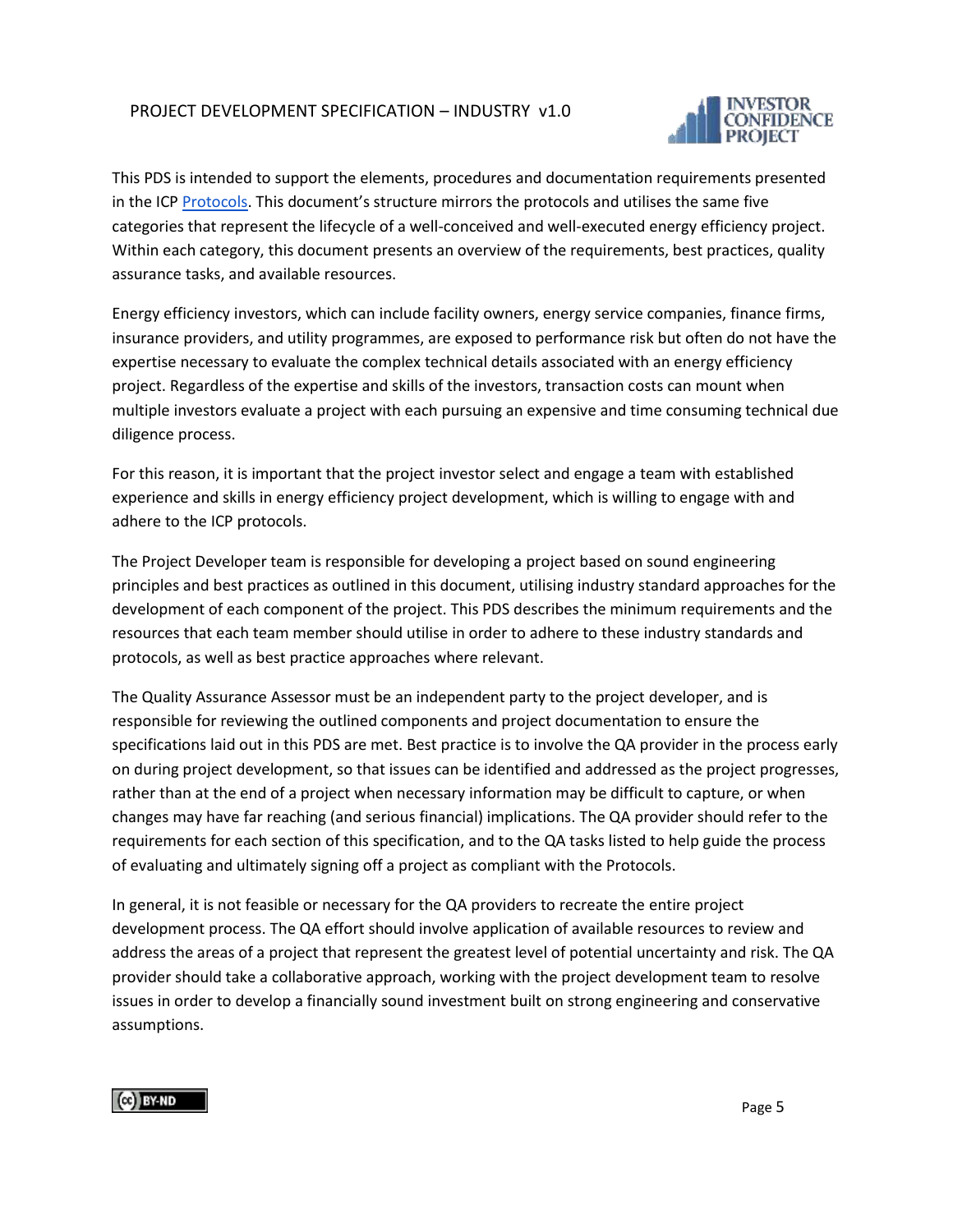

#### <span id="page-5-0"></span>**0.3 PROJECT DEVELOPMENT PROCESS**

The ICP framework is divided into five categories that represent the entire lifecycle of a well-conceived and well-executed energy efficiency project:

- 1. **Baselining**
- 2. **Savings Calculations**
- 3. **Design, Construction, and Verification**
- 4. **Operations, Maintenance, and Monitoring**
- 5. **Measurement and Verification (M&V)**

It is important that project development activities are performed at specific points in the development of an energy efficiency project since the development of preceding components of a project will affect subsequent project components and results. For example, the baseline and energy end-use consumption estimates are used in the calibration of an energy model or bounding of energy savings predictions, as well as in the M&V efforts. Inaccuracies in the development of these key baseline components can affect the subsequent accuracy of the energy model, possibly resulting in overprediction of energy savings estimates, and/or an inaccurate assessment of verified energy savings.

The following table provides a general overview of the specific project development and quality assurance activities by that should be performed by the third-party QA provider, the periods within a project's development that these tasks should be performed, and under which protocols.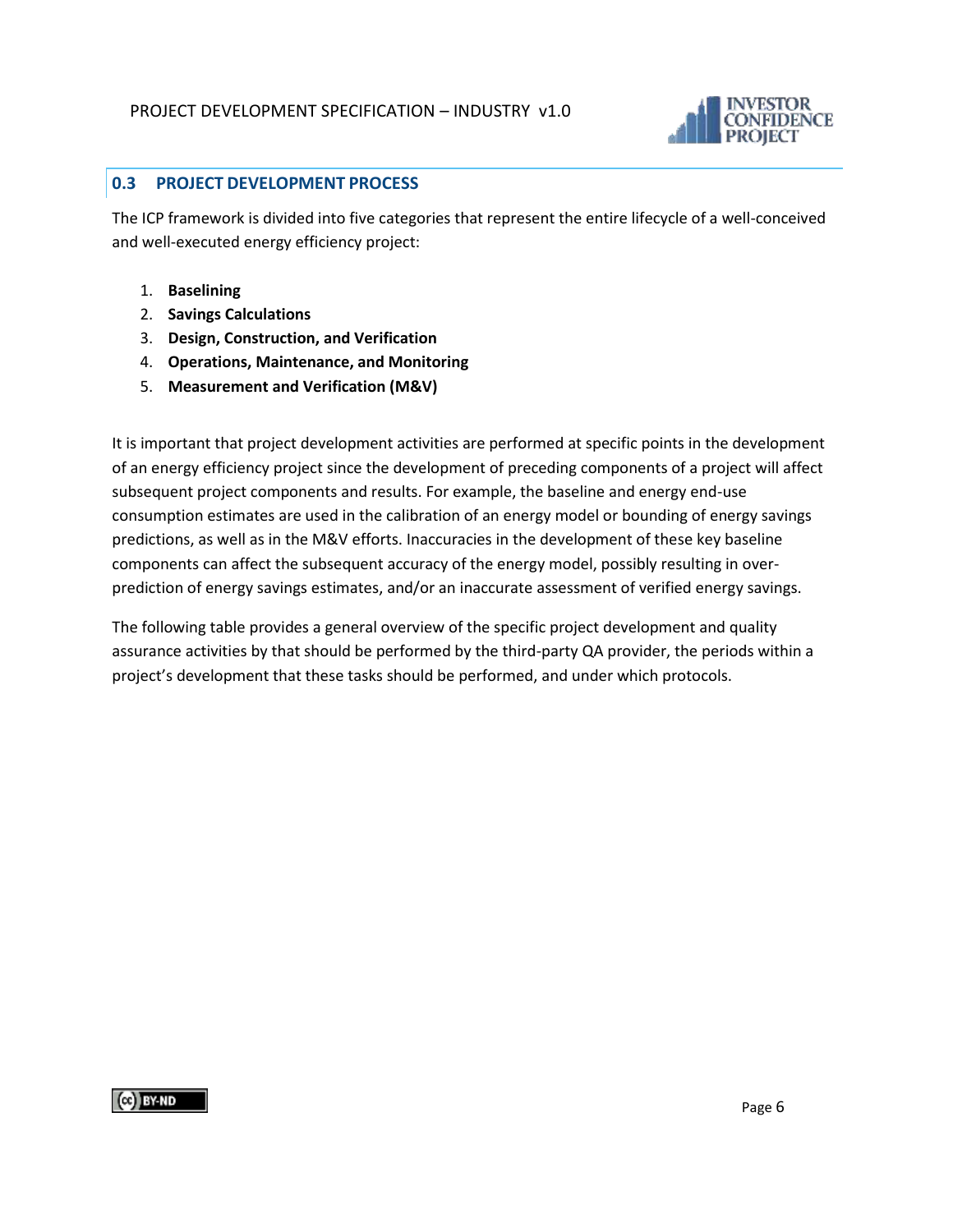



All protocols

Targeted protocol has adapted / less stringent requirements as detailed in the protocol document Complex protocol only

Applicable for targeted protocol. Only applcaible for complex protocol if IPMVP Option B is selected.

| <b>STAGE</b>  | Develop<br><b>Baseline</b>                                                                                                     | <b>Savings Calculations /</b><br><b>Investment Package</b> | Design,<br><b>Construction &amp;</b><br>Verification           | Operations,<br><b>Maintenance</b><br>& Monitoring                        | <b>Measurement &amp;</b><br>Verification                           |
|---------------|--------------------------------------------------------------------------------------------------------------------------------|------------------------------------------------------------|----------------------------------------------------------------|--------------------------------------------------------------------------|--------------------------------------------------------------------|
|               | Work with the M&V<br>specialist to define the<br>measurement boundary                                                          | Develop a set of<br>recommended ECMs                       | Appoint an Operational<br>Performance<br>Verification Resource | Select and document<br>ongoing management<br>regime e.g. SCADA /<br>aM&T | All Options: Develop<br>M&V plan                                   |
|               | Establish the baseline<br>period                                                                                               | Perform model /<br>spreadsheet<br>calculations             | Develop OPV plan                                               | Develop OM&M plan                                                        | Option A/B: Collect post-<br>retrofit energy /<br>performance data |
|               | Collect energy source<br>data, production,<br>weather and other<br>significant variable data,<br>and utility rate<br>schedules | Develop costs /<br>constructability                        | Develop systems<br>manual (if one does not<br>exist)           | Develop operator's<br>manual (if one does not<br>exist)                  | Option A/B:<br>Performance data<br>analysis                        |
|               | Develop energy<br>balances                                                                                                     | Develop investment<br>package                              | Update systems manual<br>(if one already exists)               | Update operator's<br>manual (if one already<br>exists)                   | Option A/B: Verified<br>savings calculations                       |
| PROJECT TASKS | Calendarise the<br>independent variable<br>data                                                                                | Develop ECM report                                         | Perform facility<br>operators training                         | Develop and perform<br>facility operators<br>training                    | Option C: Post-utility<br>data                                     |
|               | Establish the energy-<br>use characteristics of<br>the equipment or<br>system which are within<br>the measurement<br>boundary  |                                                            |                                                                |                                                                          | Option C: Identify /<br>quantify non-routine<br>adjustments        |
|               | Develop the baseline<br>energy consumption<br>model and test accuracy                                                          |                                                            |                                                                |                                                                          | Option C: Regression<br>based analysis                             |
|               | Establish peak demand<br>and pricing                                                                                           |                                                            |                                                                |                                                                          |                                                                    |
|               | Chart average daily<br>demand                                                                                                  |                                                            |                                                                |                                                                          |                                                                    |

 $\infty$  BY-ND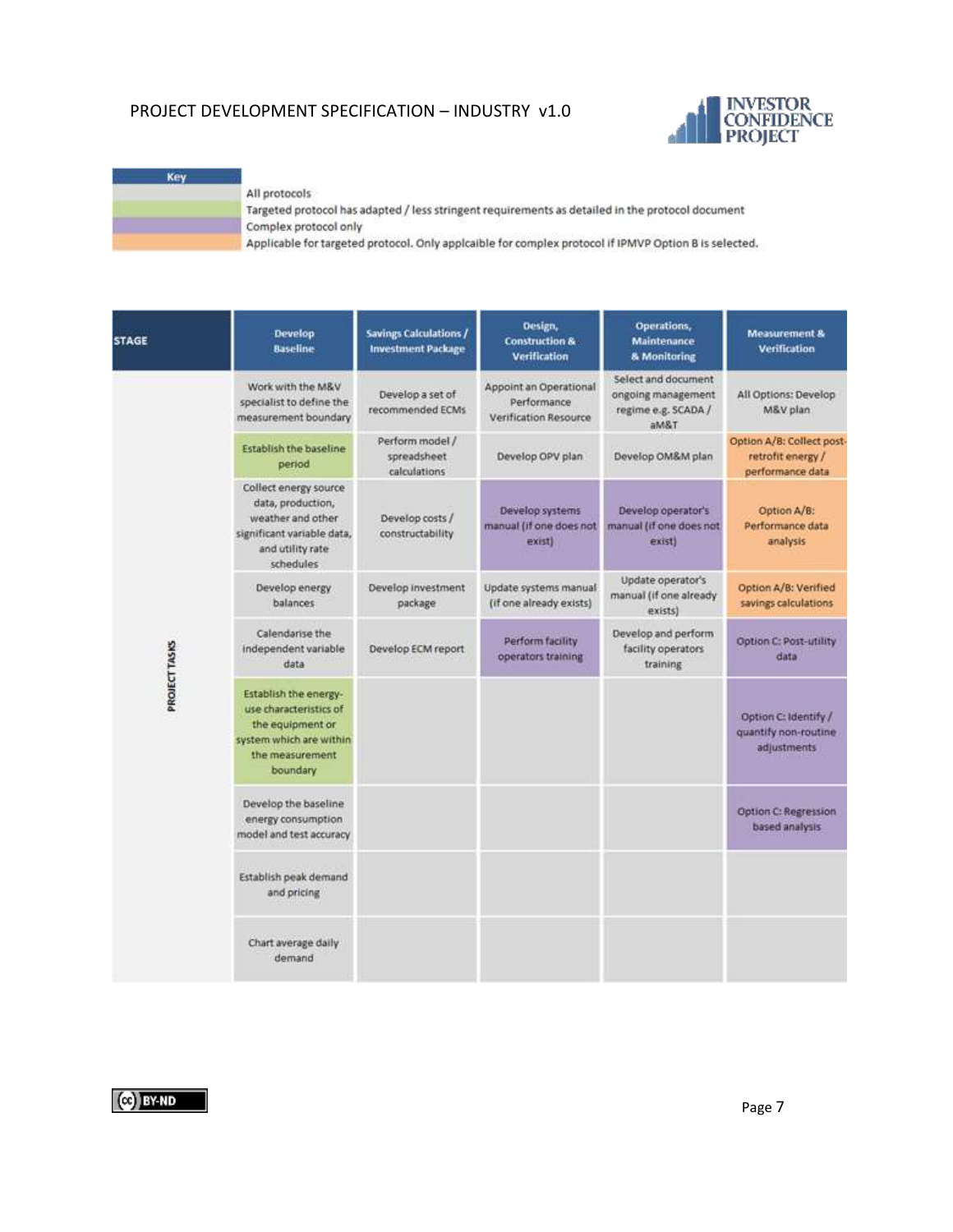

| <b>STAGE</b>            | <b>Develop</b><br><b>Baseline</b>                                                                | <b>Savings Calculations /</b><br><b>Investment Package</b>                                                                                                                      | Design,<br><b>Construction &amp;</b><br>Verification                          | Operations,<br>Maintenance<br>& Monitoring                       | <b>Measurement &amp;</b><br>Verification                                                                                                       |
|-------------------------|--------------------------------------------------------------------------------------------------|---------------------------------------------------------------------------------------------------------------------------------------------------------------------------------|-------------------------------------------------------------------------------|------------------------------------------------------------------|------------------------------------------------------------------------------------------------------------------------------------------------|
|                         | Review and approve<br>selected baseline<br>period                                                | Review and approve<br><b>ECM</b> report including<br>baseline.<br>facility/systems and<br><b>ECM</b> descriptions.<br>savings calculations,<br>performance and cost<br>analysis | Review and approve<br>credentials of individual<br>responsible for OPV        | Review and approve<br>OM&M plan, setting out<br>procedures       | Review and approve<br>credentials of individual<br>responsible for M&V                                                                         |
|                         | Review and approve<br>utility data and rates,<br>signficant variable data<br>and energy baseline | Review and approve<br>credentials of individual<br>responsible for energy<br>model/savings<br>calculations                                                                      | Review and approve<br>OPV plan                                                | Review and approve<br>selected ongoing<br>management regime      | Review and approve<br>M&V plan                                                                                                                 |
| QUALITY ASSURANCE TASKS | Review and approve<br>energy consumption<br>model                                                | Review and approve<br>savings spreadsheet<br>calculations, including<br>supporting data                                                                                         | Review and approve<br>systems manual (if one<br>exists)                       | Review and approve<br>operator's manual (if<br>one exists)       | Option C: Review and<br>approve performance-<br>period utility data (12)<br>months), regression<br>based model, and<br>adjustment calculations |
|                         | Review and approve<br>energy balances                                                            | Review and approve<br>supporting costs /<br>constructability<br>information                                                                                                     | Review and approve<br>training (interview<br>facility operators)              | Review and approve<br>training (interview<br>facility operators) | Option A/B: Review and<br>approve monitored data<br>files, data analysis<br>results, and revisions to<br>savings calculations                  |
|                         | Review and approve<br>load profiles and<br>interval data                                         | Review and approve<br>investment package                                                                                                                                        | Option A/B: Ensure pre-<br>retrofit energy /<br>performance data<br>collected |                                                                  | Review and approve<br>adjustments and proper<br>application                                                                                    |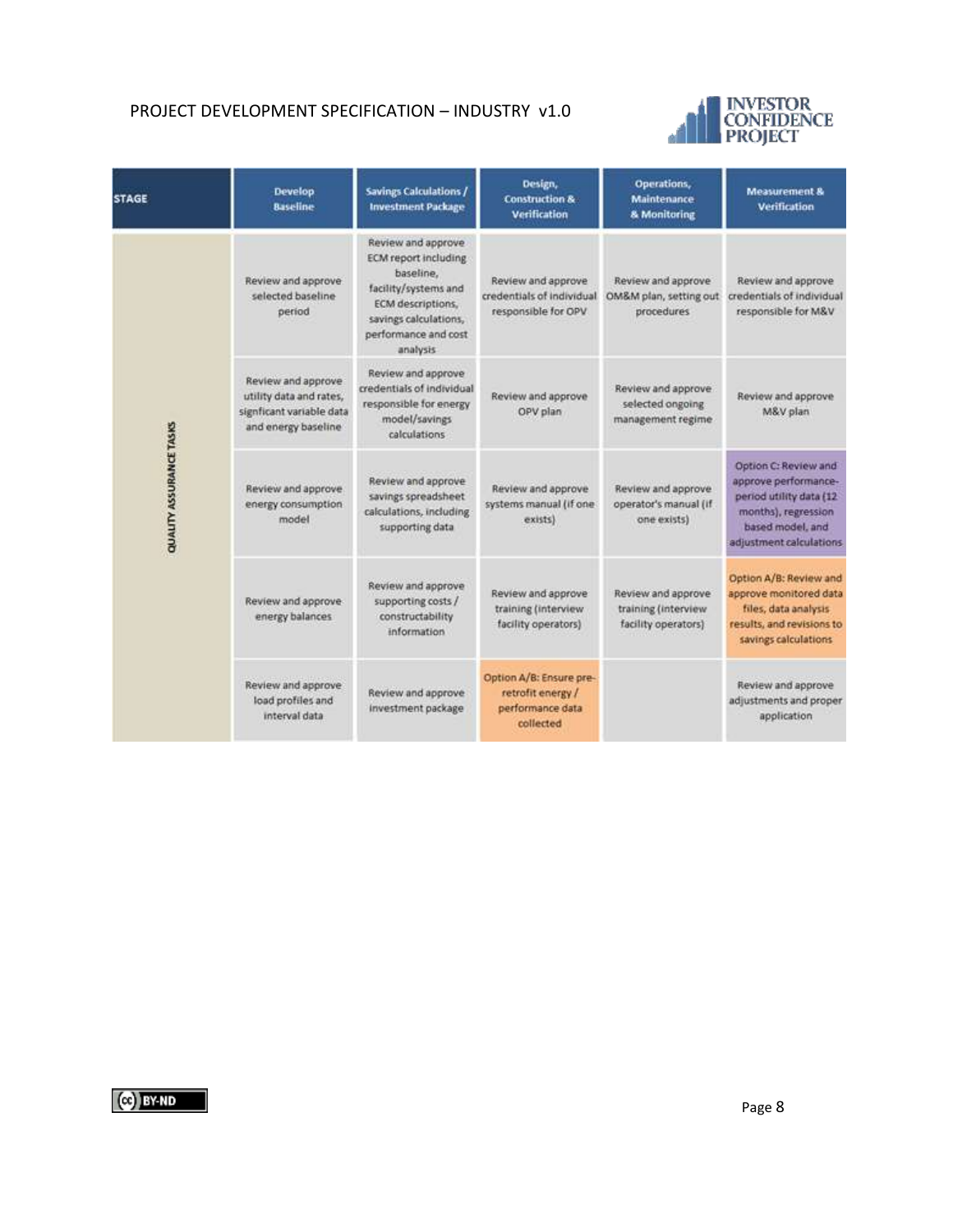

# <span id="page-8-0"></span>**0.4 PROTOCOL SELECTION**

There are currently two protocols available that describe a standardised approach to the development of Complex and Targeted energy efficiency projects in industrial facilities. Selecting the most applicable [protocol](http://europe.eeperformance.org/protocols.html) for use with development of an industrial energy efficiency project represents a key first step in the process. Selection of the appropriate protocol to use must involve assessment of the nature of the proposed ECMs.

The Complex Industrial protocol is intended for projects that include:

- **Installation of new technology types or capacities, including new utility generation technologies** - for example, major changes to plant configuration requiring controls modifications
- **Installation of ECMs with variable and/or unpredictable loads**  for example, refrigeration plant

The Targeted Industrial protocol is intended for:

- **Installation of simple, commonly used technologies** such technologies will usually have consistent and predictable load profiles; for example, lighting retrofits or motor upgrades; projects could include a number of these types of ECMs
- **Installation of ECMs which are like-for-like replacements**  for example, direct utility plant replacements for a similar technology type and capacity

Each project will have its own set of characteristics, as well as limitations on resources and time. Selection of the right protocol depends on many factors, and the project specialist should work with the investors and Quality Assurance Assessor to determine the most suitable protocol to apply to any given project.

## <span id="page-8-1"></span>**0.5 DETERMINING PROJECT APPROACHES**

A comprehensive project development approach should be established early in the process. In particular, the Measurement and Verification approach(es) needs to be determined and planned for as early on in the process as is feasible. An *International Performance Measurement and Verification (IPMVP) Option C,* Whole Facility approach, which analyses pre- and post-retrofit utility bills to verify performance, represents a comprehensive method for savings verification, but it may not be appropriate for all projects. This approach requires that energy savings are significant enough to have a discernible impact on the facility's overall energy consumption (typically representing greater than 10% of total energy consumption). Additionally, this approach can become complicated by non-routine adjustments that need to be quantified and incorporated into the analysis, such as changes in facility

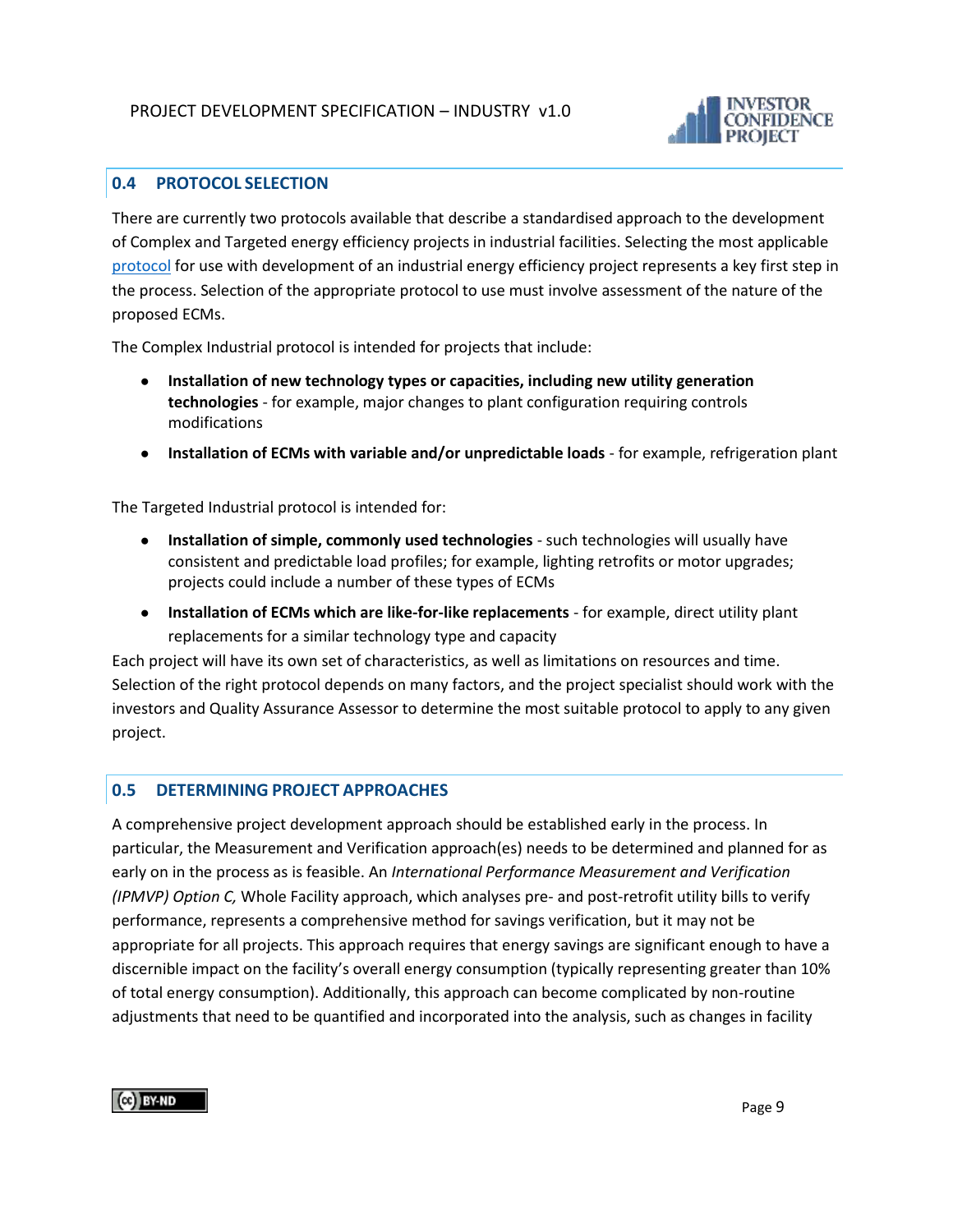

occupancy, loads, etc.

IPMVP Option A and/or B approaches, which deal with key or all parameter measurement of a *Retrofit Isolation*, can isolate the performance of individual measures and may be more appropriate for some projects. However, these approaches require parameter measurements, which will require trending through the facility's automation system or through the use of remote data logging equipment, tools that may not be available to a project. These approaches also require access to, and understanding of, the live savings calculations so that assumptions can be revised to reflect new observations and develop verified energy savings.

These approaches, among others, should be evaluated and incorporated into an overall plan that takes into account the scope of the measures, their potential interactive effects, and the available resources. These factors will also guide the project development team to the most appropriate protocol to utilise in the development of a project.

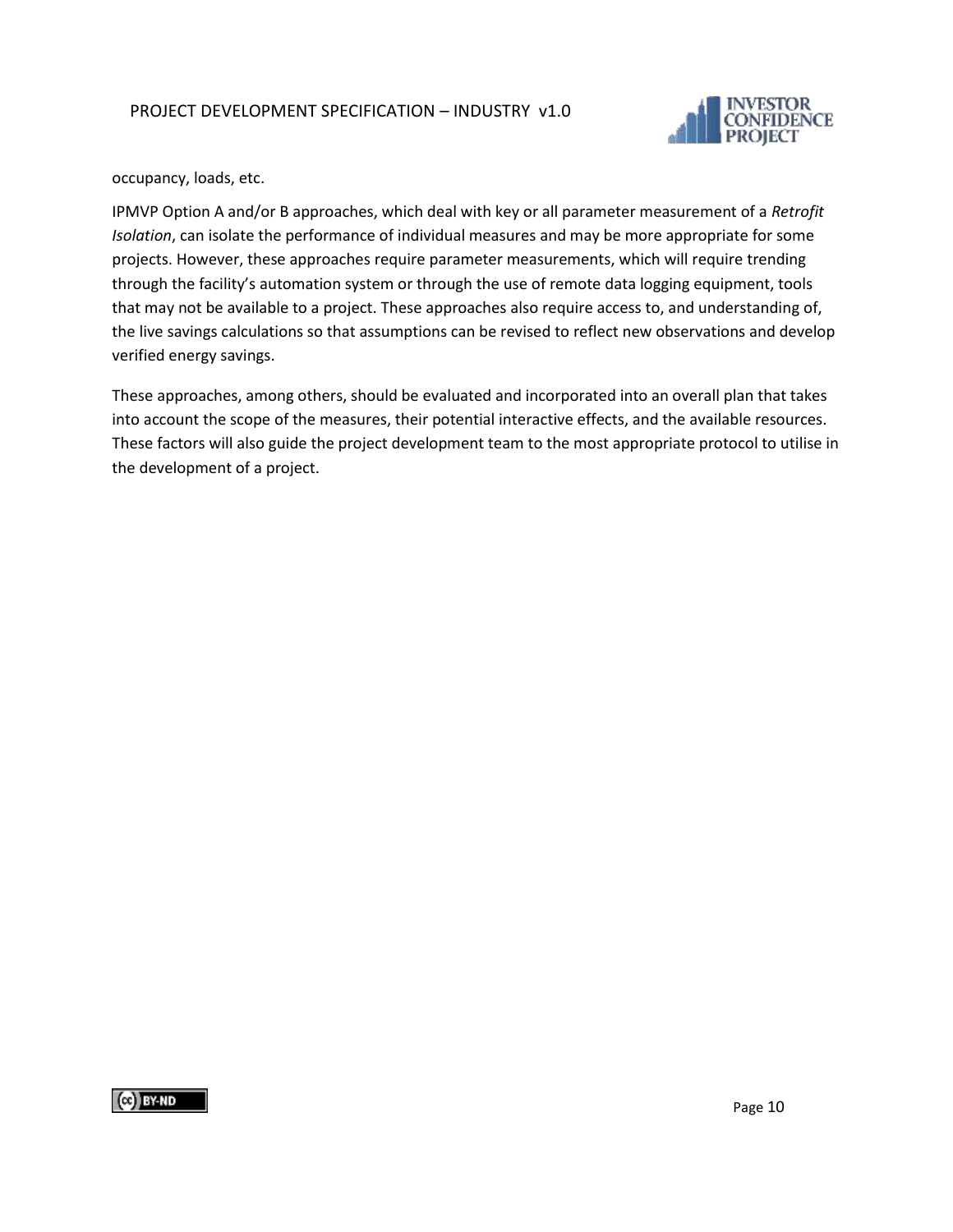

# <span id="page-10-0"></span>**1.0 BASELINING**

#### <span id="page-10-1"></span>**1.1 OVERVIEW**

A technically sound energy consumption baseline provides a critical starting point for accurate projection of potential energy savings, and is also critical for measurement and verification upon completion of a retrofit and/or retro-commissioning.

A facility baseline is required for Complex projects using IPMVP Option C. In all other cases, a baseline is required which relates to all systems and equipment within the measurement boundary. The baseline must establish how much energy a facility, system or piece of equipment can be expected to use over a representative energy use cycle. For projects using IPMVP Option C, this will usually - but not always - be a period of 12 months.

The baseline needs to cover all energy sources and account for:

- Total electricity purchased
- Purchased or delivered steam, hot water, or chilled water
- Natural gas
- Fuel oil
- Coal
- Propane
- Biomass
- Any other resources consumed as fuel and any electricity generated on site from alternative energy systems
- Any renewable energy generated and used on site

It must also factor in the impact of independent variables such as production, material throughput, weather, occupancy, and operating hours which relates to the baseline energy consumption.

The process of data collection, compilation, analysis, and reporting should be consistent, transparent, and practical. While in-house tools for performing these tasks represent a reasonable approach, there are also a myriad of available proprietary tools that automate many of these tasks that should be considered as part of the project development process. These tools can download data automatically from the energy provider, perform regressions, provide visualisation of the data, and typically include reporting and exporting features. Many of these applications can be used to perform IPMVP Option C M&V analysis, or to bound energy savings estimates.

The table below indicates which elements described in this document apply to each protocol.

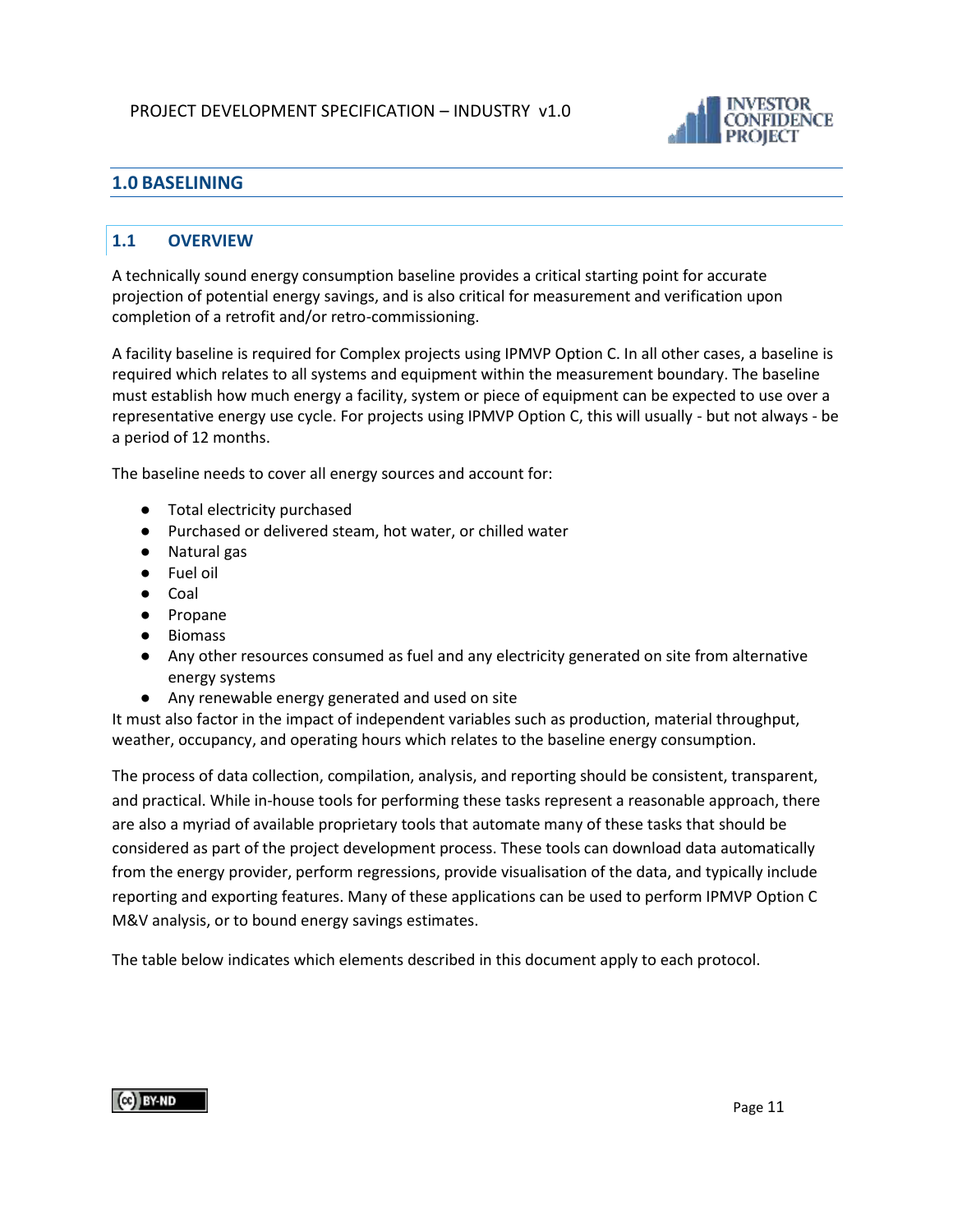

| <b>Element</b>                                     | <b>Section</b> |                | Protocol        |
|----------------------------------------------------|----------------|----------------|-----------------|
|                                                    |                | <b>Complex</b> | <b>Targeted</b> |
| Requirements for energy audits                     | 1.2            |                |                 |
| Documenting facility activities<br>and energy uses | 1.3            |                |                 |
| Energy analysis techniques                         | 1.4            |                |                 |
| Regression analysis                                | 1.5            |                |                 |
| Uncertainty analysis                               | 1.6            |                |                 |

## <span id="page-11-0"></span>**1.2 REQUIREMENTS FOR ENERGY AUDITS**

There are a number of requirements to consider when preparing for, conducting and assessing the quality of an energy audit. The two principal concerns should be:

- 1. The experience competency of the auditor
- 2. The process undertaken for the energy audit

#### **The auditor**

These requirements will vary by audit type and industrial sector:

- Education a base level of appropriate technical education is expected
- Experience familiarity with industrial sector and end-uses being assessed e.g. lighting, small power, heating, ventilation, comfort cooling

The protocols require that, where national requirements exist for individuals or organisations conducting energy audits, then these requirements must be met. A list of mandatory and nonmandatory certification schemes for countries in Europe can be found in the *National Certification Schemes List*.

**The audit**

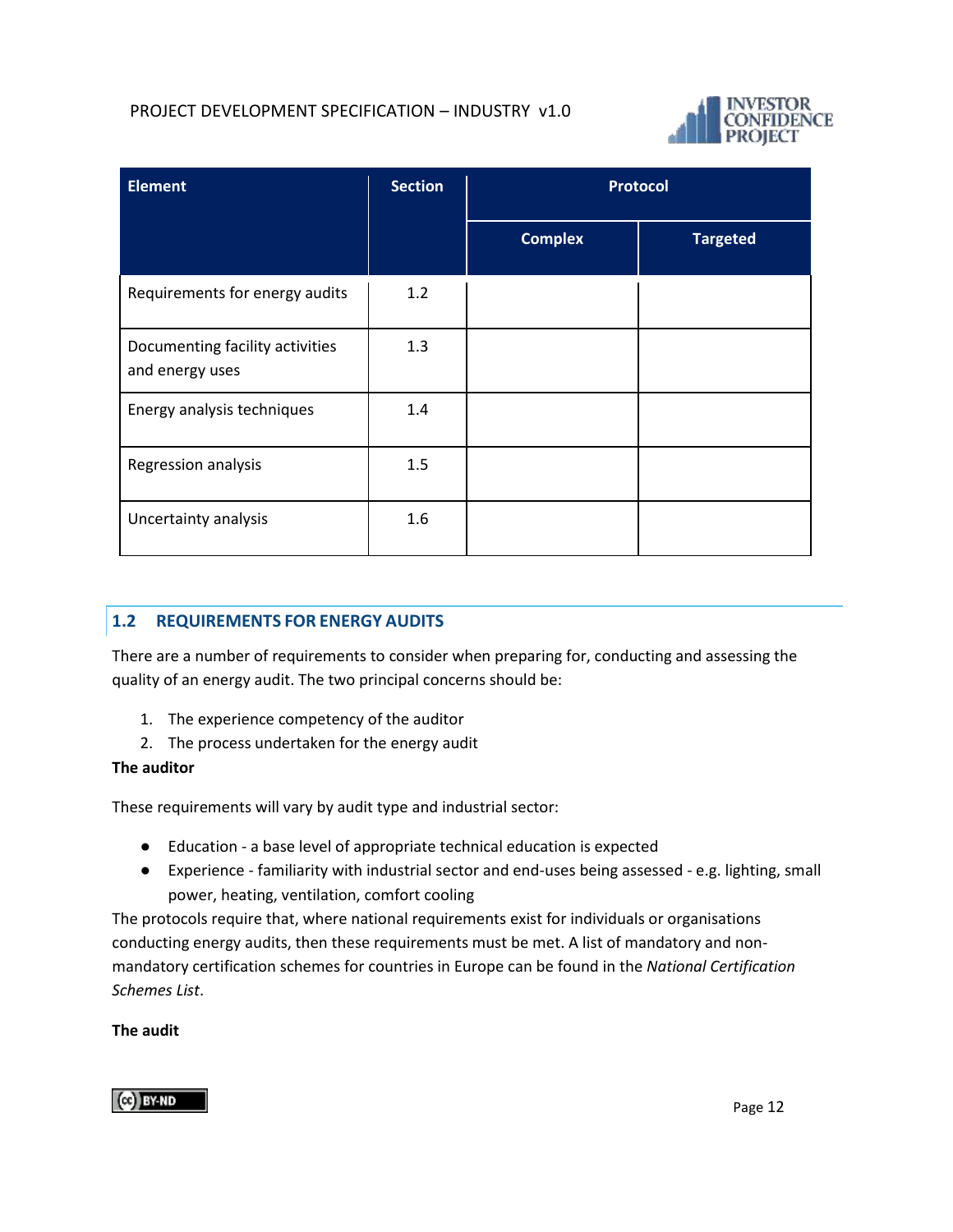

In order to cover off all of the necessary elements, the format of the audit should follow the principles set out in the following seven steps:

- 1. *Planning* work with the organisation to agree the scope, boundaries and objectives of the audit, the constraints around organisation resource, time and level of detail required, criteria for evaluating and ranking opportunities and expected deliverables.
- 2. *Opening meeting* the auditor should spell out specific requirements for data, facility access and personnel resource and present the indicative timeline for implementation and reporting.
- 3. *Data collection and measurement plan* the auditor will collect data on energy supply and demand, other key variables such as production volumes or degree days, O&M manuals, and future energy plans. If datasets are needed to develop reasonable energy and cost saving estimates, it is necessary to document the method and hardware/software used to collect this.
- 4. *Conducting the site visit* conduct a physical survey of facility areas within the agreed scope, noting the quantity and type of assets. Conduct interviews with operational staff to understand impact of operating routines and user behaviour on energy performance. Draw up a preliminary list of ECMs.
- 5. *Analysis* calculation methods should be transparent and technically appropriate, clearly highlighting any assumptions that are made. Ensure that variables which affect measurement uncertainty and their contribution to results have been taken into account, and factor in regulatory constraints/incentives. Current energy use should be presented and broken down by end-use and utility. ECMs should be presented and evaluated considering best available technology/practice, the operating lifetime of the equipment and systems being audited, and any anticipated future changes to energy use.
- 6. *Reporting* the energy audit report should be set out in such a way that the methods used with regards to data collection, site survey approach, inclusion/exclusion of ECMs, savings calculations - are clearly set out and justified. The report should be clearly written, and contain an executive summary which ideally contains technical and non-technical sections, background and context for the audit, facility energy use summary, ranked ECM list, conclusions and recommendations.
- 7. *Closing meeting* the report should be made available in advance and presented to the organisation, explaining the results and responding to questions.

For more detailed guidance on applying this methodology please refer to *Reference Document on Best Available Techniques for Energy Efficiency (section 2.11)*, *ISO 50002:2014 Energy management systems — Energy audits— Requirements with guidance for use*, *EN 16247-1:2012 Energy audits: General requirements* and *EN 16247-3:2014 Energy audits: Processes.*

## **CG** BY ND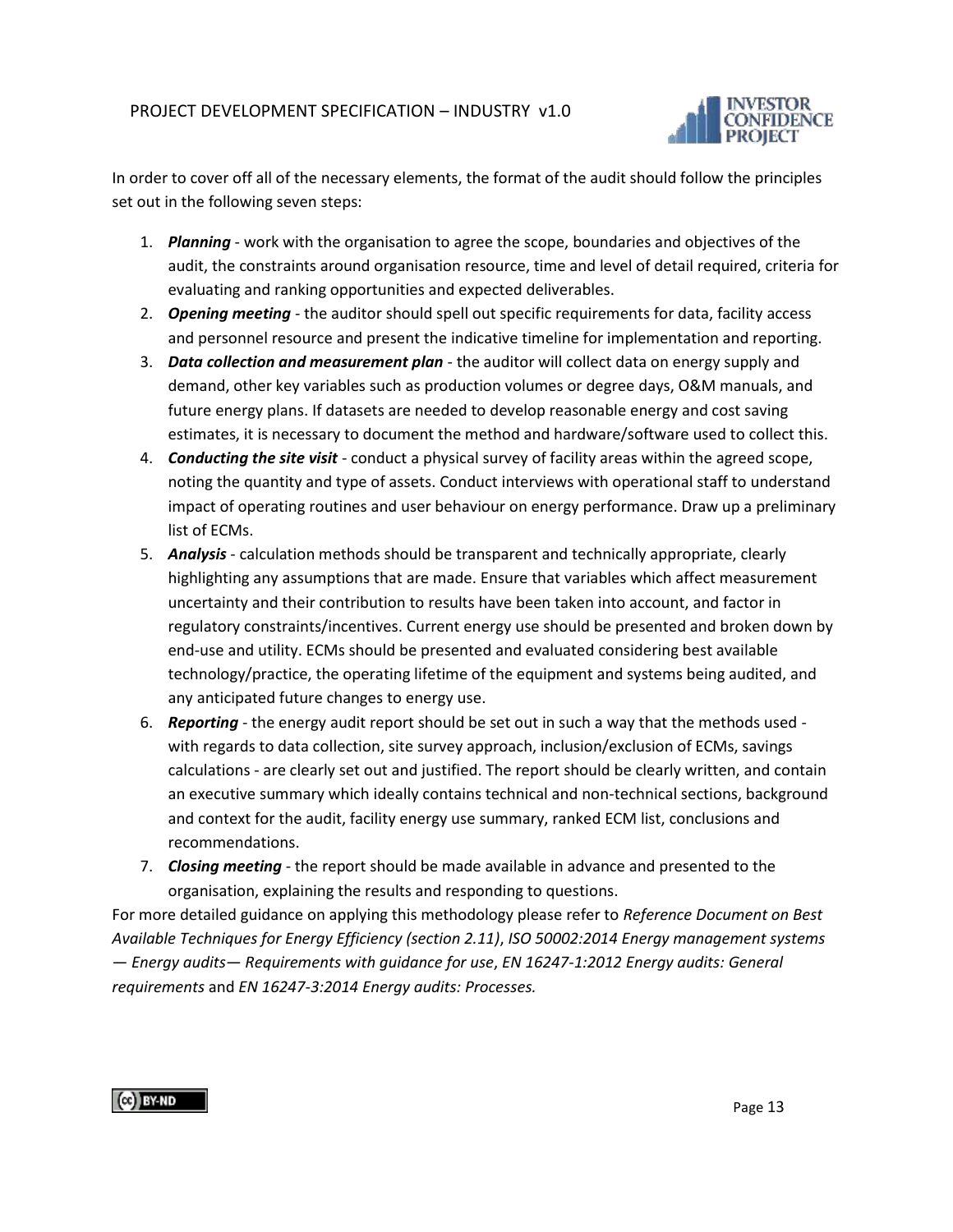

# <span id="page-13-0"></span>**1.3 DOCUMENTING FACILITY ACTIVITIES AND ENERGY USES**

Part of the documentation required in the protocols is to provide a summary of the facility's activities and energy uses, including a description of the processes undertaken within the facility. The table below can be used as a generic pro-forma with which to provide such a summary. Comments can be provided against each of the rows as appropriate.

| Category                          | Sub-category               | Detail                                           |  |
|-----------------------------------|----------------------------|--------------------------------------------------|--|
|                                   | Geography                  | Location of facility (city/region, country)      |  |
|                                   | Facility type              | Sector                                           |  |
| Contextual data                   | Production                 | Product(s)                                       |  |
|                                   | Process description / flow | Brief description of processing stages, from raw |  |
|                                   |                            | materials 'in' to finished product(s) 'out'      |  |
|                                   |                            | Describe the energy use within process           |  |
| Process energy use Process energy |                            | elements i.e. direct fuel or electricity for     |  |
|                                   |                            | heating                                          |  |
|                                   | Process heating            | Brief description including how utility is       |  |
|                                   | Process cooling            | generated, number approximate size and type      |  |
|                                   |                            | of generator, any other key criteria you can     |  |
|                                   | Compressed air             | mention                                          |  |
| Utility energy use                | Distributed electricity    | Brief description, if applicable                 |  |
|                                   | generation                 |                                                  |  |
|                                   |                            | Brief description of other noteworthy systems,   |  |
|                                   | Other utility energy use   | if applicable                                    |  |
|                                   | Space heating              | Brief description including how utility is       |  |
| <b>Building services</b>          |                            | generated, number approximate size and type      |  |
| energy use                        | Space cooling              | of generator, any other key criteria you can     |  |
|                                   | Ventilation                | mention                                          |  |

## <span id="page-13-1"></span>**1.4 ENERGY ANALYSIS TECHNIQUES**

This section provides guidance on typical methods for assessing and analysing baseline data. These methods are often employed to help identify opportunities, as well as to gain a full understanding of net energy consumption within the measurement boundary.

#### **Energy balances**

The purpose of an energy balance is to understand the energy flows entering and exiting a defined system. This facilitates:

- 1. Identification of ECMs, by highlighting those areas with the highest consumption which merit a more detailed review through a survey or an audit
- 2. Quantification of energy savings for the proposed ECMs, whether these are operational (utilising

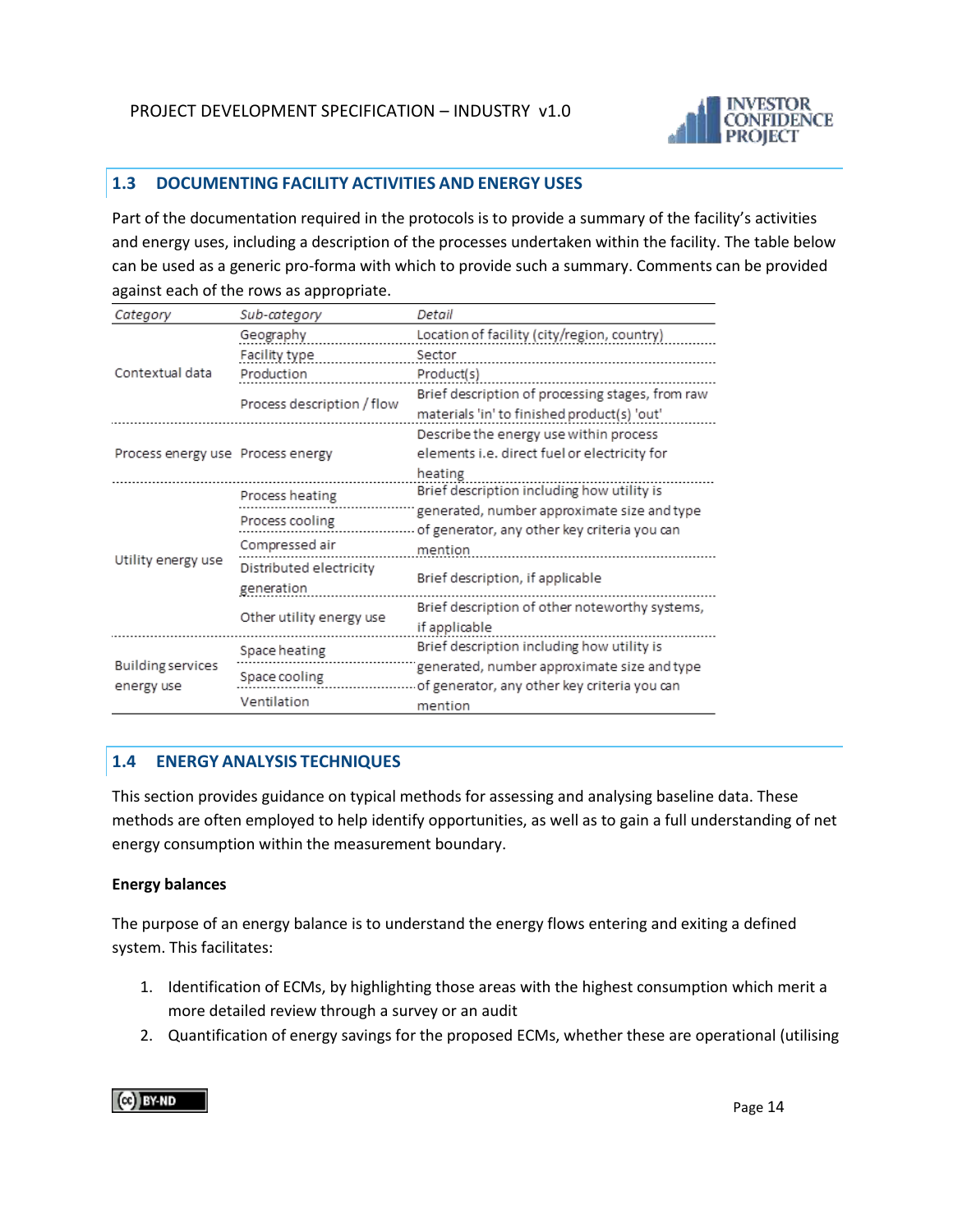

existing plant more effectively) or technological (upgrades to existing plant or replacement). The input data which feeds into an energy balance can come from a number of sources:

- Directly measured energy supplies i.e. facility metering
- Modelled energy flows using spot-measurements from the facility e.g. temperature of a stream combined with a measured or assumed flow rate and heat capacity
- Modelled energy flows based upon empirical estimates from similar facilities

It is important to take account of the energy content of *all* flows which pass across the defined system boundary. This should include those streams that are considered to have little-to-no energy content e.g. ambient water lines.

One of the most effective means of constructing an energy balance is within a spreadsheet, or a similar open-source data manipulation tool. The tabular format makes it easy to set out the various streams in a logical and concise manner, and facilitates review of the calculation stages by a third party since any assumptions can be seen and methods interrogated.

#### **Specialist energy analysis techniques**

Certain projects may warrant the use of specialist energy analysis techniques, depending on their complexity and specific client requirements. Examples of such techniques are pinch analysis, which is a methodology for minimising energy consumption in processes by calculating thermodynamically feasible energy targets and achieving them by optimising heat recovery systems, energy supply methods and process operating conditions. Another example is bin analysis, which is a statistical technique that is often deployed in the context of an energy project to calculate or verify the optimum size/capacity of utility generation plant. Examples of such projects are installation of a new refrigeration system, like for like replacement of an existing plant, or installation of a decentralised energy generation solution e.g. combined heat and power plant.

For more detailed guidance on applying pinch analysis methodology please refer to Reference Document on Best Available Techniques for Energy Efficiency (section 2.12).

## **Adjustment models for different operating modes**

If a facility has multiple modes of operation, separate adjustment models may need to be created for each mode which may result in fewer data points being available to create each model. In some cases, a single adjustment model may be created by incorporating additional relevant variables that account for the different energy consumption patterns for the different operational modes, rather than opting for multiple models, such as 1-shift and 2 shift operations.

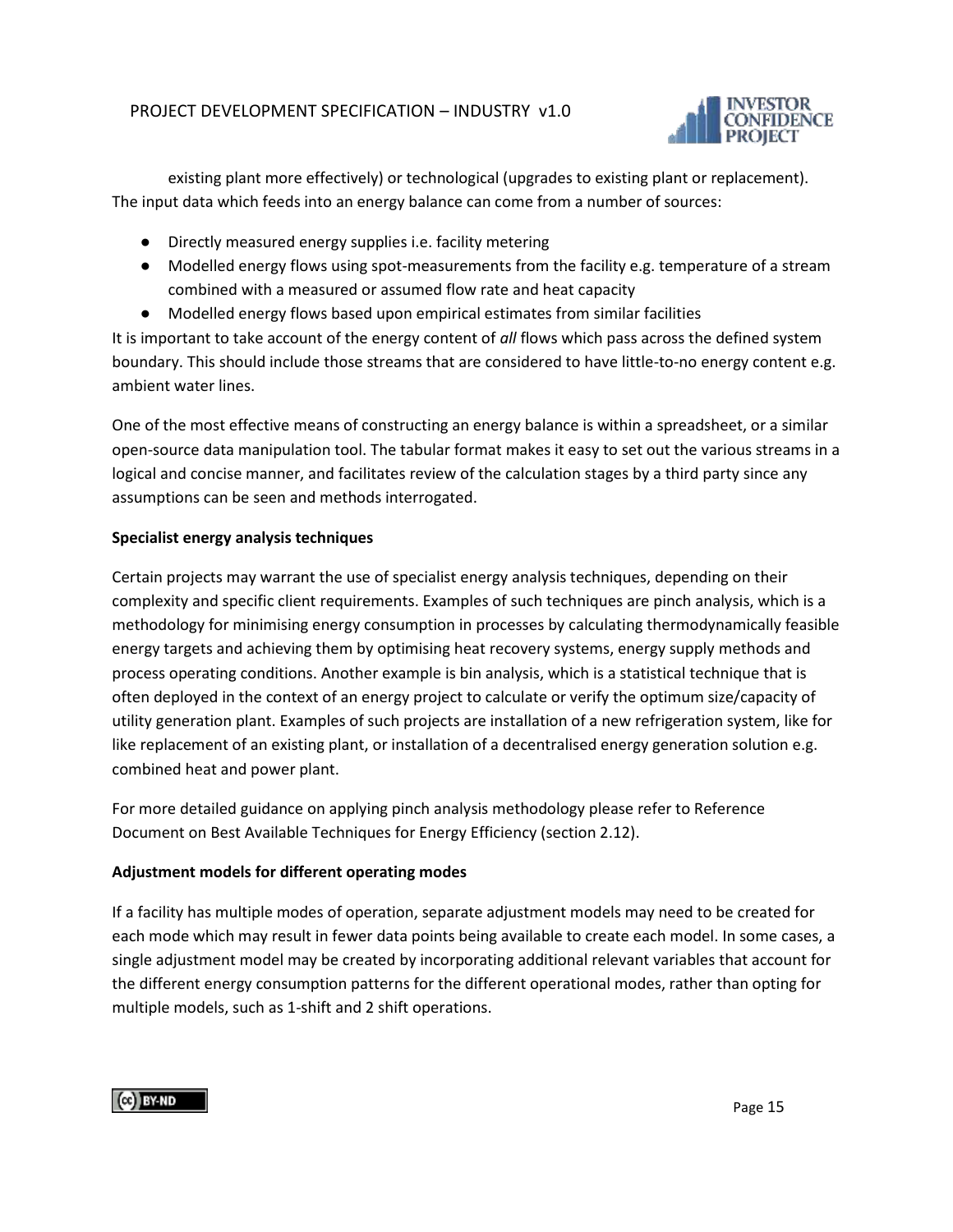

For more guidance on how to assess the requirements for multi-mode adjustment modelling please refer to *Superior Energy Performance® (SEP) Measurement & Verification Protocol, 2017 (section 6.5)*

#### **Net energy consumption and energy accounting**

It is important that the net consumption is calculated separately for all energy streams, accounting for pass-through energy sources and feedstocks and on-site energy consumption.

The following equation can be used to calculate the net energy consumption of a given energy source:

*Net energy consumption of energy source A = (Energy content of incoming energy source A) - (Energy content of the amount of energy source A used as a feedstock) - (Energy content of energy source A sold or transferred to outside the boundary) + (Energy content of energy source A stored on the facility at the start of the period) - (Energy content of energy source A stored on site at the end of the period)*

#### **Calendarisation of partial month data**

Data for energy consumption and relevant variables will frequently not be available for exact calendar months, nor for exactly aligning time intervals. For example, monthly production data may be reported on the first of the month, while utility data may be provided mid-month. Alignment of time intervals is preferred and may facilitate development of more representative adjustment models.

In order to convert partial to whole calendar months, determine average daily consumption during each partial month, and multiply the daily average consumption by the total number of days in the calendar month. For raw fuel delivered to the facility (e.g. fuel oil, propane), estimate monthly energy consumption based on actual consumption between fuel deliveries, or by pro-rating actual consumption between deliveries by an appropriate metric such as heating degree days.

## <span id="page-15-0"></span>**1.5 REGRESSION ANALYSIS**

Normalisation is used to analyse, predict and compare energy performance under equivalent conditions. Regression-based energy modelling is a specific type of normalisation, and involves the development of an energy consumption equation, which relates the dependent variable (total facility/system/equipment energy consumption, including electricity and on-site fuel) to independent variables known to significantly impact the facility, system or equipment's energy consumption. Independent variables typically include production, weather (heating and cooling degree days), and may include other variables such as raw material input characteristics, shift patterns or operating hours.

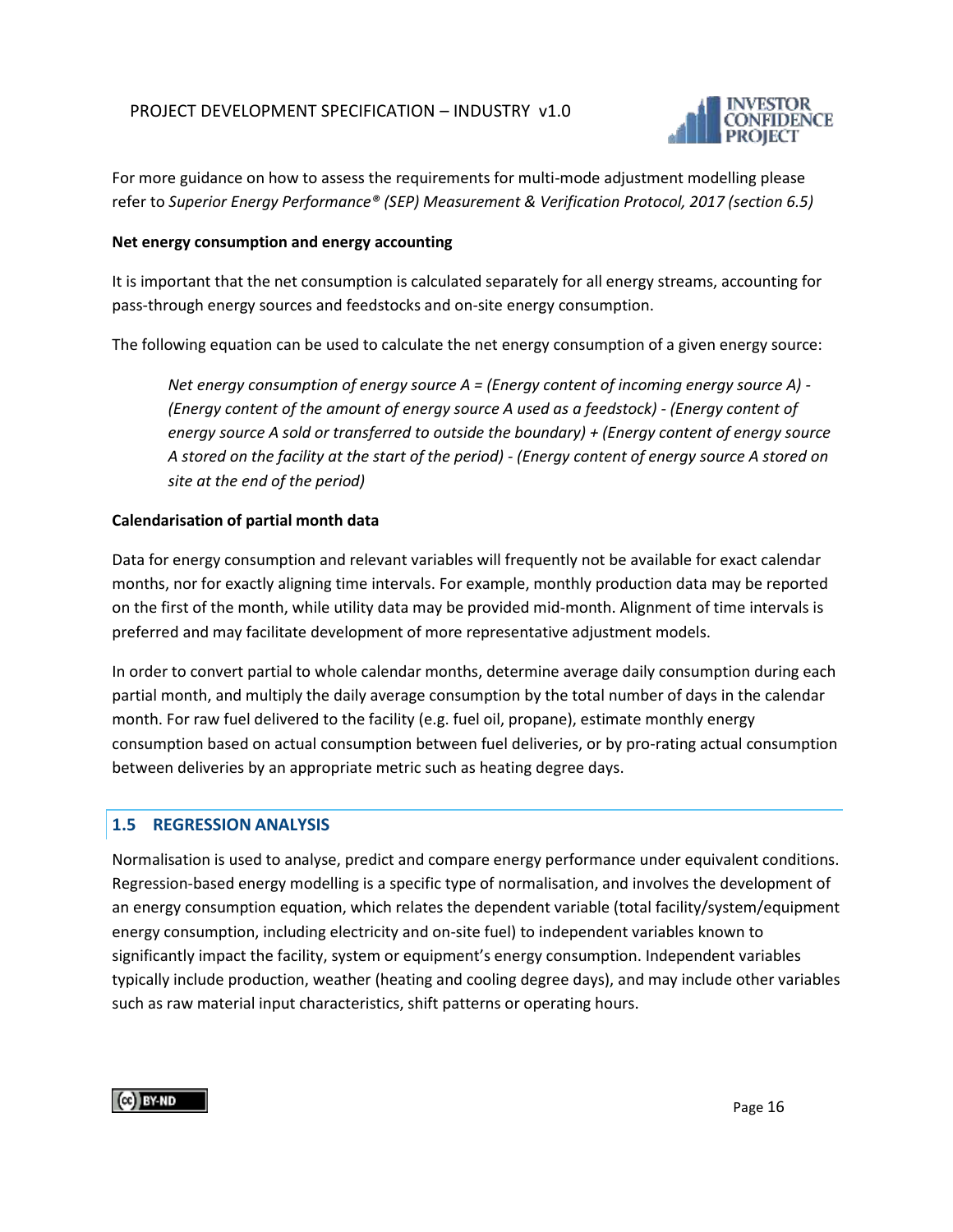

Under an IPMVP Option C approach, a regression model is usually required to develop the baseline energy consumption model. Under an IPMVP Option A or B approach, this is the Retrofit Isolation Baseline, which may also require regression analysis depending on the relationship between the energy consumption data and the independent variables.

The energy consumption equation can be determined using a regression analysis – the process of identifying the straight line of 'best fit' between the building's energy consumption and one or more independent variables. An example of linear regression is shown below:

Energy consumption (kWh) =  $m_1X_1 + m_2X_2 + C$ 

Where

C = energy baseload in kWh (determined from regression analysis)

 $m_{1,2,\text{etc}}$  = energy consumption in kWh per unit e.g. energy consumption per tonne of product kWh/tonne, or energy consumption per degree day kWh/°C (determined from regression analysis)

 $X_{1,2,etc}$  = number of units e.g. tonnes of product produced, or number of degree days in °C

Further variables can also be included – this is known as multiple-linear regression. More complex regression techniques may also be employed – where these are required, the reasoning and calculation details must be provided.

For projects following IPMVP Option C, in rare cases it may be deemed that variation in baseline energy use is not correlated with the independent variables, and therefore that normalisation and development of the energy consumption equation is not required. In such cases, clear justification for the omission of an energy consumption equation should be provided.

As part of an initial evaluation of the regression-based energy model and the energy consumption equation, an assessment should be made of the coefficient of correlation  $(R^2)$ . Regression models should be evaluated on the basis of the predicted savings, which must be greater than twice the standard error of the baseline value, as set out in IPMVP - see *IPMVP: Statistics and Uncertainty for IPMVP, 2014 (section 1).* Guidance for developing and evaluating regression models can be found in *IPMVP: Statistics and Uncertainty for IPMVP, 2014 (section 2)* and *Superior Energy Performance - Measurement and Verification Protocol for Industry, 2017 (section 6.3.2 and 6.4)*. IPMVP sets outs alternative approaches that should be considered where the baseline model criterion is not met:

● More precise measurement equipment

## **CG BY ND**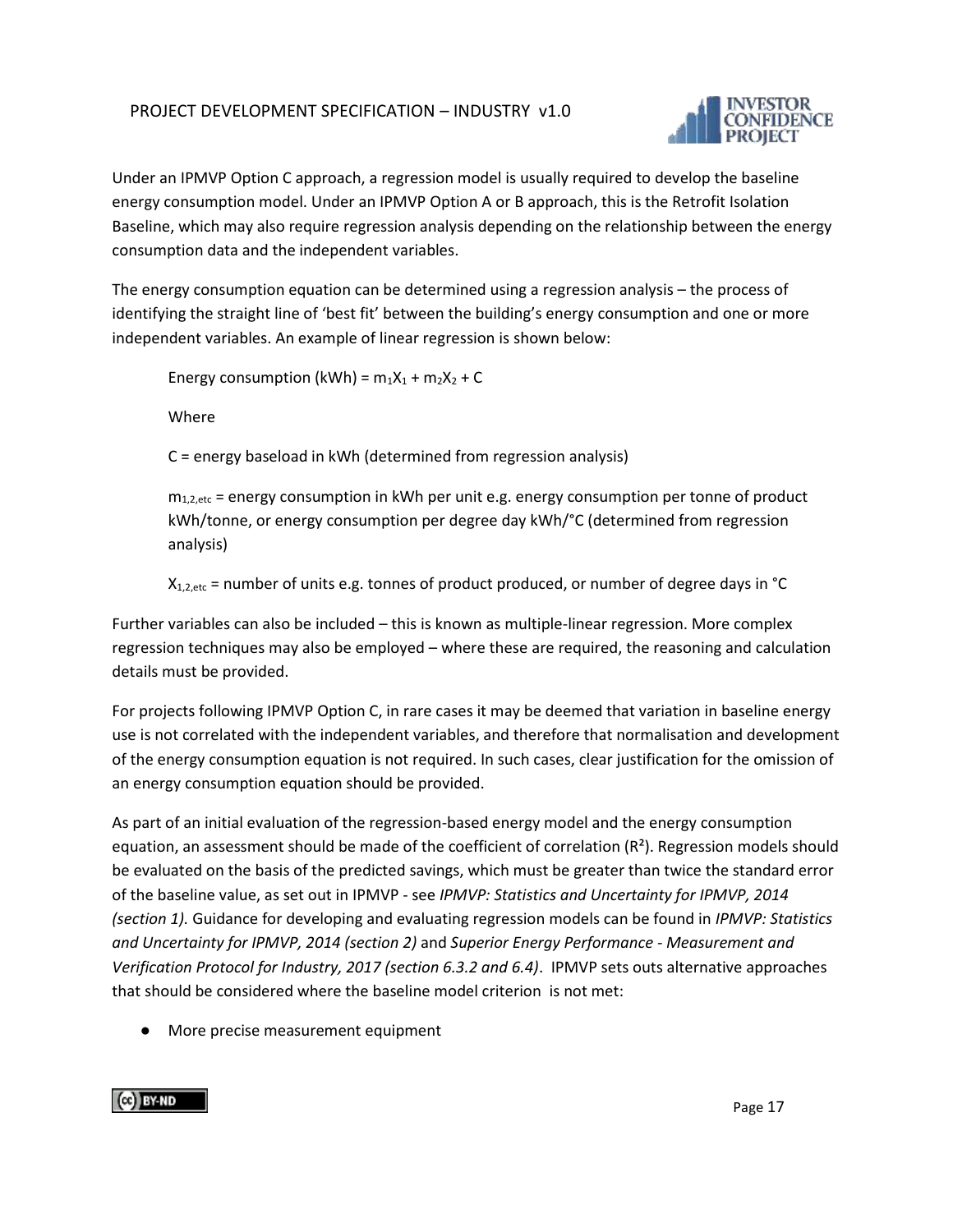

- more independent variables in the energy consumption model
- Larger sample sizes
- An alternative IPMVP Option that is less affected by unknown variables

Generally, a value of 0.75 or more, and a CV[RMSE] of less than 0.2 would usually indicate a good relationship.

## <span id="page-17-0"></span>**1.6 UNCERTAINTY ANALYSIS**

Baseline development should also include an assessment of uncertainty quantified in the form of a lower and upper bound. This can be accomplished by comparing the baseline energy consumption predicted by the developed energy consumption equation to the actual utility bills or metered data for the baseline period, using the difference in energy consumption to form the error associated with the baseline. This error, combined with the standard deviation and the required confidence/precision levels, can subsequently be used to create a range around the baseline (minimum and maximum). EVO 10100 – 1:2014, *Statistics and Uncertainty for IPMVP, Section 6* provides an example of how ranges of predictions can be calculated.

The baseline data collection process should include an assessment of any periods of non-typical operating conditions, such as periods of unusually high or low production. Technical information regarding these changes to the operation should be collected during the energy audit. In such cases, these periods should either be excluded from the baseline or the baseline should be adjusted to normalise energy consumption to typical conditions.

Where a facility or a process has different modes of operation, either regular or irregular, and an energy consumption model which meets the required statistical criteria cannot be developed, then separate models for each mode of operation may be developed. These models are then combined into a multimode model. An example of this type of operation may include when production is temporarily shut down. Refer to *Superior Energy Performance - Measurement and Verification Protocol for Industry, 2017 (section 6.5)* for further guidance on this.

**CO** BY-ND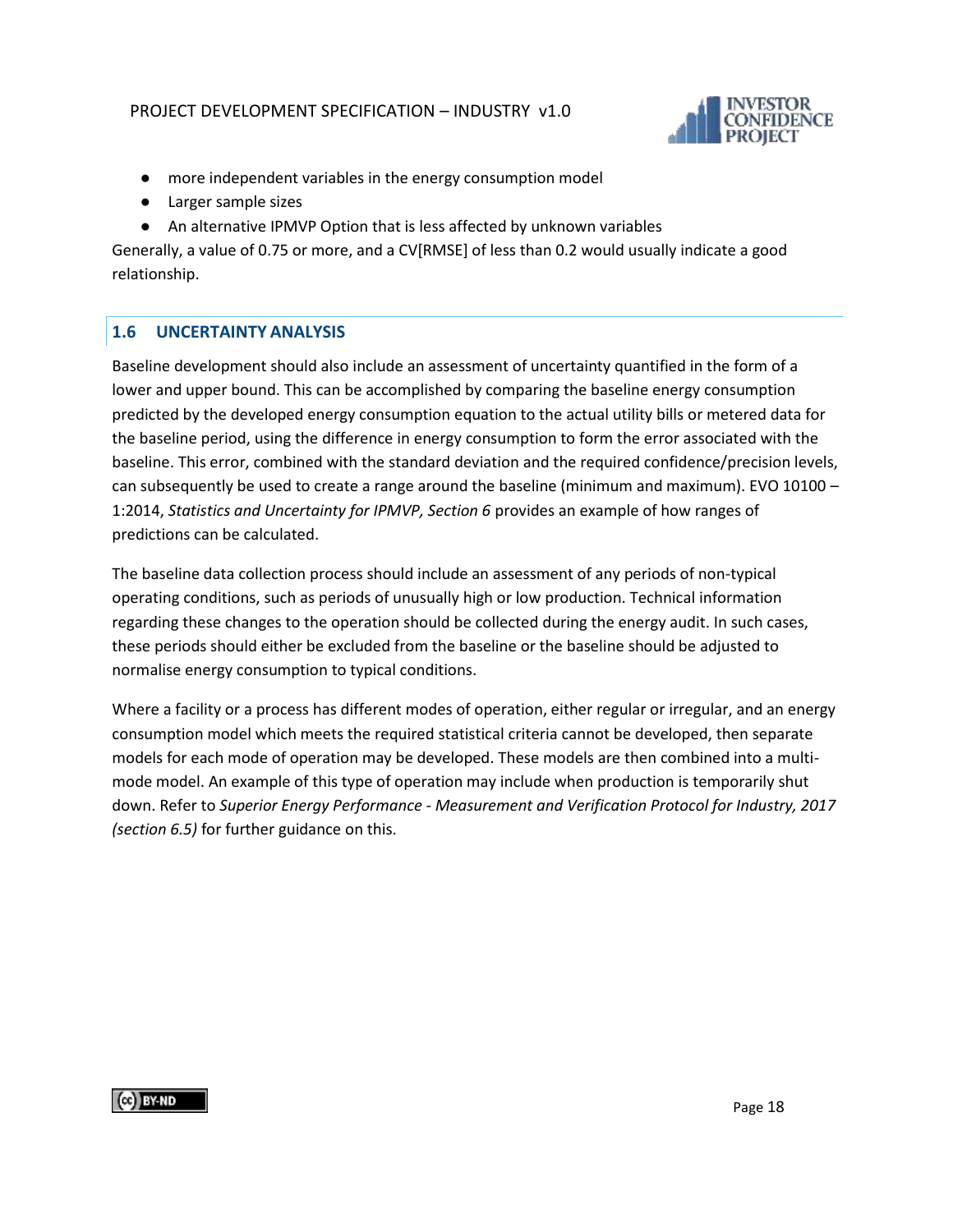

# <span id="page-18-0"></span>**2.0 SAVINGS CALCULATIONS**

#### <span id="page-18-1"></span>**2.1 OVERVIEW**

Savings calculations are usually performed using spreadsheet calculations, but the use of proprietary tools may be required to carry out supporting calculations. Regardless of the method employed, the procedure should be transparent and well documented. Calculation methods must be based on sound engineering methods, and assumptions must be based on observations, field measurements, monitored data, or documented resources. In all cases, these assumptions should be conservative, transparent, and documented.

ECM descriptions submitted for Quality Assurance review should be thorough, documenting existing conditions, the proposed retrofit, and potential interactive effects. The descriptions should provide enough detail to demonstrate to the Quality Assurance Assessor that the design has been developed to a sufficient level of detail so as to develop accurate scopes of work and informed costings.

The results of the savings calculations must be calibrated to energy balance consumption estimates or measurements.

| <b>Element</b>                            | <b>Section</b> | <b>Protocol</b> |                 |  |
|-------------------------------------------|----------------|-----------------|-----------------|--|
|                                           |                | <b>Complex</b>  | <b>Targeted</b> |  |
| Developing the recommended<br>set of ECMs | 2.2            |                 |                 |  |
| <b>ECM Savings Calculations</b>           | 2.3            |                 |                 |  |
| <b>Interactive Effects</b>                | 2.4            |                 |                 |  |
| <b>Investment Package</b>                 | 2.5            |                 |                 |  |

The table below indicates which elements described in this document apply to each protocol.

## <span id="page-18-2"></span>**2.2 DEVELOPING THE RECOMMENDED SET OF ECMS**

**CO** BY ND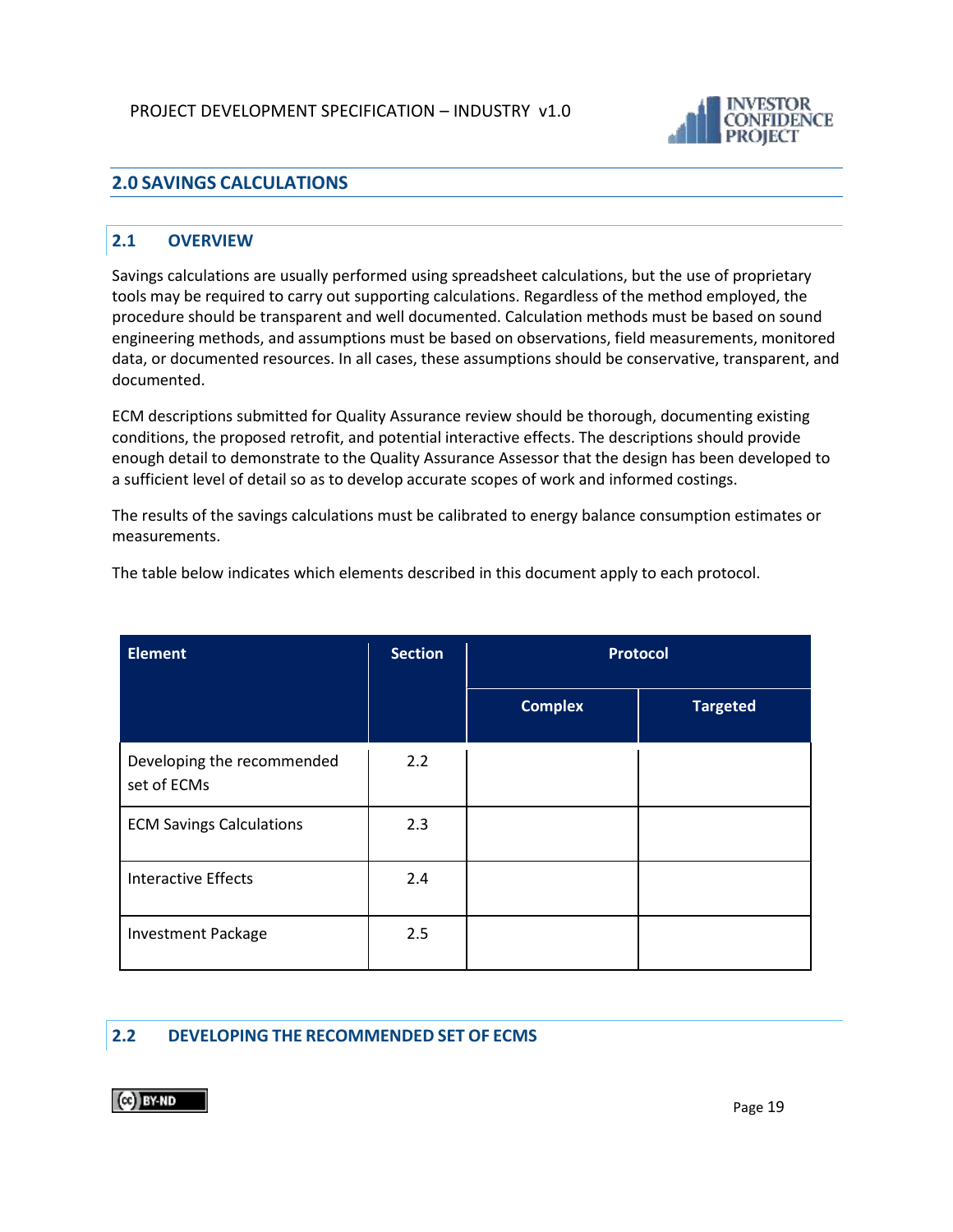

The results of the energy audit provide a list of ECMs that can include low-cost and no-cost measures, operations and maintenance (O&M) improvements, and capital cost items. Estimates of annual energy savings and implementation costs are key components of the financial evaluation of an EE project (see section 2.5). Detailed descriptions of the measures must be developed so as to aid in the development of these estimates.

As a minimum, documentation for each recommended measure should include the following information:

- The present condition of the system or equipment
- Recommended action or improvement

A best practice approach would also include:

- Risk of equipment failure
- Schedule for implementation
- Summary of specific maintenance requirements or considerations associated with the ECMs, particularly any impacts on maintenance costs
- Interaction with other end uses and ECMs (see section 2.4)
- Potential issues which may prevent successful completion
- Organisations and individuals involved in implementing this action or improvement, and their responsibilities
- Staff effort required

## <span id="page-19-0"></span>**2.3 ECM SAVINGS CALCULATIONS**

When preparing savings estimates for a list of proposed ECMs, the adopted calculation methods should be based on sound engineering principles and methodologies. Inputs should be derived from production and weather data, system design information, manufacturer specifications, and operational data from on-site monitoring. For each ECM, the calculation methodology, formulas, inputs, assumptions and their sources need to be clearly documented.

References such as the IPMVP Core Concepts Guide and the US' Uniform Methods Project (UMP) provide detailed guidelines for calculation methods such as regression analysis. Vetted resources for calculation tools, particularly those that are nationally recognized, can be used or referred to as models for calculation methods.

When developing spreadsheet-based savings calculations, assumptions and values should never be "embedded" in formulas. The formulas should use cell references for constants, assumptions and other inputs. These inputs should be clearly defined, calculations explained, and associated units noted elsewhere in the spreadsheet. This clear, consistent, "open book" approach is critical to the quality assurance process.

Each ECM calculation should contain sufficient explanation such that (with the necessary input

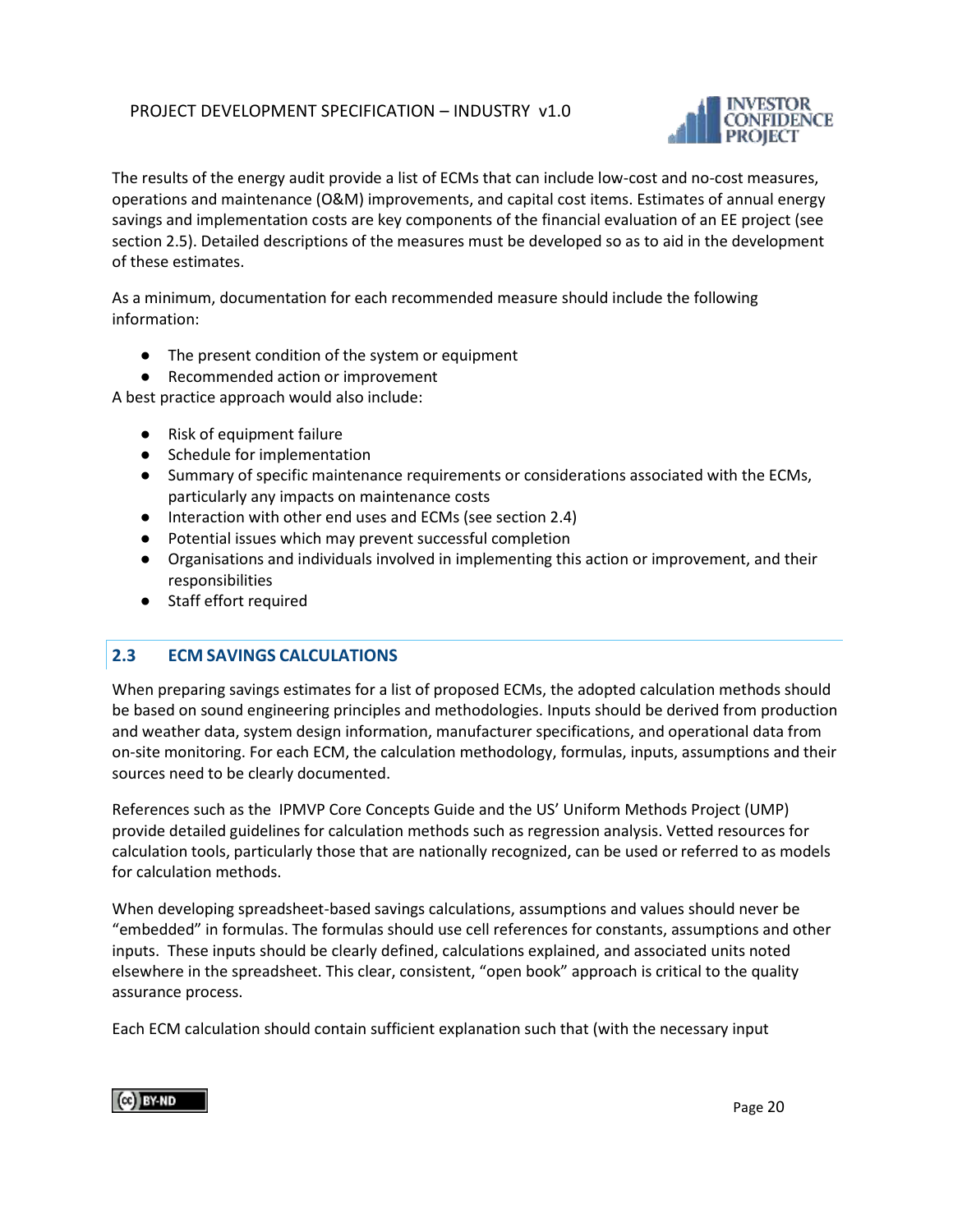

information) a reviewer can reconstruct the calculations. This explanation should include documentation of the formulas used, as well as any assumptions and their sources.

Inputs for the savings calculations are derived from the outputs of the energy audit. Each of these inputs is critical to the accurate estimation of energy savings and should always be conservative, especially if they are less well defined or unknown. Operational and performance data also provide key inputs to inform and bound the savings calculations. These data can be obtained from functional performance tests or short-term monitored data, supplemented by driving variables (such as production or weather), and can help define or demonstrate opportunities or deficiencies in operation or performance.

Interactions are also an important part of the energy savings calculation process. Savings calculations should always take into account the potential effects of other proposed ECMs. For example, a measure that involves replacement of a piece of equipment with a higher efficiency unit may need to account for a reduced operating schedule associated with another ECM. A general best-practice approach is to calculate savings for ECMs affecting facility-level loads first (i.e. utility generation plant), then departmental/process-level equipment, and finally end-use equipment. This method allows for effectively "carrying through" the characteristics of the earlier measures through to the later measures.

If independent-party proprietary calculation tools are used, sufficient documentation must be included to validate unbiased assessment of energy savings estimates. This documentation should include sources such as calculation methodology, white papers, independent testing results of the application. Caution should be applied when using any tools provided by a retailer or manufacturer to estimate the energy savings associated with their product.

Estimated energy savings should always be compared to estimated or measured energy end-use consumption to ensure that the estimated energy savings are reasonable. They should also be compared to simple estimation efforts or previous energy savings estimates. This ensures figures are credible and provides an elementary level of quality assurance.

#### <span id="page-20-0"></span>**2.4 INTERACTIVE EFFECTS**

Interactive effects are secondary energy effects occurring as a result of ECMs, usually associated with heating and cooling, and must be considered for all types of projects. Interactive effects must be included where their magnitude is significant in relation to the predicted energy savings for the measure, unless clear written justification is provided as to why they have been not been included, and an estimate of each interactive effect.

For example, for a lighting retrofit project, the reduced heat gains from the lighting system may affect the energy savings by increasing the heating demand but also decreasing the cooling demand. If the overall interactive effect is expected to have a significant impact on the savings, conventional heating and cooling calculations would be used to determine the appropriate fraction(s) for each season. However, if the measurement boundary can be expanded to encompass interactive effects during the

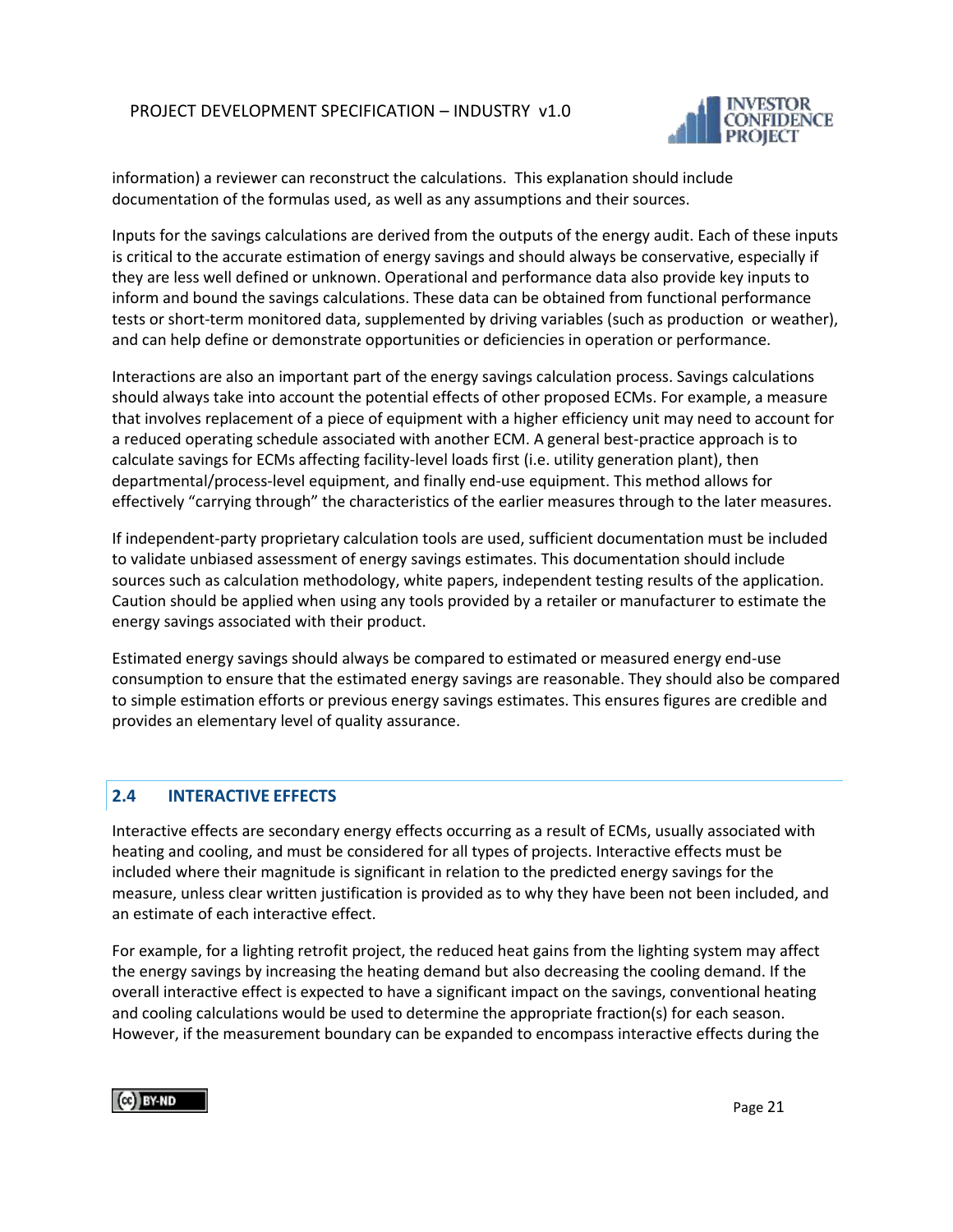

baseline period, there is no need to estimate them.

*IPMVP (EVO), Core Concepts, 2016 - section 5* describes interactive effects and how they may be addressed under an IPMVP compliant approach.

#### <span id="page-21-0"></span>**2.5 INVESTMENT PACKAGE**

Accurate cost estimation for the proposed ECMs represents a critical component that is used to financially evaluate a proposed EE project. Sound cost estimates are the basis for developing return on investment criteria and to prepare a clear, realistic financial package.

At the feasibility stage, initial quotes may be obtained from the contractor, provided a minimum of three are used. Alternatively, cost estimates may be based upon the engineer's experience with previous projects of similar nature and scope. Either of these approaches can be used to rank improvements and determine which measures will be included in a final bid package.

Ultimately, however, the final investment package should have pricing based upon bids that represent the price for which a contractor has committed to make the improvements. Cost estimates during the calculation phase must include as applicable:

- A construction feasibility review indicating which measures will be included, description of construction methods, allowable working hours, impacts on the facility, access points for bringing in any large equipment, major removals (demolition), permits required, and possible environmental issues (i.e. asbestos, hazardous materials, or other issues that impact indoor air quality).
- Categories and multiple line items for all necessary trades, i.e. civil (structural and site work, demolition, rigging), mechanical, plumbing, electrical, architectural (finishes), environmental (hazardous material mitigation), provision of temporary services as necessary. Underlying lists or spreadsheets which include cost information must be submitted.
- All lines by trade must include labour and materials. "Labour" can be specified by budgetary allowance rather than by hours and hourly rates.
- Operation and maintenance costs throughout the life of the project.
- Line items for professional fees, engineering, commissioning, construction management, permitting, measurement & verification, contractor overhead and profit (O&P), and contingency. These are typically estimated as percentages of the total implementation costs.
- Cost estimates may need to be split into total cost and incremental cost, depending on the audience and the investment contemplated. The incremental cost is the additional cost of installing the energy efficient system or piece of equipment compared to the baseline cost, or non-energy-related investment. For example, utility incentives are often based on incremental cost.
- Lifecycle Cost Analysis (LCCA) is not required, but may be included where there are benefits of the proposed retrofit other than energy-cost savings. Refer to *ISO 15686-5:2017 Buildings &*

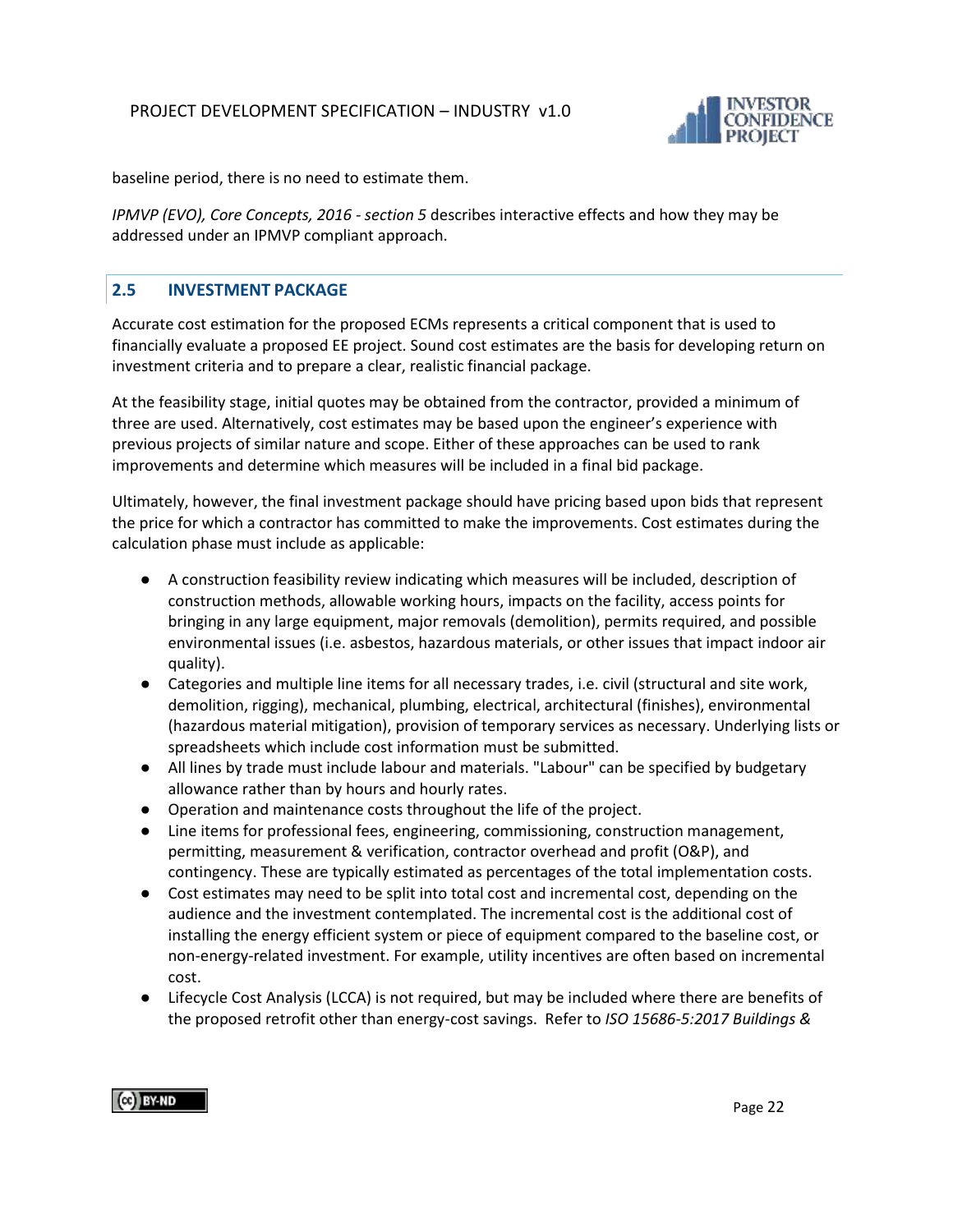

*constructed assets – Service life planning – Part 5: Life cycle costing*, and in the US: *National Institute of Standards and Technology (NIST) Life Cycle Costing Handbook 135*

● Estimated equipment useful life expectancy and equipment degradation are not required (although some projects may require this when assessing the investment term), but may be included to assess the overall economic performance of proposed retrofits. These estimates should be conservative and based on accepted values.

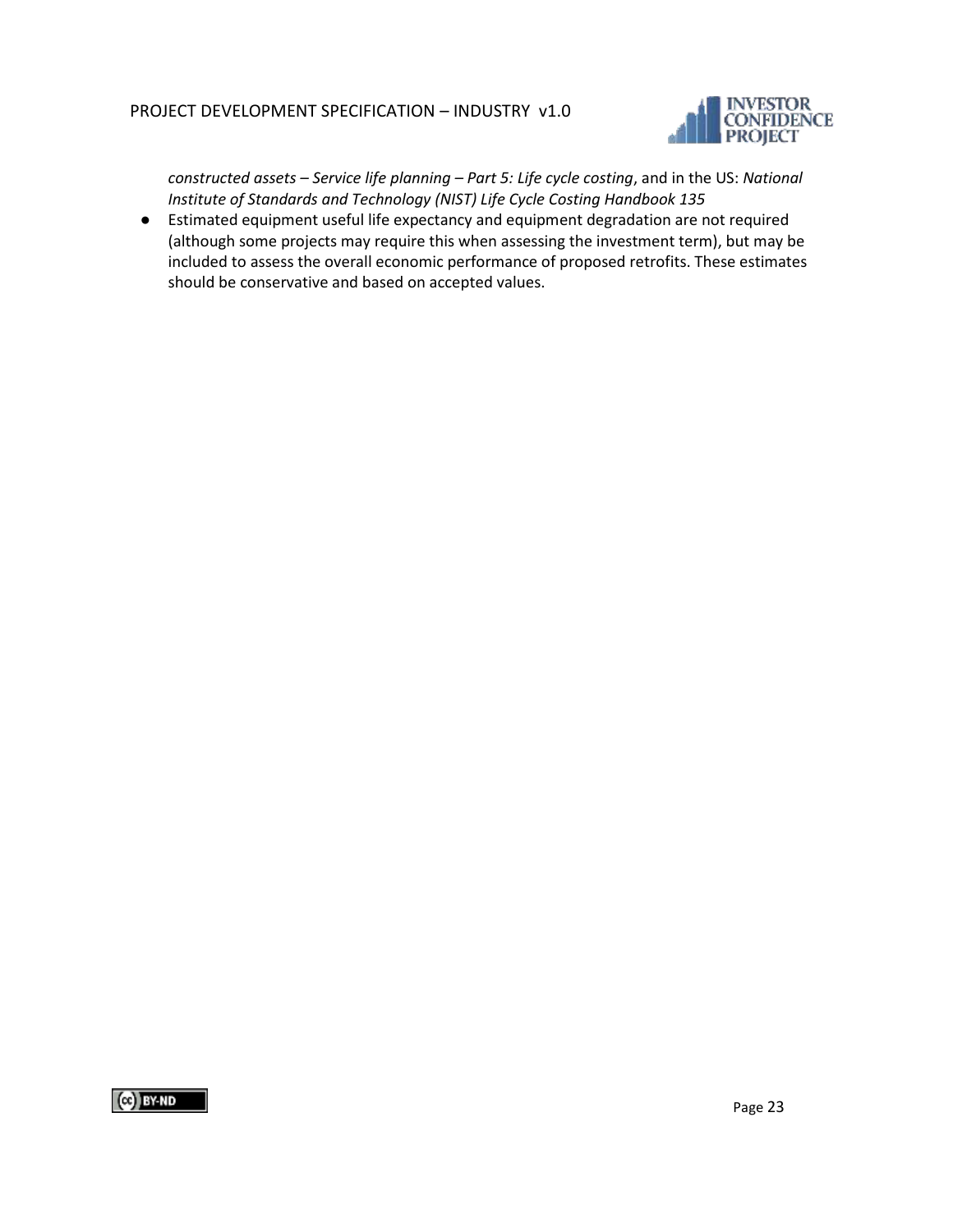

# <span id="page-23-0"></span>**3.0 DESIGN, CONSTRUCTION AND VERIFICATION**

#### <span id="page-23-1"></span>**3.1 OVERVIEW**

This part of the process focuses on the engineering, implementation and operational performance verification phase of the project. The key objectives here are to ensure that the project is designed and implemented as intended by providing oversight to the design as well as general oversight during implementation. The submission of designs, equipment, performance specifications and installation plans should all be carefully reviewed to ensure compliance with the proposed project and the stakeholder's requirements.

The term "operational performance verification" (OPV) is used specifically for retrofit or energy efficiency upgrade projects to distinguish the activity from "comprehensive" commissioning. OPV focuses on the commissioning activities specific to the ECMs, rather than involving the commissioning of all facility systems and components.

An important part of the OPV process is ensuring that roles, responsibilities, expectations, timelines, communication, health and safety and site access requirements have been established. Furthermore, it should be confirmed that arrangements have been made regarding inspections, operational performance verification activities, testing, balancing, training, acceptance criteria, operations, maintenance and monitoring requirements, and that M&V guidelines are being met.

A qualified OPV Specialist should be appointed to manage the process, either under an in-house role or using a third party. Although there are advantages to appointing an in-house representative, the use of a third party is recommended to avoid conflicts of interest and to take advantage of specialised skills.

The quality assurance (QA) process should provide unbiased recommendations for fast and fair resolution of any project related issues that might arise during design and/or construction. The QA provider should work closely with the OPV Specialist, stakeholders and project development/construction teams to ensure that the project is completed on time and within budget.

| <b>Element</b>                                             | <b>Section</b> | <b>Protocol</b> |                 |  |
|------------------------------------------------------------|----------------|-----------------|-----------------|--|
|                                                            |                | <b>Complex</b>  | <b>Targeted</b> |  |
| <b>Operational Performance</b><br><b>Verification Plan</b> | 3.2            |                 |                 |  |

The table below indicates which elements described in this document apply to each protocol.

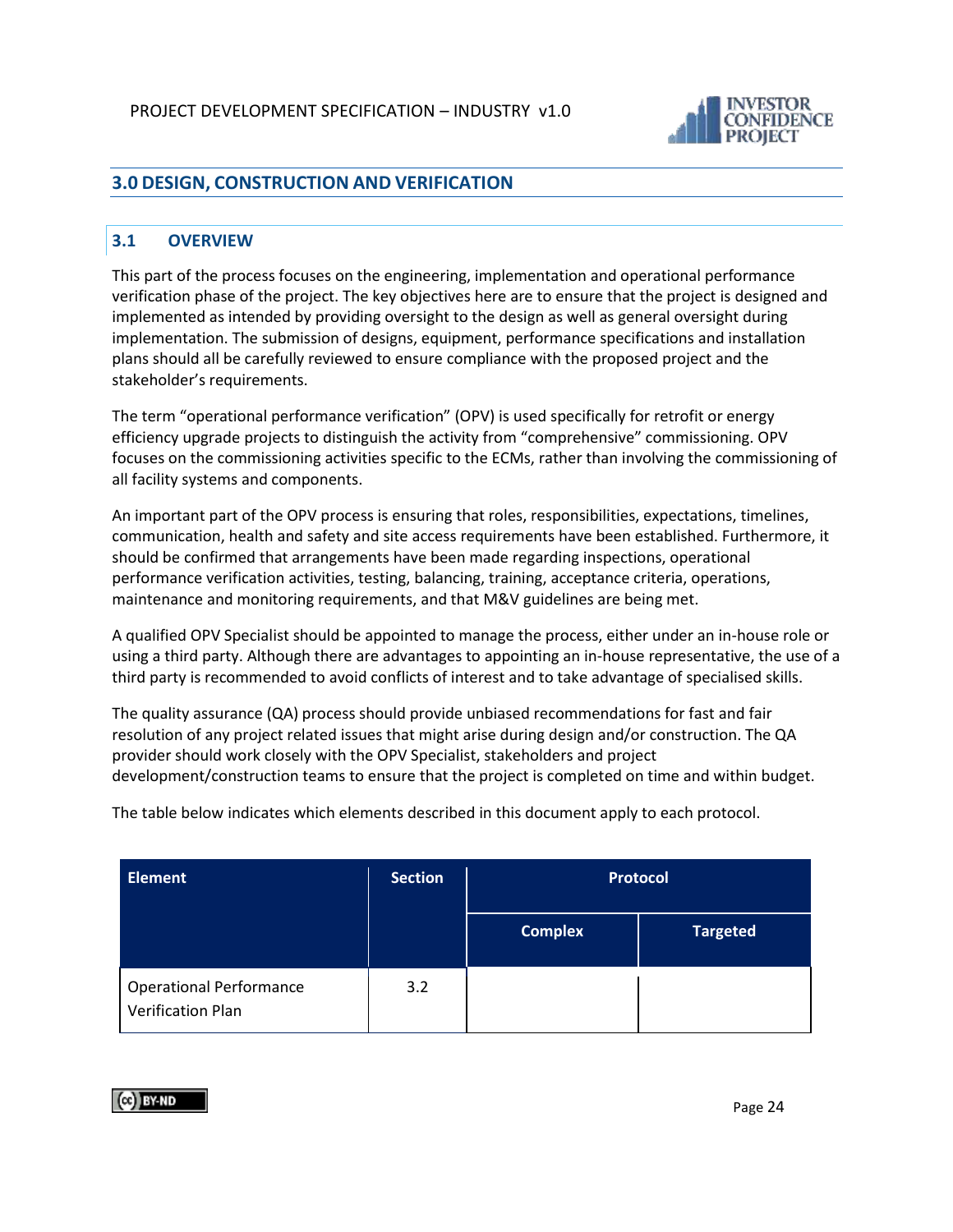

| <b>Systems Manual</b>             | 3.3 |  |
|-----------------------------------|-----|--|
| Training                          | 3.4 |  |
| <b>Designing Complex Projects</b> | 3.5 |  |

## <span id="page-24-0"></span>**3.2 THE OPV PLAN**

The OPV effort begins with the development of an OPV plan. The plan should be developed preconstruction, and should describe the verification activities, target energy budgets and key performance indicators associated with the project and the individual ECMs. Performance indicators should be used to identify underperformance, although these are optional under the Targeted protocol.

The plan should also describe the data logging, control system trending (analysis of historical data and using it to predict future performance, usually using the BMS), functional performance tests, spot measurements, or observations that will be used to establish both baseline operation as well as postconstruction operation, to demonstrate that operations and performance have improved and have the ability to perform over time.

The OPV process itself, led by the OPV Specialist, should include consultation with the energy audit team, monitoring of designs, submittals and project changes, and inspections of the implemented changes. It also includes the responsibility for and means of reporting deviations from design and projected energy savings to the project owner in an issue log. If the collected post-installation data, testing results, or other observations indicate underperformance or a lack of potential continued performance, the OPV Specialist needs to:

- Help the customer / project development team fully install the measure properly and then re-verify its performance; or
- Work with the project development team to revise the ECM savings estimates using the actual post-installation data and associated inputs.

Successful OPV is achieved by applying traditional commissioning methods to the measures and affected systems involved in the project, and supplementing these methods with more data-driven activities, such as data logging, trending, and functional performance testing, as appropriate.

The level of effort required to verify proposed ECMs will vary. Measures that are well-known or have relatively low expected savings, and measures whose savings are considerably certain may only warrant installation verification. That is, visual inspection to ensure that the measures have been implemented

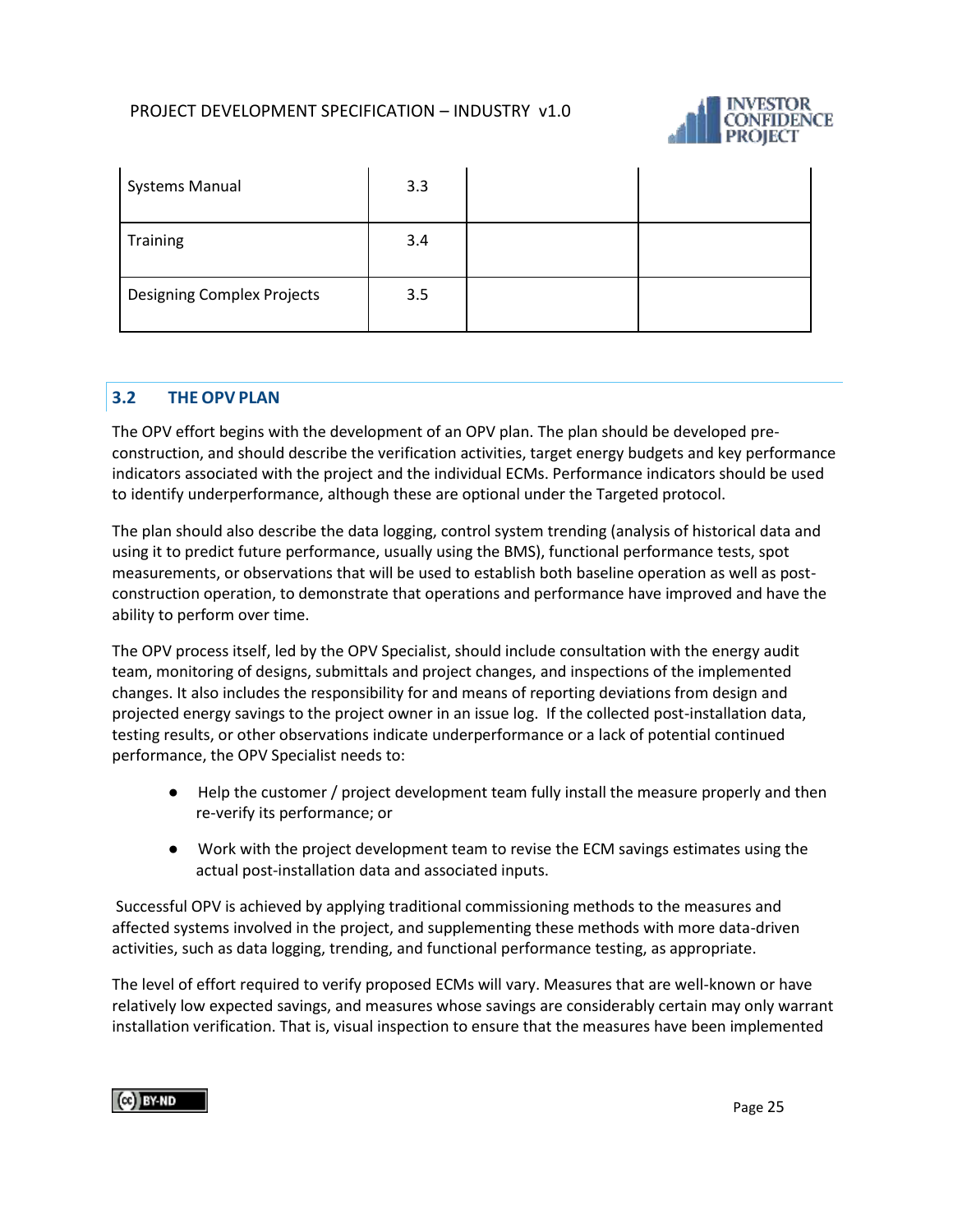

properly – for example, pipework and valve insulation. Measures with greater savings at risk or greater uncertainty will require a greater depth of OPV, such as sample spot measurements (for example, lighting fixtures and lamps, pumps), short term performance testing (for example, fans fitted with variable speed drives), and the collection and analysis of post-installation performance data (for example, more complex projects with multiple ECMs).

The M&V method being employed may also affect the OPV approach taken. That is to say, if an Option B M&V approach is being employed, where all key parameters associated with the ECM are to be measured, then a more simple visual inspection may suffice for OPV. However, if an Option A or Option C approach is being employed, then a more thorough OPV approach should be utilised to verify ECM functionality.

Typical OPV approaches include:

- Visual inspection verify the physical installation of the ECM; applied when ECM operation is well understood and uncertainty or anticipated relative savings are low.
- Spot measurements measure key energy consumption parameters for ECMs or a sample of ECMs; applied when ECM performance may vary from published data based on installation details or load, or anticipated relative savings are low.
- Functional performance testing test functionality and proper control; applied when ECM performance may vary depending on load, controls, or interoperability of other systems or components, and savings or uncertainty are high.
- Trending and data logging set up BMS trending or install data logging equipment and analyse data, and/or review control logic; applied when ECM performance may vary depending on controls or loads, and savings or uncertainty are high.

Concise documentation should be provided that details activities completed as part of the OPV process and significant findings from those activities – this is the OPV report, and is required for all projects. This documentation should be continuously updated during the course of a project.

## <span id="page-25-0"></span>**3.3 SYSTEMS MANUAL**

In general, a Systems Manual contains information and documentation regarding facility design and construction, commissioning, operational requirements, maintenance requirements and procedures, training, and testing. The document is intended to support building operations and maintenance, and to optimise the facility systems over their useful lives. Specifically, it includes technical instructions to ensure systems, plant and equipment reach their optimum performance according to their technical specifications, and to ensure that they are preserved in, or restored to, a state where they can function in their optimum state.

The Systems Manual should document the modified systems and equipment involved with the energy

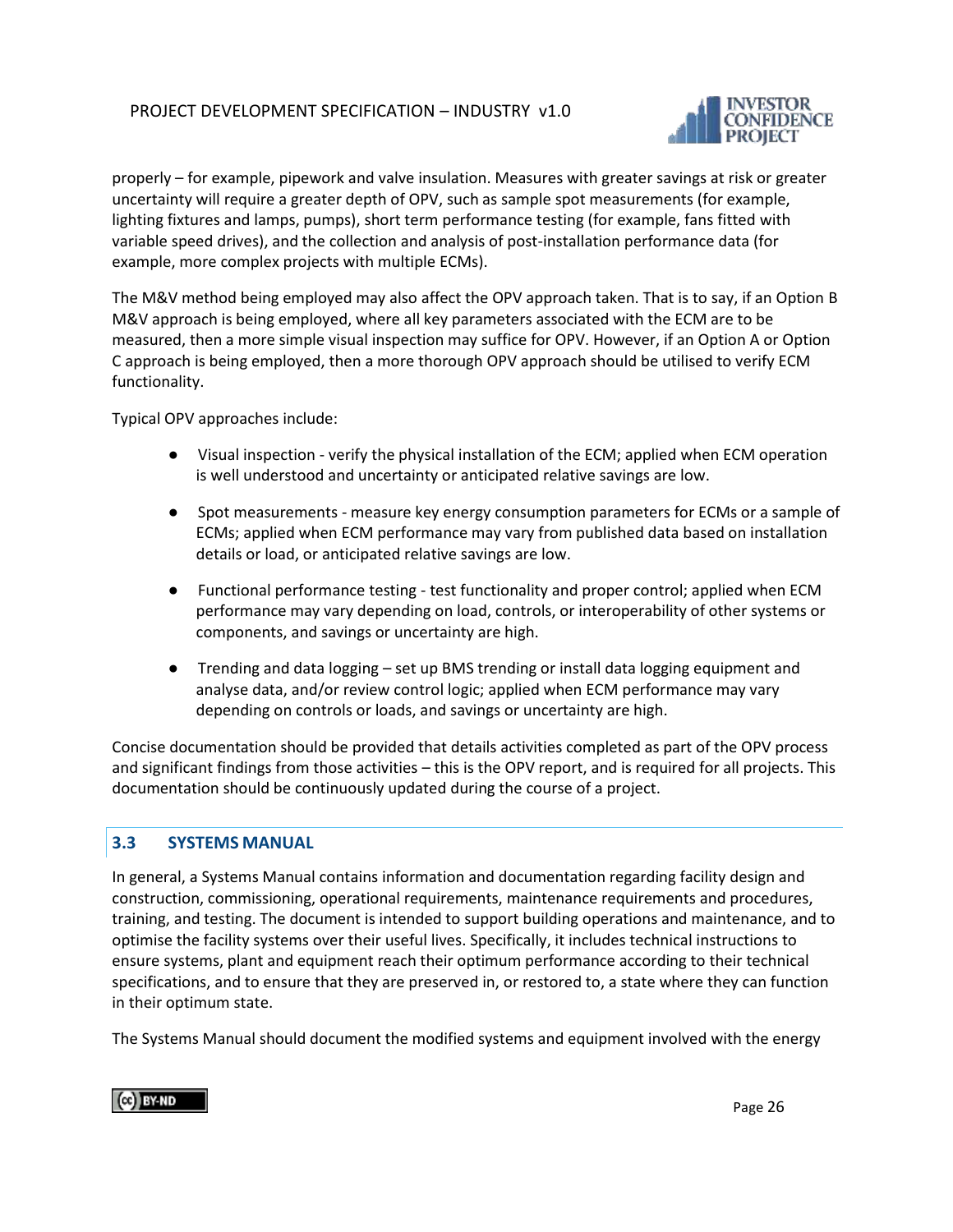

efficiency project as well as be comprehensive yet concise so that it is usable to the facility personnel. It should also include the following information as appropriate (defined in more detail in EN 13460:2009 Maintenance – Documents for maintenance, and in the US, in the ASHRAE Guideline 1.4-2014, Procedures for Preparing Facility Systems Manuals):

- Facility design and construction: owner's project requirements (OPR) / current facility requirements (CFR); basis of design (BOD); and construction / project record documents
- Facility, systems and assemblies information: specifications; approved submittals; coordination drawings e.g. system schematics, circuit diagrams, plantroom drawings; assets register; manufacturer's operation and maintenance data; warranties; as well as contractor / supplier listing (including components lists and spare parts lists) and contact information
- Facility operations: operating plan; organisational structure, including roles and responsibilities; facility and equipment operating schedules; set points and ranges; sequences of operation; limitations and emergency procedures actions; maintenance procedures, checklists and records; maintenance schedules; record of maintenance costs; instrument/meter calibration procedures and logs; ongoing commissioning procedures; cleaning plans and procedures; utility measurement and reporting
- Training: plans and materials; training records; training for ongoing system manual updating
- Commissioning process report: commissioning (or OPV) plan; design and submittal review reports; testing reports, permits and inspections, and certificates; commissioning (or OPV) progress reports; issues and resolution logs; item resolution and open items

The development of the manual should be coordinated with operations and maintenance personnel so that it best serves their needs. In addition to containing facility operating procedures associated with the equipment, the manual should also provide details regarding ongoing optimisation of the systems, and a clear process and responsibility matrix for addressing issues.

Note that for Targeted projects, any existing Systems Manual should be updated; if one does not exist, then a new manual is not required.[BP2]

## <span id="page-26-0"></span>**3.4 TRAINING**

Training of the facility staff and building operators may be one of the most important factors in determining the operational performance and persistence of energy savings. Without proper understanding of the new systems, the skills to operate the systems correctly, and a plan regarding how to resolve or report issues, it will be impossible for an energy efficiency project to succeed and perform optimally over time.

The facility operating staff should be involved with all OPV activities, from planning through to

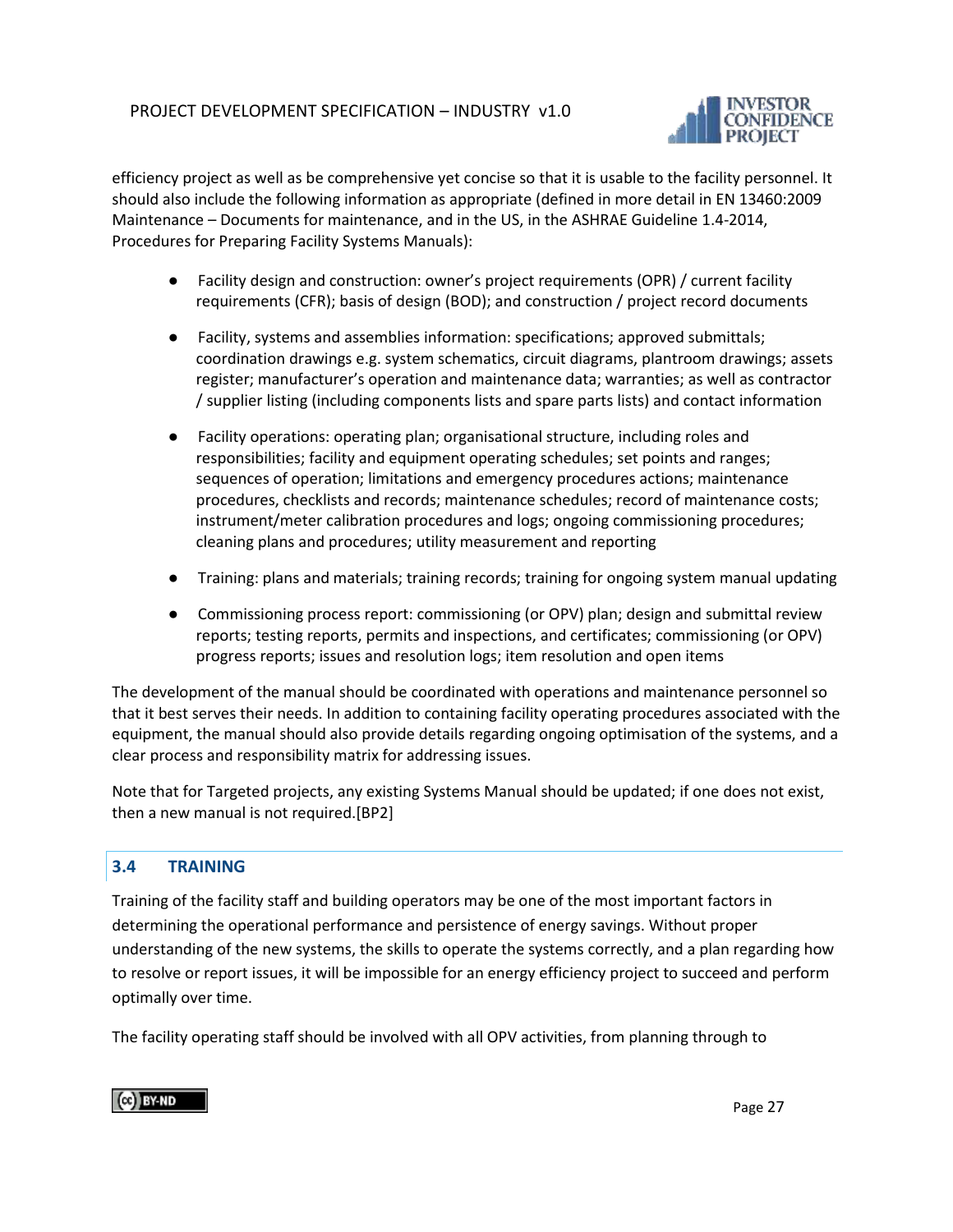

implementation. Assisting with the OPV process provides critical on-the-job training, and ensures familiarity with the new systems and installed ECMs.

A well-developed training plan should be created , supported by comprehensive and useful facility documentation. As a best practice approach, and where appropriate, video recorded training sessions should also be provided. The training sessions should cover the changes arising from the energy efficiency project and the implemented ECMs. They should be developed and delivered by the consultants, vendors, and contractors.

The training associated with the OPV activities should be combined with the training performed as part of the OM&M efforts. Taken as a whole, they will provide a thorough understanding of the proper operation of the systems and how to diagnose and respond to issues that may arise over time. Key points to be covered by the OPV and OM&M training may include:

- Thorough descriptions of the ECMs implemented, and descriptions of improved performance generated by these ECMs
- Review of the OPV plan (where required)
- Objectives for the investor and building users with respect to the ECMs
- Energy performance targets
- Key performance indicators
- Operating schedules and owner's operating requirements
- Ongoing data analysis, and investigation process and methods used to identify issues and deficiencies in performance – this should include the use of diagnostic methods and instruments for maintenance associated with the ECMs, and the means for collecting, analysing and storing data
- O&M requirements needed to ensure persistence of performance and savings (service, corrective maintenance and preventative maintenance tasks, and associated schedule of these tasks)
- Staff roles and responsibilities to maintain persistence of performance and savings, and methods for responding to or reporting issues
- Relevant health and safety issues and concerns

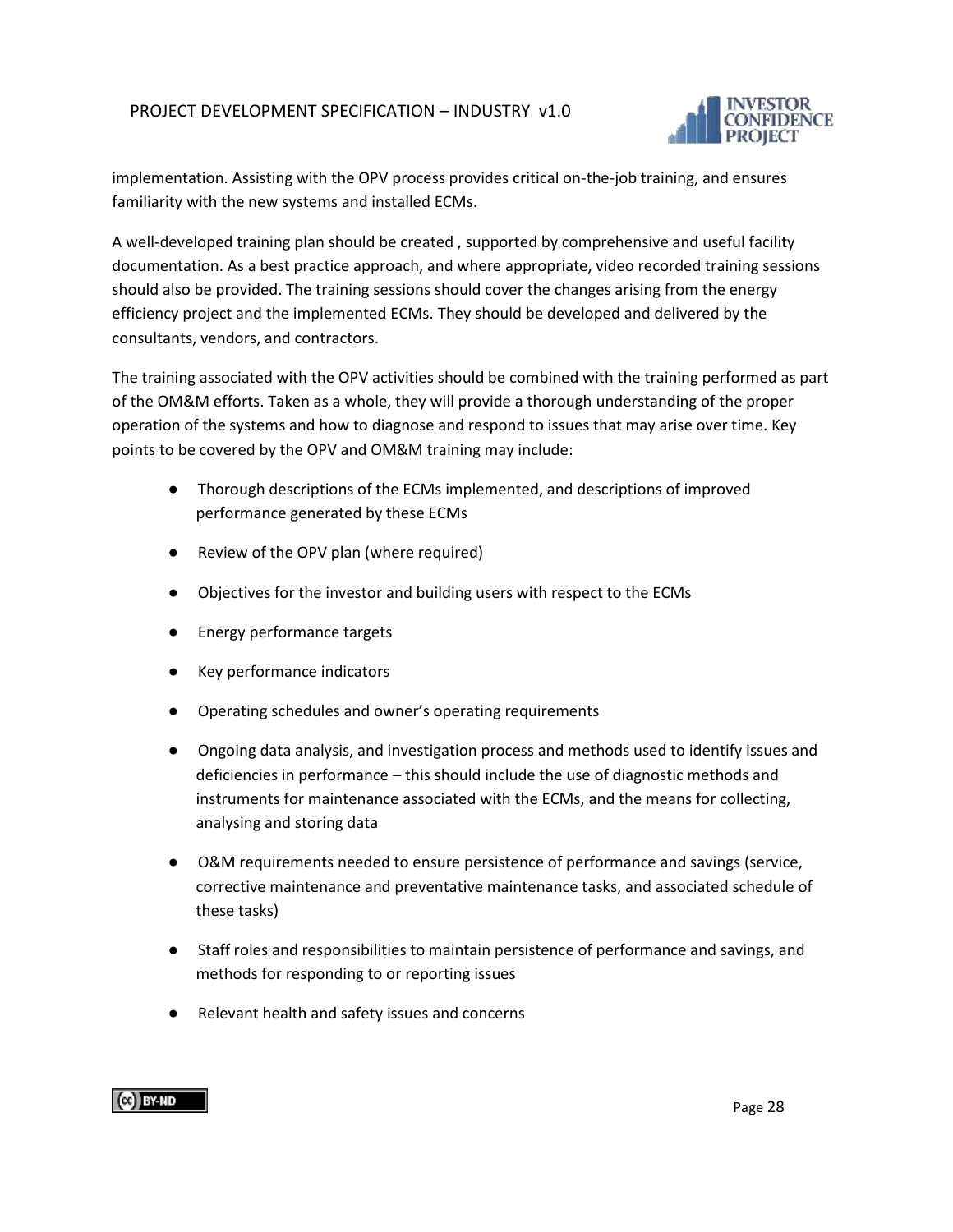

● Special issues to maintain warranties

#### <span id="page-28-0"></span>**3.5 DESIGNING COMPLEX PROJECTS**

Complex projects may consist of:

- Integration of energy use, such as the use of recovered heat from one process for use in another, or site-wide optimisation of energy
- A step change in either process design, energy supply, or both for example, the installation of new process technology, or combined heat and power plants.

Whilst the second type of project tends to generate greater savings, it also tends to be more expensive and there may be greater risks associated with it. It may also require input from multiple departments within an organisation. Such projects therefore require specialist knowledge and skill (see *Best practices and Case Studies for Industrial Energy Efficiency Improvement - An Introduction for Policy Makers, Copenhagen Centre on Energy Efficiency, 2016, section 4).* They may also require more extensive due diligence by the investor to assess non-technical aspects such as financial, liabilities, environmental compliance, and health and safety risks. All projects will require an assessment of technical risks, including any potential impact on production output (for example, due to equipment failure), and a review of constructability commensurate with the level of complexity of the project. As mentioned earlier in this document, it is important to note that ICP does not and cannot eliminate risk.

Although the ICP process also does not directly set out requirements relating to design, detailed design work is required in order to develop the investment package. Detailed design associated with any energy project in an industrial setting should follow standard construction processes. This may include, depending on the complexity and nature of the project, the development of coordination drawings and detailed plantroom layouts to ensure the proposed equipment can be accommodated within the existing facility, as well as on-site assessments by manufacturers or specialist equipment suppliers. Specific energy efficient detailed design activities are listed in the *Reference Document on Best Available Techniques for Energy Efficiency, European Commission, Table 2.2*:

- Design of optimal process plants and utility systems
- Assessment of needs for control and instrumentation
- Process integration/heat recovery systems (pinch methodology)
- Minimisation of pressure losses, temperature losses, etc.
- Selection of efficient motors, drives, pumps, etc.

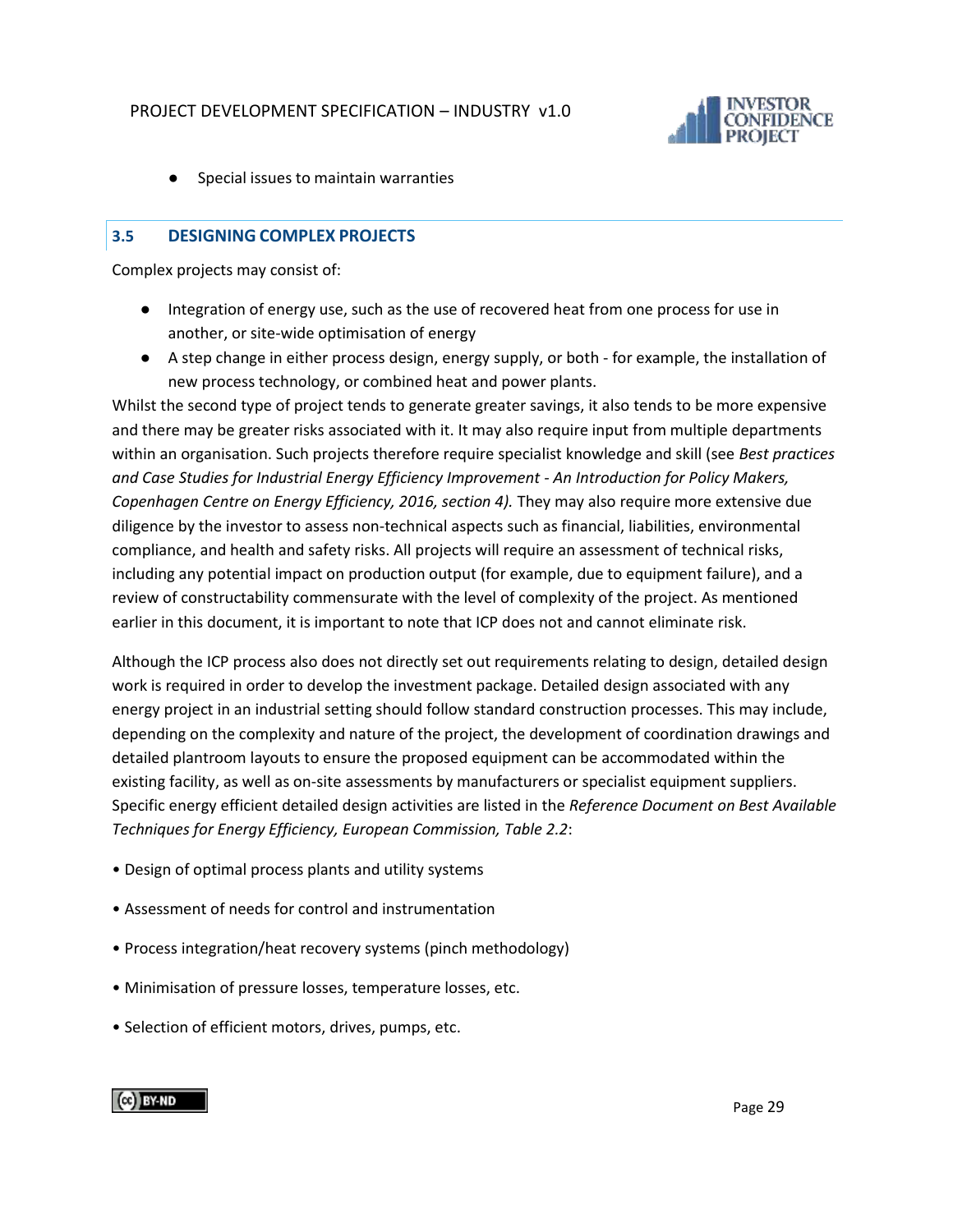

• Supplementary specifications to tendering material regarding energy efficiency

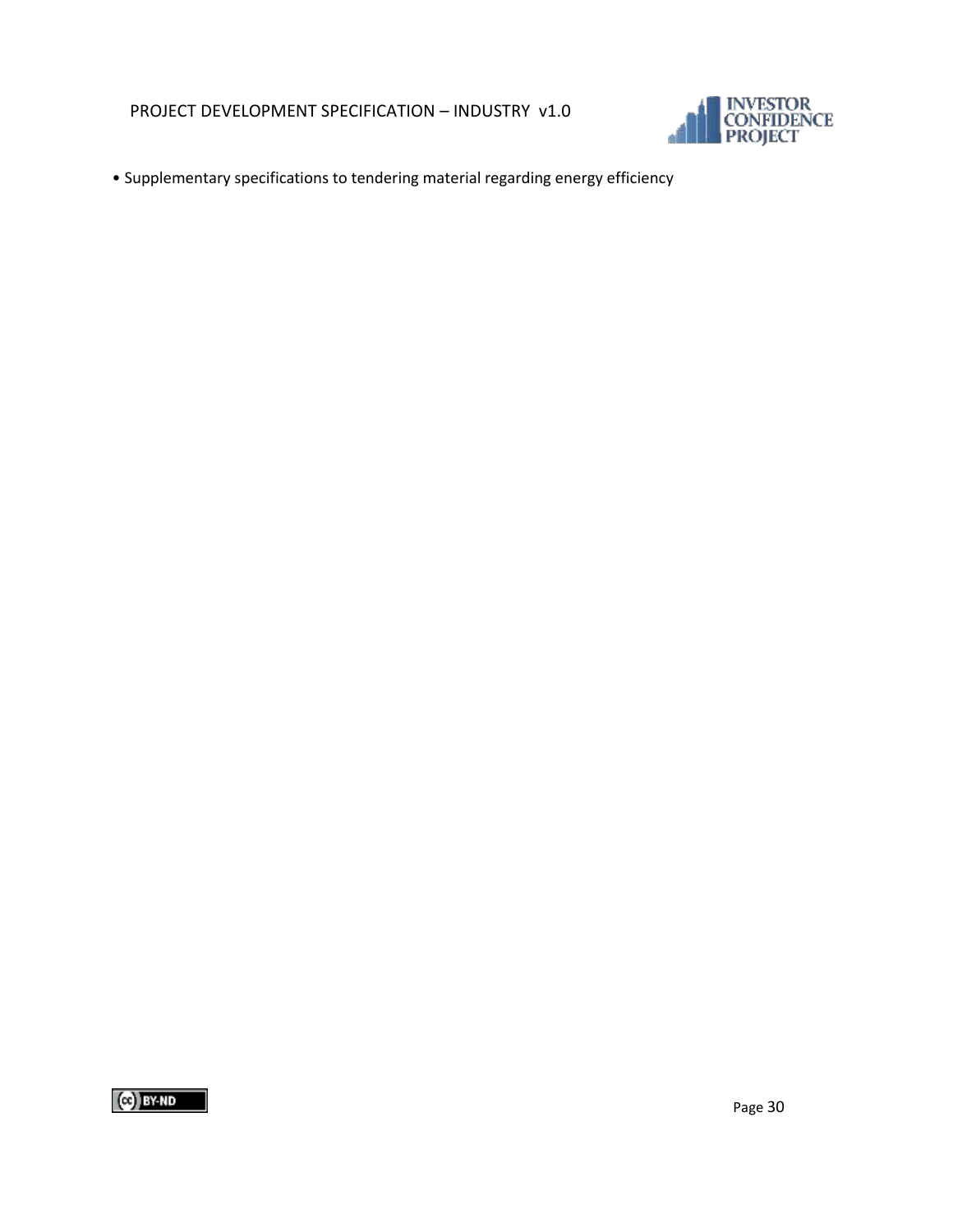

# <span id="page-30-0"></span>**4.0 OPERATIONS, MAINTENANCE AND MONITORING**

#### <span id="page-30-1"></span>**4.1 OVERVIEW**

The primary objective of the Operations, Maintenance and Monitoring stage is to ensure the savings associated with the ECM persist over the lifetime of the project. The QA process must ensure that an appropriate and reasonable practice has been selected and developed to monitor energy system performance, and that corrective action plans have been developed to ensure "in specification" energy performance. This OM&M practice can vary in scope, and may involve ongoing commissioning, monitoring-based commissioning, performance-based monitoring (fault detection and diagnostics), periodic recommissioning, system or equipment re-tuning, or periodic inspections.

General guidance on Operations and Maintenance can be found in *Operations & Maintenance Best Practices: A Guide to Achieving Operational Efficiency, Federal Energy Management Program, 2010*. This document sets out five key principles associated with integrated, successful O&M: operations, maintenance, engineering, training and administration. The document also provides guidance on best practice O&M for specific technologies, including how to ensure persistence of energy savings for them.

General guidance on monitoring and reporting on energy performance, including types of monitoring methods and reports, and types of energy performance indicator targets, can be found in *ISO 50006:2014 Energy Management Systems – Measuring Energy Performance Using Energy Baselines and Energy Performance Indicators.*

#### <span id="page-30-2"></span>**4.2 OPERATIONS, MAINTENANCE & MONITORING PROCEDURES**

Operations, Maintenance & Monitoring (OM&M) and facility performance tracking is a process of continuous improvement, and involves tracking, analysing, diagnosing and resolving issues involving process energy systems, utility plant , lighting or other energy-consuming systems. While the focus from an energy efficiency project perspective is on system energy performance, it is very important to consider any impact the project may have on the facility's adherence to its planned production schedule and minimise and mitigate the likelihood accordingly.

Good OM&M processes involve a proactive strategy for maintaining production plan adherence while optimising energy performance. A problem that can arise in industrial facilities is due to the fact that facility operators' principal focus is to meet the planned production schedule. This directive can be counter-productive to facility energy efficiency performance - for example, optimising the cooling load on chilled food products increases the risk of spoiled product, which operators are keen to avoid wherever possible. Development of specific OM&M procedures can provide more clear direction to the facility's operations and maintenance staff, empowering them and providing specific methods for identifying, analysing, and resolving issues over time.

The overall OM&M process should involve the following key components:

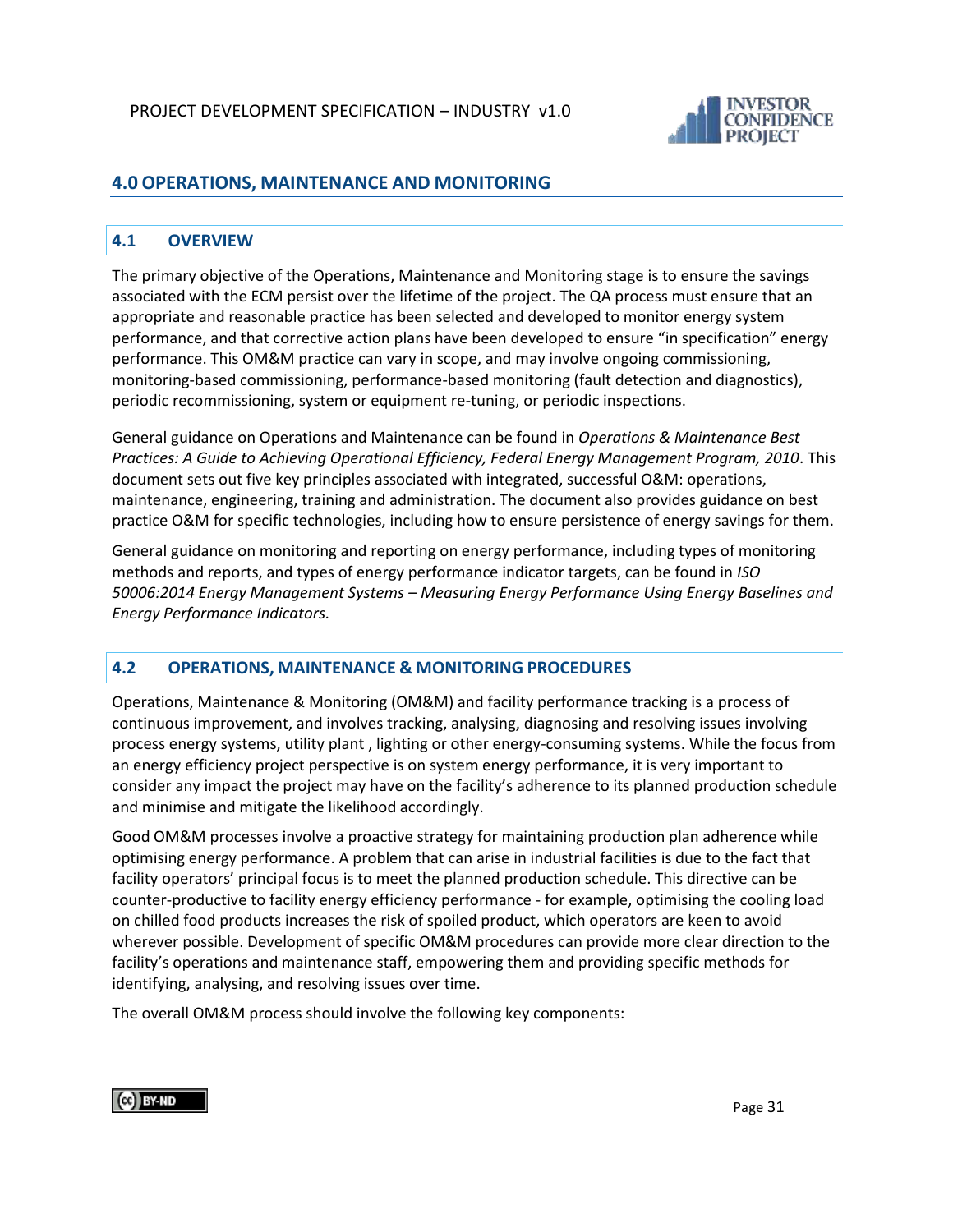

- 1. *Data collection and performance tracking* process energy system, utility plant, lighting or other energy-consuming system performance data is tracked along with energy consumption data. Various tools are available to support this process, and typically multiple tools are employed as part of the overall management strategy.
- 2. *Detection of performance issues*  use of automated tools to perform real-time analysis and identification of issues (fault detection and diagnostics), or the use of tools to present information in a way that facilitates identification of problems manually.
- 3. *Diagnosing issues and identifying solutions* while automated tools can help facilitate issue diagnostics and the development of solutions, the skill, knowledge and training of operational personnel, supplemented by the assistance of service contractors or consultants, are critical components in diagnosing issues successfully and identifying appropriate solutions.
- *4. Resolve issues and verify results* issues should be resolved in a manner that addresses risks to production continuity, and also considers and optimises energy performance.

A strong OM&M management framework needs to clearly set out how automated or manual tools or processes are to be used, and provide the guidance, training and support necessary to extract, interpret and act on the data and analysis results. This management framework should dedicate resources to the OM&M effort by establishing roles and responsibilities and assigning them to the appropriate team member. The framework must set quantifiable performance goals, determine accountability, and define the performance tracking methods and metrics (the performance indicators).

Identifying energy performance indicators will depend on the ECMs proposed, and the associated energy consumption characteristics, and the factors affecting this. They can be applied at an equipment, system or whole facility level, and are usually directly measured (e.g. kWh), calculated using a ratio of measured values (e.g. efficiency), or a calculated or modelled relationship between energy consumption and relevant variables (e.g. linear regression modelling to determine kWh/tonne of product). A performance indicator for a process refrigeration system could be energy consumption kWh/cooling demand kWh.

Automated energy management systems (EMS) can be incorporated into the OM&M management regime, and provide a method for tracking, analysing, and assessing energy performance against savings projections and benchmarks. These tools can be used at the project development and implementation stages to support the Baselining and M&V activities.

Data collection systems are used to collect energy data and transmit this data to the EMS. This data is typically collected in intervals of between one minute and one hour, and can track either whole-facility energy consumption, or the energy consumption of specific systems or end-uses. The EMS aggregates this data, identifies errors, analyses the data, and provides graphical representations of the data or reports used to assess the energy performance of the facility in real time.

While EMS tools provide the ability to identify underperformance or problems, they cannot diagnose the cause of these problems. Trending and analysis through the use of Supervisory Control and Data

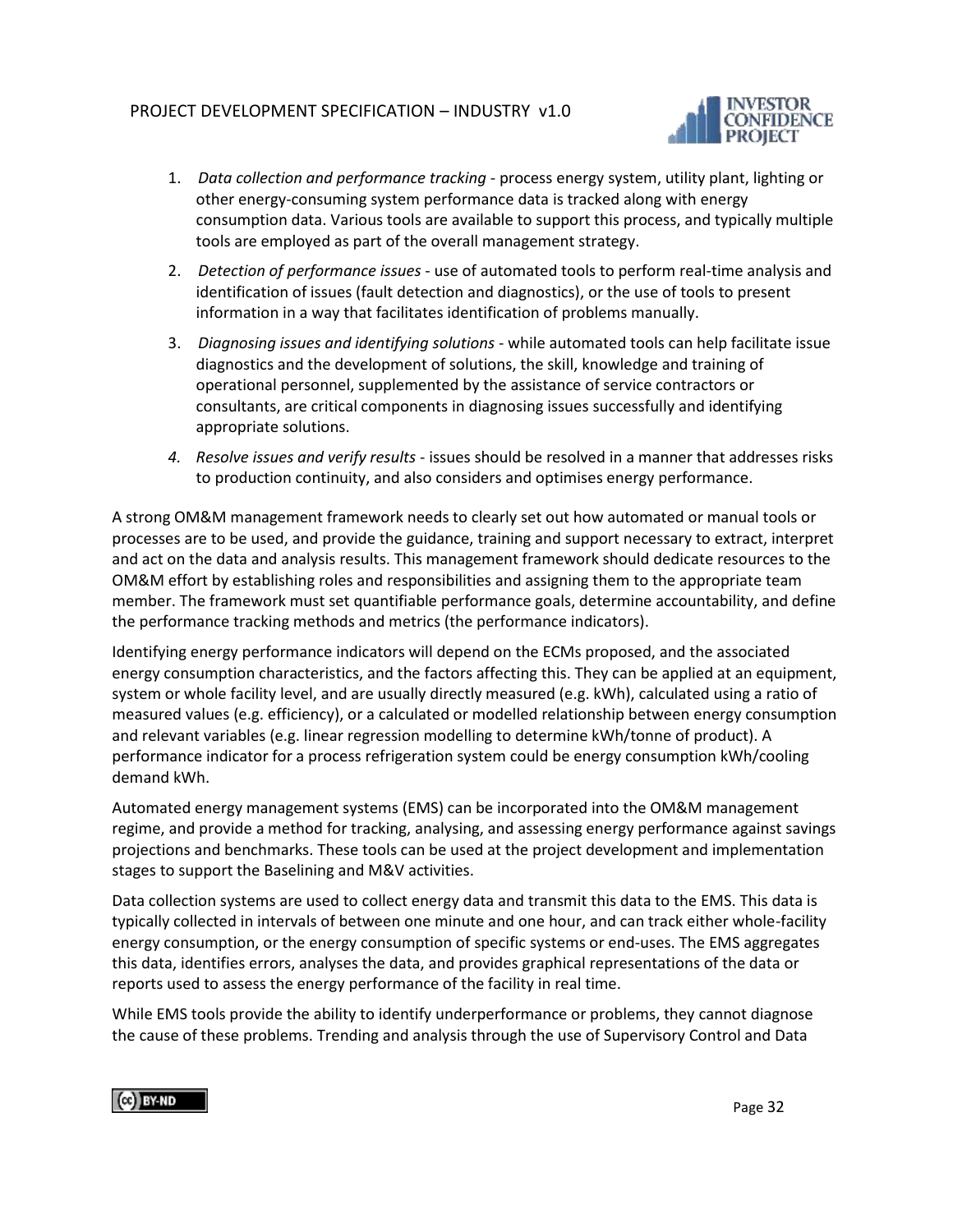

Acquisition (SCADA) and/or automatic Monitoring and Targeting (aM&T) reporting, or the use of automated fault detection and diagnostic (FDD) tools, provide system tracking methods that can pinpoint problems with system operation and performance in real time.

Use of SCADA/aM&T to track key performance metrics can present a cost-effective method for tracking and identifying facility performance improvements. Trended metrics can be plotted and reviewed on a regular basis to identify abnormal changes in values that might indicate problems. Long term patterns, averages, and minimum or maximum values can also be used to identify issues and track energy efficiency and system performance. Performance metrics typically include zone temperatures, equipment efficiencies, system efficiencies, and ventilation rates.

While use of the SCADA/aM&T to track performance metrics provides a useful, manual method to track system performance, FDD tools provide functionality beyond these manual judgment methods. FDD tools utilize system-level performance data to automatically detect, and in some cases, quantify issues and report problems in real time.

FDD tools utilize existing SCADA points, and in some cases additional dedicated sensors external to the SCADA, and analyse the data using fault detection algorithms. These algorithms are typically proprietary, but some tools allow for customisation or programming of additional fault detection routines. FDD tools are typically installed by a third-party, and their features, diagnostic levels and associated costs can vary significantly.

Retro-commissioning or recommissioning (RCx) can provide an additional or alternative method for providing OM&M on a periodic basis. RCx is a cost-effective means to improve the performance of existing facilities with the goals of reducing energy consumption and peak demand consumption, improving system performance, meeting planned production volumes, and reducing maintenance issues and costs. RCx involves a review of the facility's systems and their operation that identifies problems due to system operation deficiencies or design flaws that occurred during the original construction. RCx also identifies problems that may have developed during the facility's existence. Typical energy efficiency measures identified during the RCx process focus on improving control of existing equipment or correcting hardware and sensor malfunctions.

#### <span id="page-32-0"></span>**4.3 OPERATOR'S MANUAL**

In many cases, the Operator's Manual and Systems Manual can be combined into one document to be used by the operations and maintenance personnel. In this case, the requirements described in Section 3.3 of this Specification should be adhered to for development of this document. Otherwise, these two Manuals can be developed as two separate documents.

The Operations and Maintenance sections of the Systems Manual, or the separate Operator's Manual, should contain the following information as appropriate:

**Photographs** 

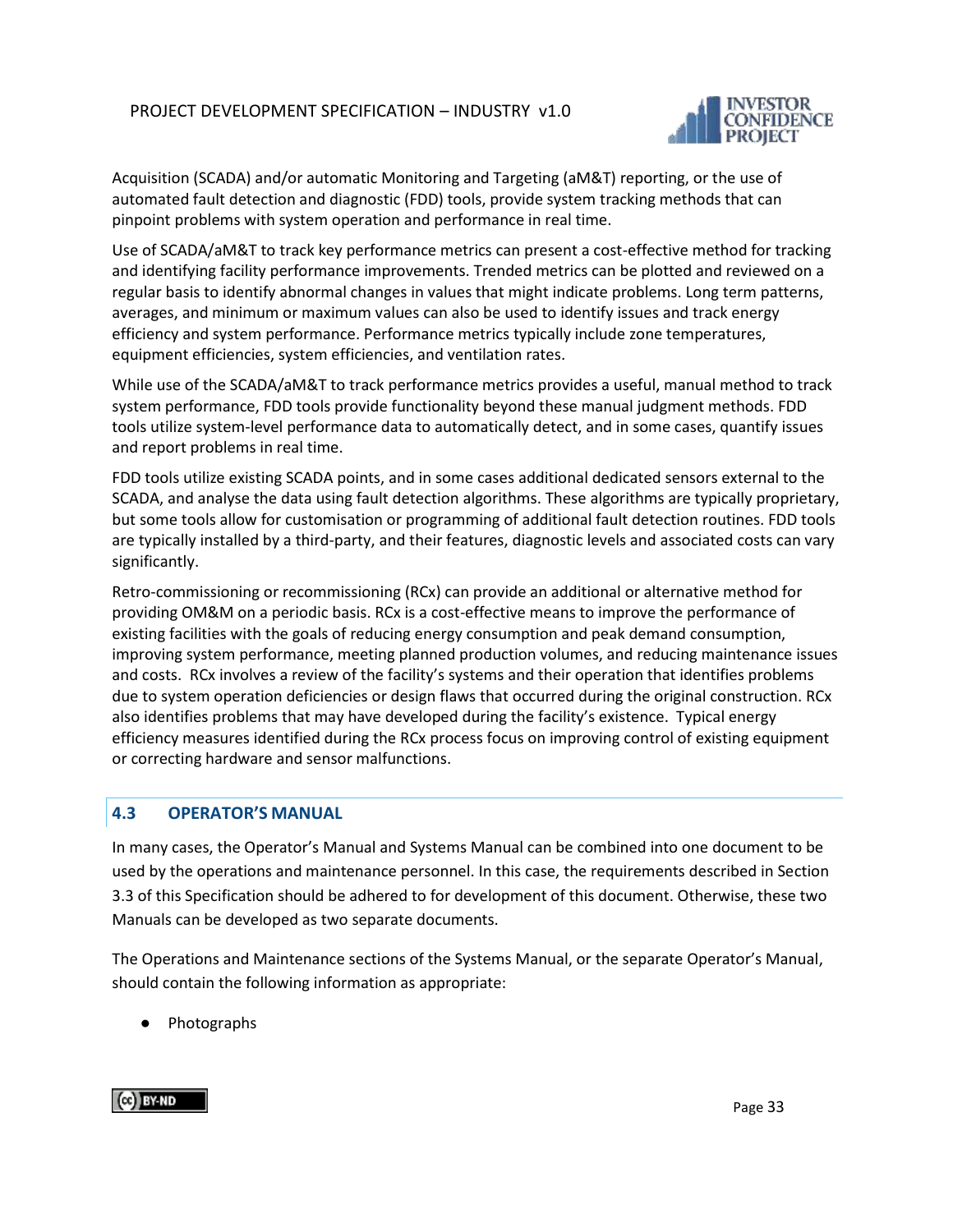

- Reduced-size as-built drawings and schematics
- List of major equipment
- Invoices for major equipment purchases and repairs
- Balance reports
- Equipment locations
- Control system logic
- O&M instructions; training materials

Note that for Targeted projects, any existing Operators Manual should be updated; if one does not exist, then a new manual is not required.

#### <span id="page-33-0"></span>**4.4 TRAINING**

The OM&M specific training practices described here should be combined with the training efforts and best practices described in Section 3.4.

Proper operation, maintenance practices, and monitoring are tasks critical to the ongoing energyefficient performance of the building's systems. Overriding of system setpoints or controls due to lack of understanding, or diminished performance due to improper maintenance, are common issues that can affect system energy performance over time, and jeopardise the financial performance of an energy efficiency project. Training of the building operators represents a critical component of the OM&M process, and helps avoid these issues.

In conjunction with the training associated with the OPV efforts, a well-developed training plan should be created specific to the OM&M tasks. The OM&M training sessions should be video recorded and supported by comprehensive and useful building documentation. The training should, at a minimum, cover the following OM&M components (under the Targeted protocols, some components may not be relevant, such as automated management, and, therefore, need not be provided):

- *Management structure* Development and structure of the management, responsibility and reporting structure and its components, including operations, maintenance, engineering, training, and administration.
- *Performance metrics* Development and analysis methods to evaluate maintenance, operational and energy performance of the facility's systems. This should also include review of the M&V plan.
- *ECM maintenance* Responsibility for the operation, maintenance, repair and replacement of each ECM.

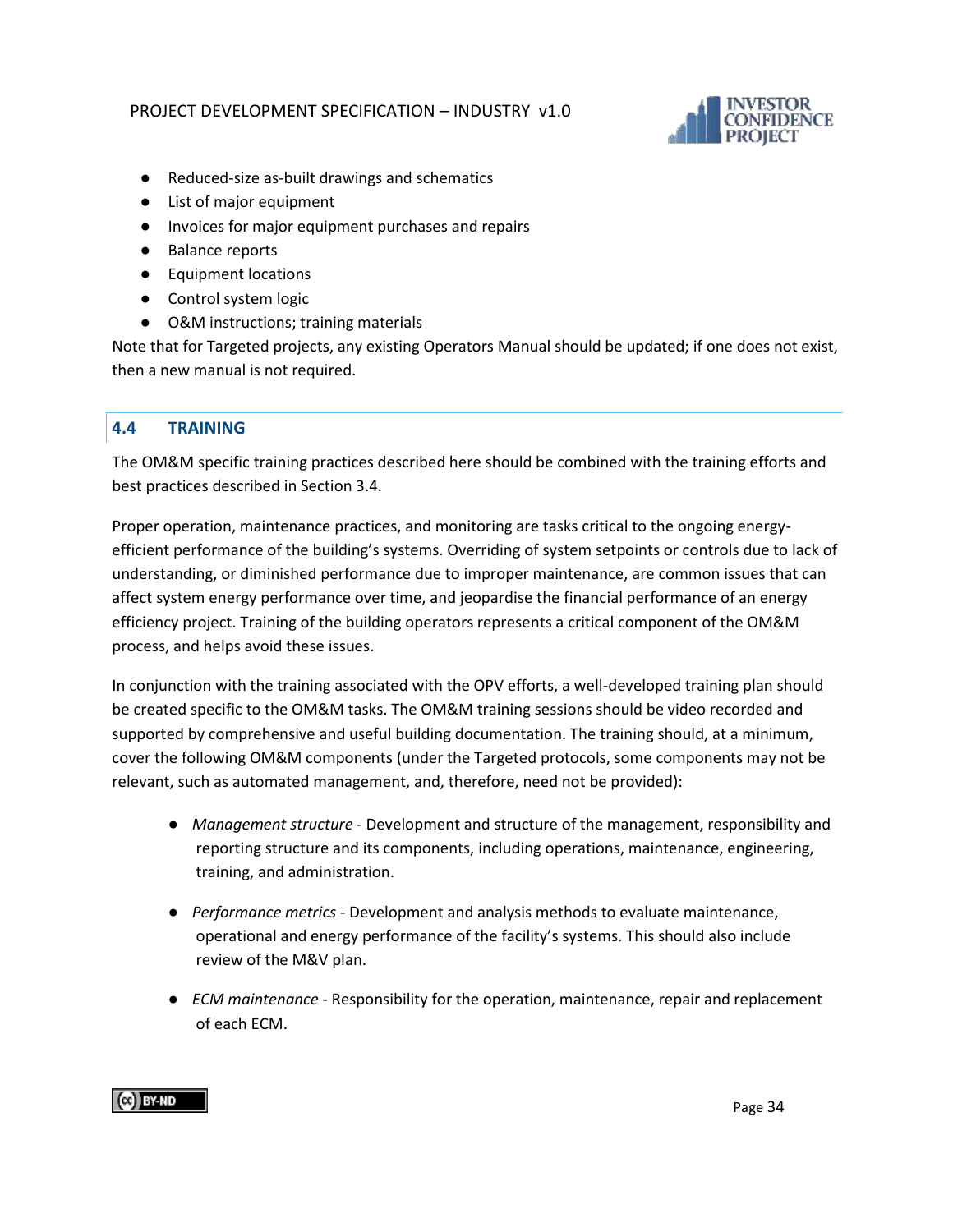

- *Reporting*  Reporting requirements for O&M activities and their frequency, including submission of ECM-specific O&M checklists.
- *Manuals*  Review of the Operator's/Systems Manual(s).
- *Automated management* Integration of the ECMs into a computerised maintenance management system.
- *Issue resolution* Discussion of potential issues that can adversely affect operation or savings persistence, and a review of the process to address or report identified issues.

A properly designed O&M programme, and associated training, must include predictive maintenance best practices. Predictive maintenance attempts to detect the onset of a degradation mechanism with the goal of correcting that degradation prior to significant deterioration in the component or equipment. Training as it is applied to predictive maintenance is particularly important, as it is continuously becoming more sophisticated and technology-driven.

Predictive maintenance can incorporate many different approaches, and all of the following should be considered for inclusion in the O&M management structure, with associated training: vibration monitoring/analysis, lubricant and fuel analysis, wear particle analysis, bearing and temperature analysis, performance monitoring, ultrasonic noise detection, ultrasonic flow, infrared thermography, non-destructive testing (thickness), visual inspection, insulation resistance, motor current signature analysis, motor circuit analysis, polarization index, and electrical monitoring.

The OM&M activities will include a method to monitor and assess the ongoing performance of the installed ECMs. This may include ongoing commissioning, monitoring-based commissioning, performance-based monitoring (fault detection and diagnostics), periodic recommissioning, facility retuning, or periodic inspections. As part of the training curriculum, the process operators must be trained on how to utilize and interpret systems in place to monitor the ECMs and associated facility systems, and how to respond to issues identified as a part of this process. The facility/process operators represent the "first line of defence" against performance degradation, and their proper understanding of the monitoring systems and analysis tools represent key contributors to an energy efficiency project's success.

Where available, nationally recognized competency-based training and certification programmes should be used to formally educate process operators on the proper operation and maintenance of facility systems. Facility staff should be encouraged to pursue and obtain relevant education and certifications, which will enhance their ability to provide comfortable, energy efficient and environmentally friendly workplaces.

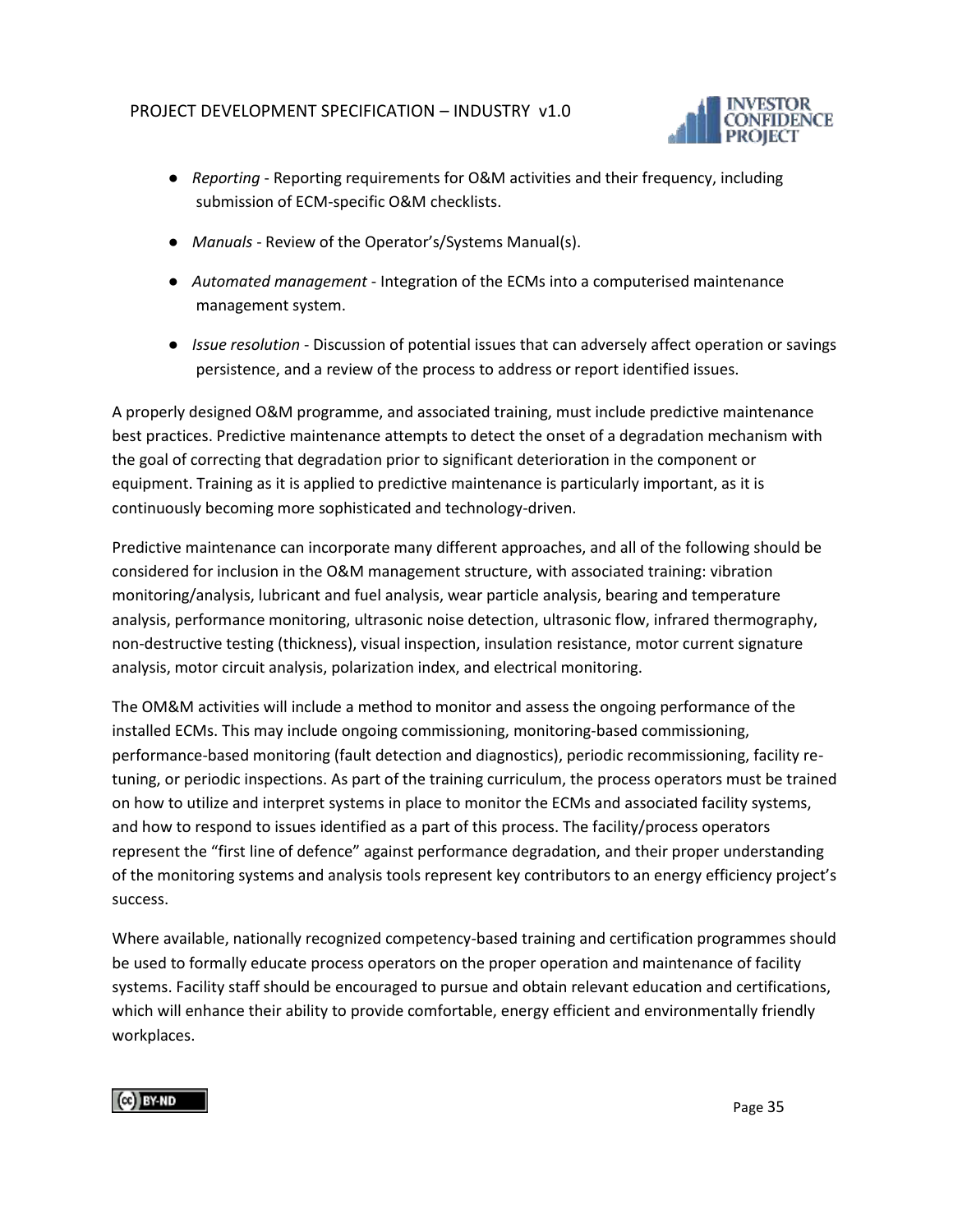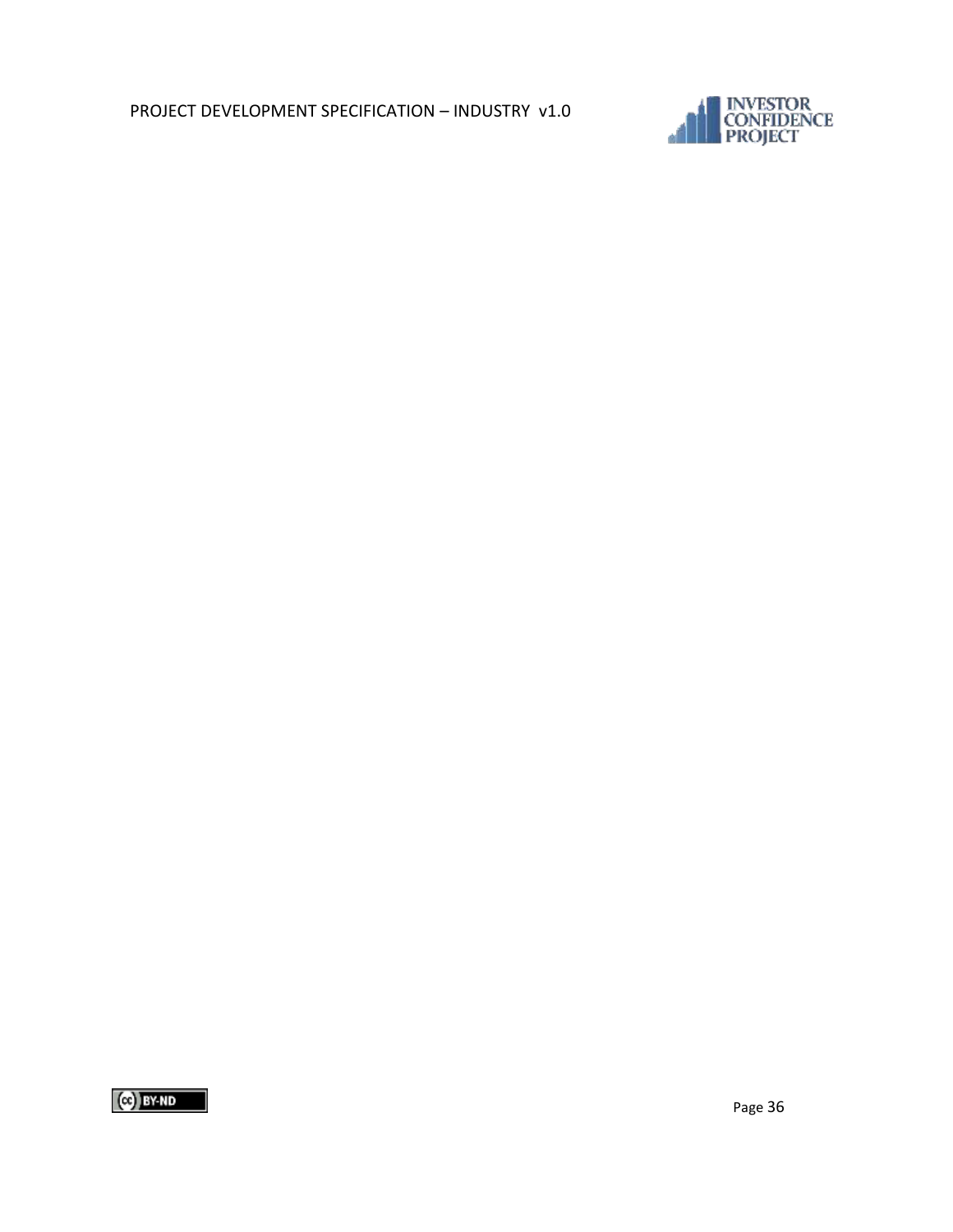

# <span id="page-36-0"></span>**5.0 MEASUREMENT AND VERIFICATION**

#### <span id="page-36-1"></span>**5.1 OVERVIEW**

All Measurement & Verification (M&V) efforts involve reliably quantifying the savings from energy conservation projects (or individual ECMs) by comparing the established baseline with the postinstallation energy performance and use, normalised to reflect the same set of conditions. The ICP complex industrial protocol supports the use of Option B (*Retrofit Isolation: All Parameter Measurement*), and Option C (*Whole Facility*), as defined by the IPMVP. Option A (*Retrofit Isolation: Key Parameter Measurement*) may be used when appropriate under the targeted industrial protocol. The use of IPMVP Option D, *Calibrated Simulation*, is not considered practical for industrial facilities and is not permitted by ICP.

For most M&V efforts, non-routine adjustments need to be made to the baseline to reflect unanticipated changes in the facility's energy use after the retrofits have been completed, such as changes in plant and equipment, shift patterns or process configuration. These items affect process and ancillary energy use, and need to be calculated and subtracted from or added to the baseline, so that it can be accurately compared to the post-retrofit energy use in an Option C approach. Calculation of the effects of these adjustments on the facility's energy use can be challenging, especially those that have potentially complex interactive effects with process elements or building services.

In general, the QA process involves review of the M&V Plan, verification inspections, baseline development review, review of proper application of adjustments (routine and non-routine), review of monitoring equipment, collected data review, and review of the calculations performed to quantify verified savings. Review of M&V reports and baseline adjustments will also be necessary throughout the duration of the performance period.

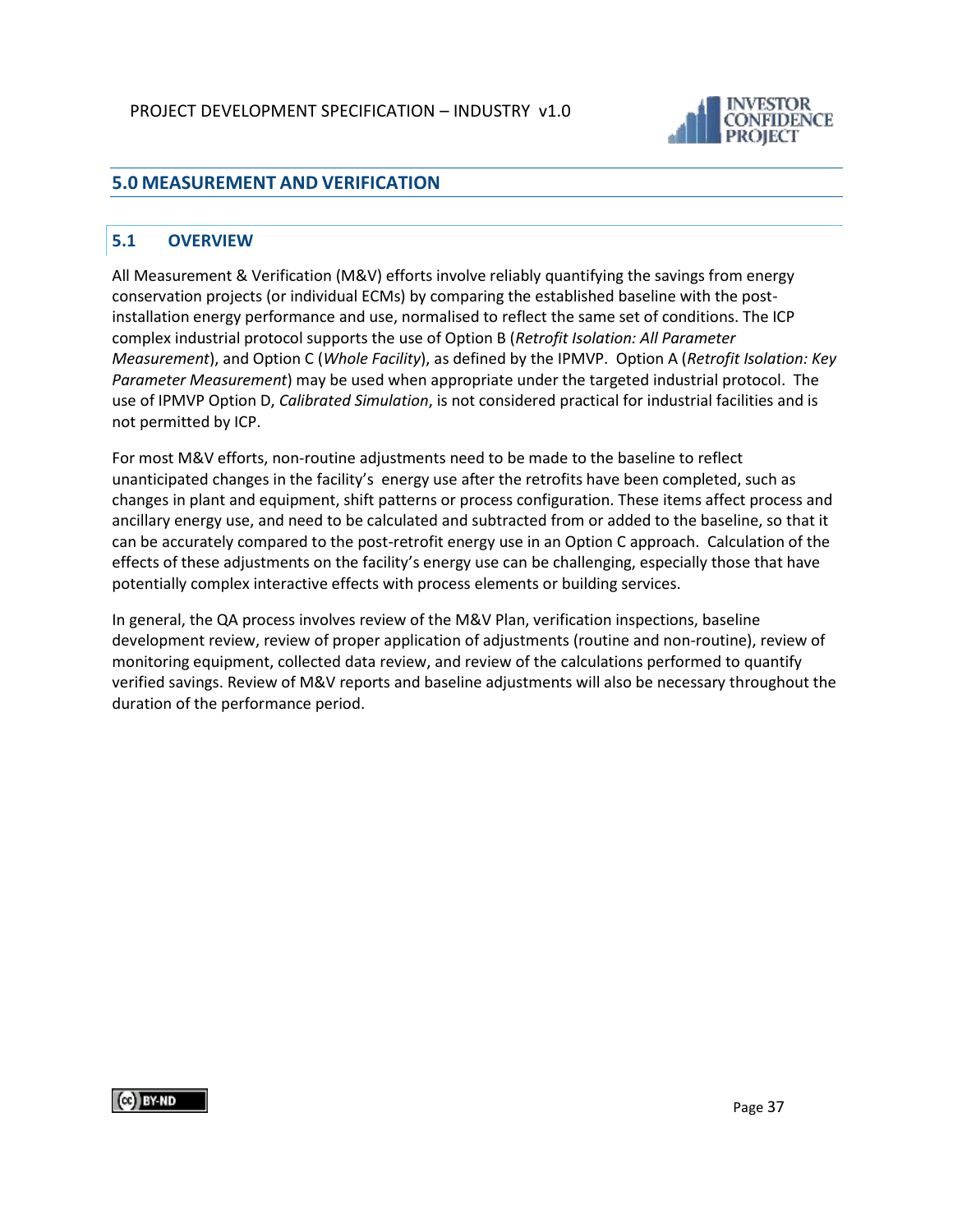

| <b>Element</b>                              | <b>Section</b> | <b>Protocol</b> |                 |
|---------------------------------------------|----------------|-----------------|-----------------|
|                                             |                | <b>Complex</b>  | <b>Targeted</b> |
| M&V Plan and Implementation                 | 5.2            |                 |                 |
| <b>Estimated Parameters: IPMVP Option A</b> | 5.2.1          |                 |                 |
| Revised Calculations: IPMVP Options A and B | 5.2.2          |                 |                 |

The table below indicates which elements described in this document apply to each protocol.

#### <span id="page-37-0"></span>**5.2 M&V PLAN AND IMPLEMENTATION**

The M&V process can be simply broken down into the following fundamental activities:

- 1. Document baseline energy
- 2. Plan and coordinate M&V activities (M&V Plan)
- 3. Verify operations
- 4. Gather data
- 5. Verify savings
- 6. Report results

The first step in the M&V process, the development and documentation of the baseline, is covered in earlier in this specification. The level of uncertainty should be quantified as part of this process. This can be performed by using the energy consumption equation and actual data on explanatory independent variables (such as production volume) to determine the monthly baseline energy consumption, and comparing the results to the actual historical energy consumption associated with the baseline period. The difference, or error, in the calculated baseline can then be combined with the standard deviation and the confidence/precision levels to develop the uncertainty in the energy consumption equation.

The second step in the process involves planning and coordinating the M&V activities, the foundation of which is formed by the development of the M&V Plan.

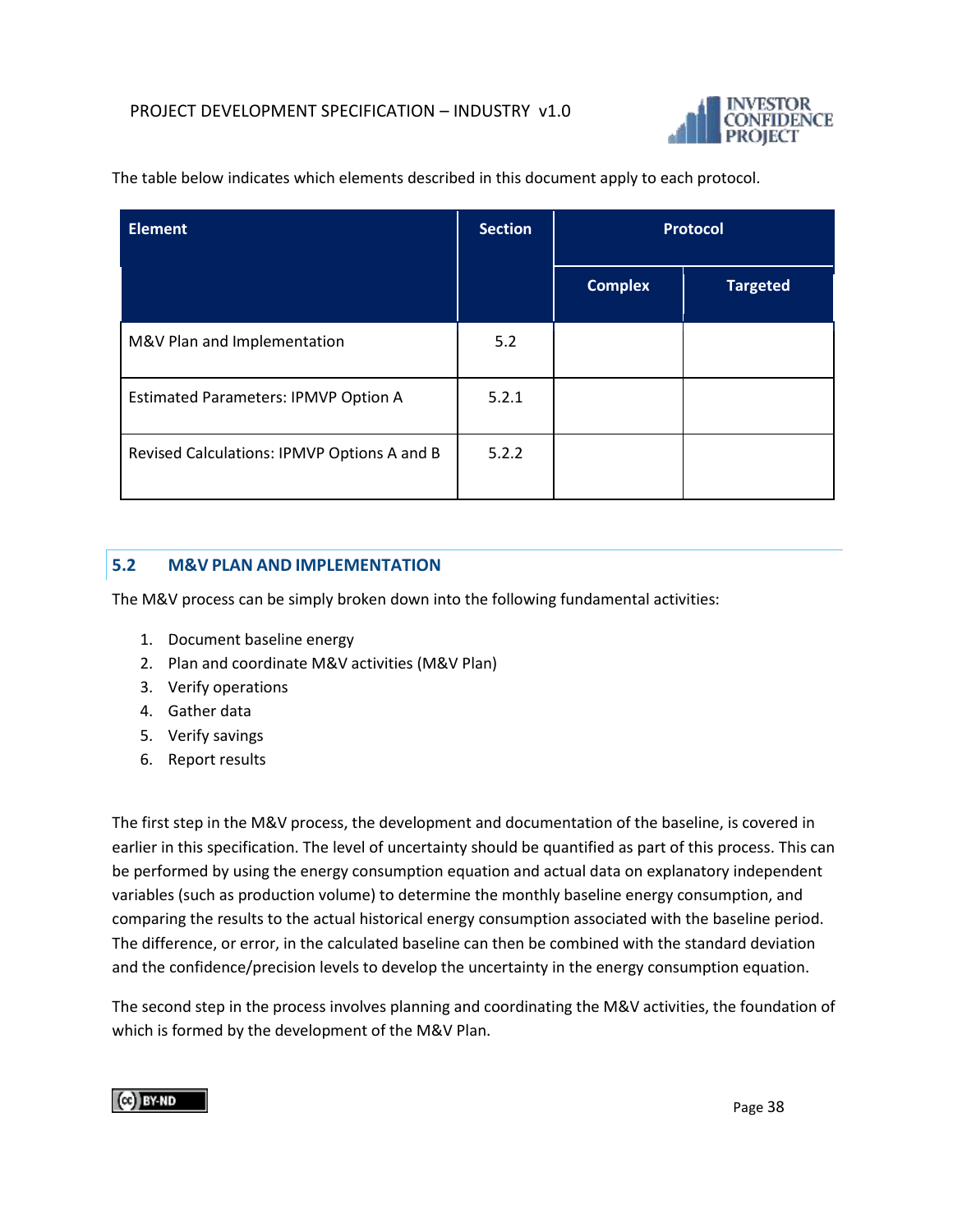

#### *M&V Plan*

The M&V Plan should be developed shortly after the energy efficiency project has been defined. Early development of the plan will ensure that all data needed for the savings calculations during the baseline period will be collected and available. This is particularly important in an Option A or B approach, in which pre-retrofit data is needed to establish the baseline operation of systems affected by the proposed ECMs. Early development of the M&V Plan will also allow for coordination with Operational Performance Verification activities.

The M&V Plan itself should be adherent to the IPMVP, which defines in detail the components the Plan needs to contain and consider (defined in *IPMVP Core Concepts-2016, section 7*). In summary, the M&V Plan should address the following topics:

- Descriptions of the ECMs and operational performance verification procedures
- Definition of the measurement boundary, and discussion of potential interactive effects
- Documentation of the baseline period, energy use, and conditions; include descriptions of independent variable data coinciding with the energy data, and static factors coinciding with the energy data (the routine and non-routine adjustments)
- Definition of the reporting period (typically the length of time required to recover the investment costs associated with the energy efficiency project)
- Descriptions of the basis for adjustments (routine and non-routine see later in this section)
- Description of the analysis procedures, including algorithms and assumptions to be used for savings verification
- Definition of energy prices used to value the energy-cost savings, and future adjustments to energy prices
- Description of the proposed metering plan and meter specifications, including methods for handling the data, and responsibilities for reporting and recording the data
- Qualitative (and, if feasible, quantitative) descriptions of expected accuracy
- Definition of the budget and resources required for the M&V process (initial and ongoing)
- Description of the M&V reporting format and schedule
- Description of quality assurance procedures applicable to the M&V process

The third step in the M&V process involves operational performance verification, which provides a means for realising savings potential, and is covered in Section 7 of this specification. The fourth step involves data collection, which must be performed both before and after the planned retrofit.

The fifth step involves determination of verified energy savings. Savings may be determined for the

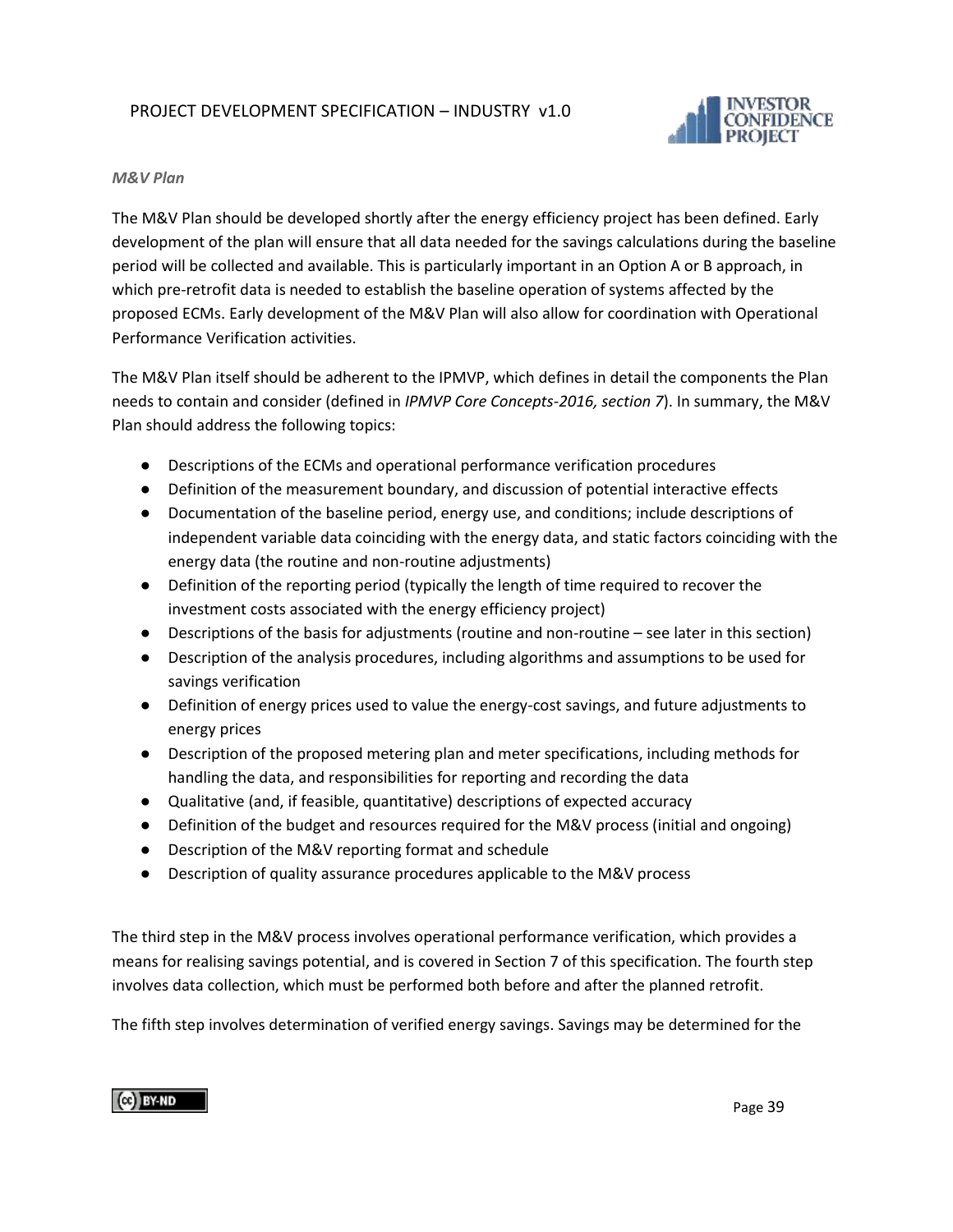

entire facility (Option C) or for portions of it (Options A and B). In all cases, the determination of verified savings involves consideration of the measurement boundaries, interactive effects, selection of appropriate measurement periods, and basis for adjustments.

*Verified Energy Savings - Option C*

#### **Requirements**

For Option C approaches, the measurement boundary will include the entire building. The measurement periods should adhere to the guidance set out in *IPMVP Core Concepts-2016*, and must include at a minimum a representative 12 month period for both pre- and post-retrofit utility data.

Adjustments to the baseline must be well defined and applied conservatively. The "adjustments" term is commonly used to restate the baseline energy consumption in terms of the reporting-period conditions. The verified savings equation expressed in the IPMVP is defined as:

*Savings* = (*Baseline Energy* +/- *Routine Adjustments* to reporting-period conditions +/- *Non-Routine Adjustments* to reporting-period conditions) - *Reporting-Period Energy*

Routine adjustments which are expected to change routinely can be accounted for through regressions or other techniques to adjust both the baseline and reporting periods to the same set of conditions. This allows for accurate comparison between the two measurement periods.

Non-routine adjustments include factors which affect energy consumption that were not expected to change such as facility size, operation of installed equipment, conditioning of previously unconditioned spaces, number of occupants, or load changes. The first step is to identify these changes in the reporting period, but specifically, to pinpoint those adjustments that present a reasonable effect on energy consumption. This can be accomplished through interviews with the facility owner and facility personnel, periodic site visits, observation of unexpected energy consumption patterns, or other methods.

Accurate and conservative calculation of the effects these non-routine adjustments have on energy consumption is critical. Sometimes these effects can be estimated as part of the energy savings calculations for the project. In other cases, side calculation methods need to be employed, in which case applying the appropriate level of rigour and sound engineering principles is key. This includes accurately determining any assumptions used in these calculations.

In all cases, the application of adjustments needs to be handled with care. Only adjustments that are expected to have a relatively significant impact on energy consumption should be considered. And assumptions used within the adjustments need to be conservative and based on actual measurements,

## **CO** BY ND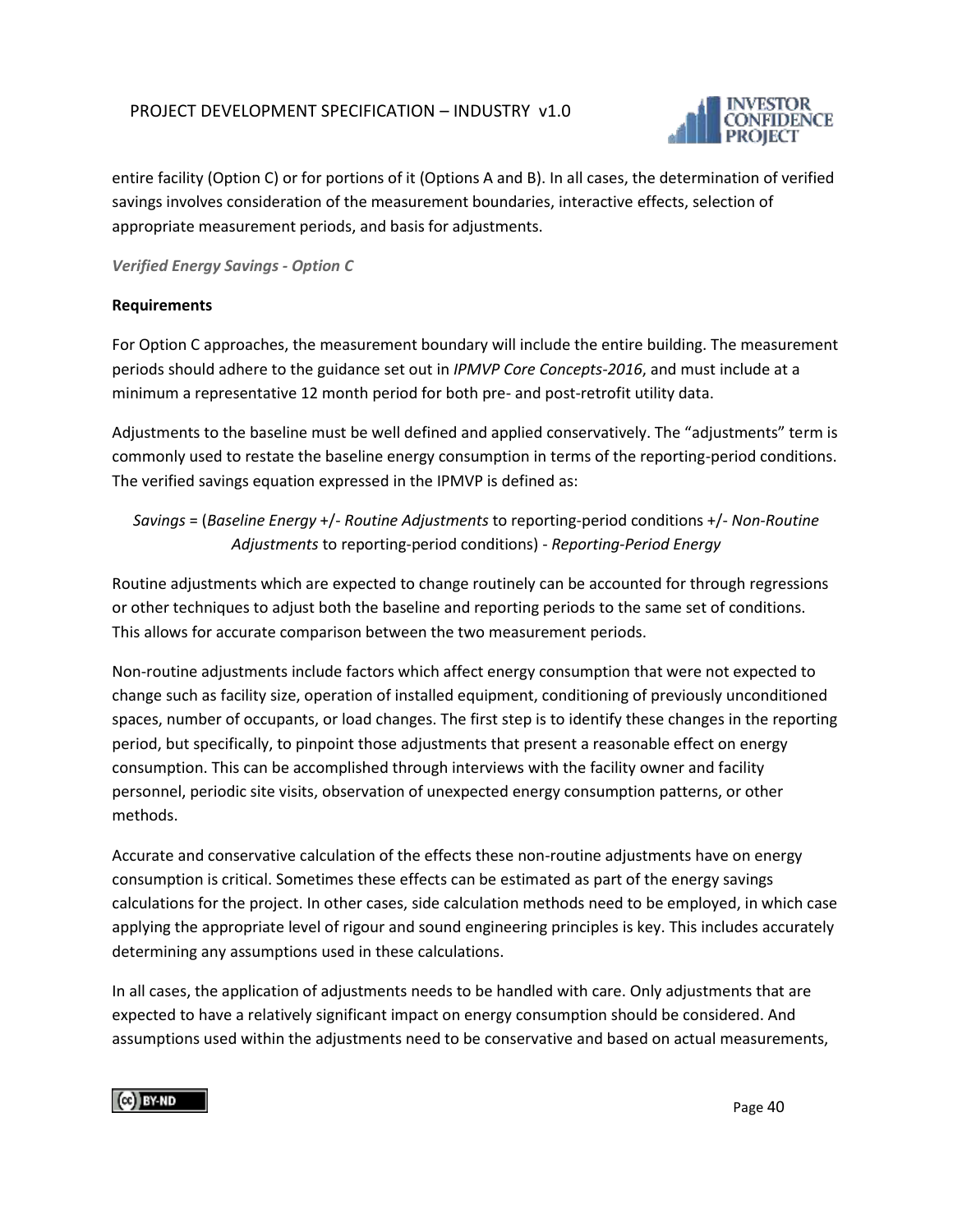

field observations, or well vetted and documented sources.

*Verified Energy Savings - Options A and B*

#### **Requirements**

For Option A or B approaches, the measurement boundary must be considered and defined. The measurement boundary should be drawn around the equipment or systems affected by the ECMs, and all significant energy requirements of the equipment within the boundary should be determined. Determination of the energy performance of the equipment can be accomplished by direct measurement of the energy flow, or through direct measurement of proxies of energy consumption that provide an indication of energy consumption.

All energy effects of the ECMs should be considered and measured if possible. In particular, interactive effects of the measures beyond the measurement boundary should be evaluated to determine if their effects warrant quantification, or if these effects can be reasonably ignored. The M&V Plan should still include a discussion of each effect, and its likely magnitude.

Both the baseline period and the post-retrofit (reporting) period need to be determined early on in the project development so that appropriate and adequate baseline data can be captured. The measurement periods need to collect data that reflect equipment operation through its full operating cycle (maximum energy consumption to minimum). The data should represent all operating conditions, and the baseline period should ideally coincide with the period immediately before commitment to undertake the retrofit.

#### <span id="page-40-0"></span>**5.2.1 ESTIMATED PARAMETERS: IPMVP OPTION A**

#### **Requirements**

Option A is can only be used for projects using the Targeted protocol. It can be applied to a single measure or at the system level for M&V assessment. The approach is intended for retrofits where key performance factors such as end-use capacity, demand, power, or operational factors such as lighting operational hours or pumping power can be spot-measured or short-term-measured during the baseline and post-retrofit periods. Under Option A, any factor not measured is estimated based on assumptions, analysis of historical data, or manufacturer's data.

While Option A can provide a more economical approach to M&V than Option B, it should only be applied to "simpler" measures. This would include measures in which at least one of the parameters is expected to be fairly constant or consistent, and can therefore be estimated.

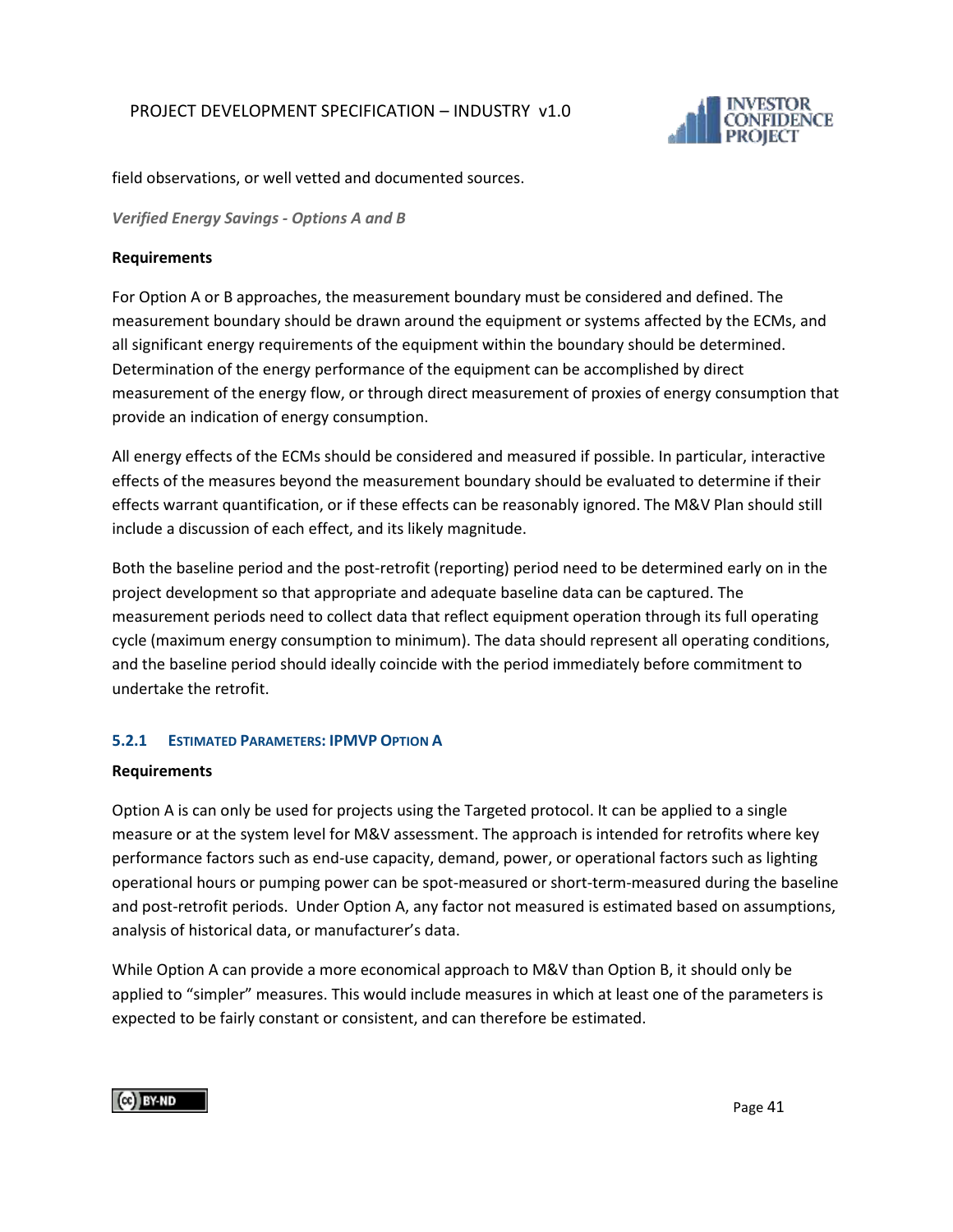

When considering an Option A approach, and what variables to estimate, consideration should be given to the amount of variation in baseline energy consumption or the energy impact that variables have on the ECMs before establishing which variables to estimate. Estimates should be based on reliable, documentable sources, with a high degree of confidence. These estimates should never be based on "rules-of-thumb," proprietary sources ("black box"), or "engineering estimates."

Key parameters that are not consistent (and should therefore not be estimated), must be measured. This typically includes parameters such as capacity, efficiency, or operation - essentially, any parameters that represent a significant portion of the savings uncertainty.

As described earlier in this section, the amount that the key parameter is expected to vary will determine the frequency of measurement - i.e. continuously or periodically.

#### <span id="page-41-0"></span>**5.2.2 REVISED CALCULATIONS: IPMVP OPTIONS A AND B**

Following the installation of the ECMs, application of an Option A or B approach will require revisions to the original savings calculations to determine verified energy savings for the associated ECMs. Spot or short-term measurements and observations of post-retrofit operation should provide the inputs to the assumptions originally used in the savings calculations, so that accurate (verified) savings associated with the actual operation of the measures can be calculated. The measurement plan and process to apply the results to the verified savings calculations should be documented in the M&V Plan and adhered to for these efforts.

As with the original savings calculations, all inputs and assumptions should be transparent and well documented through data analysis, pictures, BMS screenshots, or other resources used to inform the verified savings calculations.